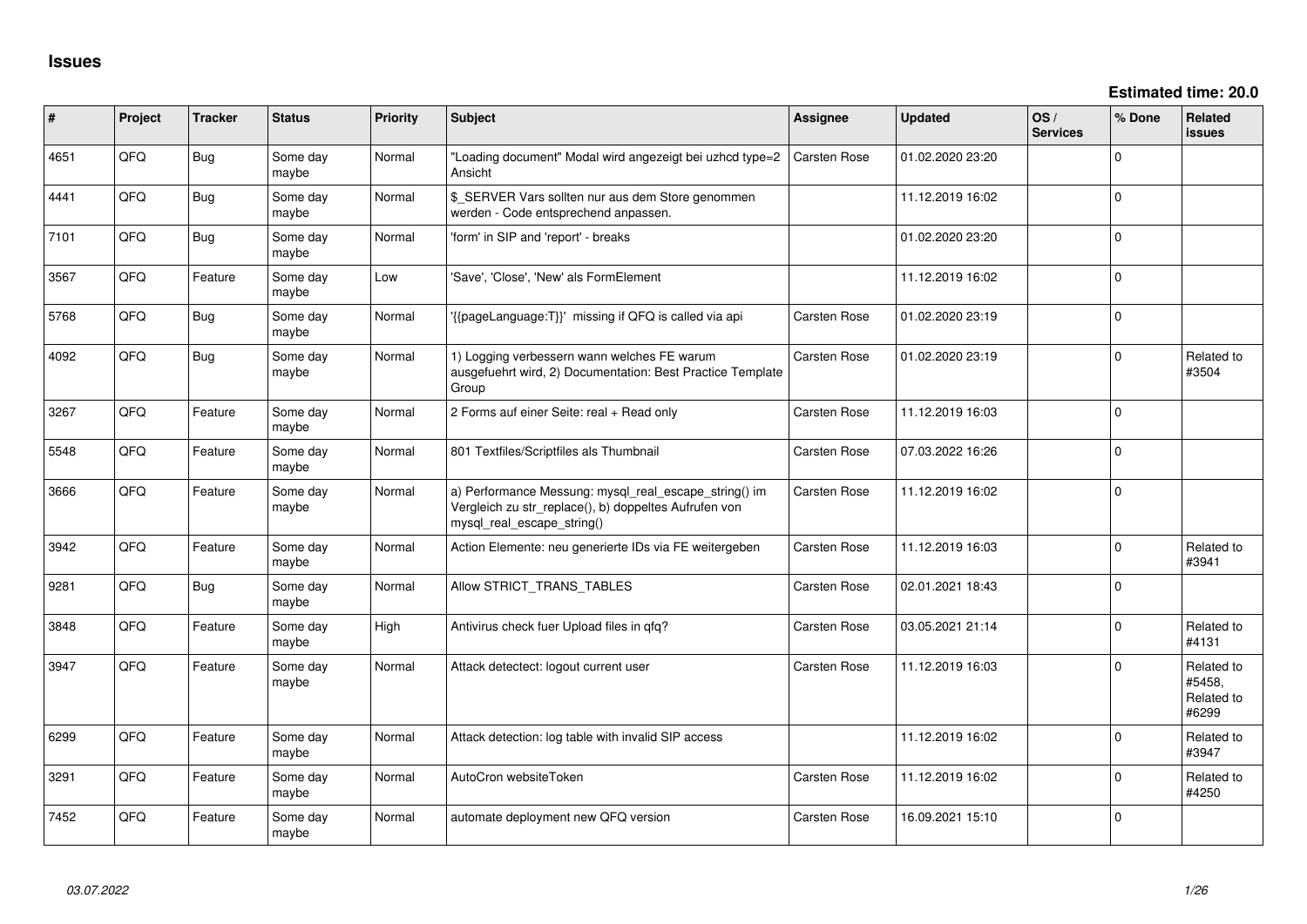| $\pmb{\#}$ | Project | <b>Tracker</b> | <b>Status</b>     | <b>Priority</b> | <b>Subject</b>                                                                                                                | <b>Assignee</b>     | <b>Updated</b>   | OS/<br><b>Services</b> | % Done      | Related<br>issues                            |
|------------|---------|----------------|-------------------|-----------------|-------------------------------------------------------------------------------------------------------------------------------|---------------------|------------------|------------------------|-------------|----------------------------------------------|
| 13608      | QFQ     | Feature        | Some day<br>maybe | Normal          | Automatic Browser Language Redirect                                                                                           | Enis Nuredini       | 17.06.2022 08:35 |                        | 0           |                                              |
| 7106       | QFQ     | Feature        | Some day<br>maybe | Normal          | Beispiel Nummerierung von Rows in Report                                                                                      |                     | 11.12.2019 16:01 |                        | $\mathbf 0$ |                                              |
| 7105       | QFQ     | Feature        | Some day<br>maybe | Normal          | Beispiel wie man in einer zweiten Tabelle speichert.                                                                          |                     | 11.12.2019 16:01 |                        | $\mathbf 0$ |                                              |
| 6288       | QFQ     | Feature        | Some day<br>maybe | Normal          | Best Practice: Erklaeren wie man ein Formular ganz in<br>'weiss' erstellen kann                                               |                     | 11.12.2019 16:02 |                        | $\mathbf 0$ |                                              |
| 5783       | QFQ     | Feature        | Some day<br>maybe | Normal          | <b>BPMN View/Edit</b>                                                                                                         |                     | 11.12.2019 16:02 |                        | $\mathbf 0$ |                                              |
| 8520       | QFQ     | Feature        | Some day<br>maybe | Normal          | Bring QFQ to Composer                                                                                                         | <b>Carsten Rose</b> | 16.09.2021 15:10 |                        | $\mathbf 0$ |                                              |
| 8522       | QFQ     | Feature        | Some day<br>maybe | Normal          | build QFQ - npm warnings                                                                                                      | Benjamin Baer       | 01.02.2020 23:19 |                        | 50          |                                              |
| 10716      | QFQ     | Feature        | Some day<br>maybe | Normal          | Business Logic mit Externen Skripten                                                                                          | <b>Carsten Rose</b> | 16.09.2021 15:10 |                        | $\mathbf 0$ | Related to<br>#10713,<br>Related to<br>#8217 |
| 9669       | QFQ     | <b>Bug</b>     | Some day<br>maybe | Normal          | Checkbox / Template Group: radio/checkbox visible broken<br>after 'add'                                                       | <b>Carsten Rose</b> | 16.06.2021 13:47 |                        | $\mathbf 0$ | Related to<br>#8091                          |
| 4420       | QFQ     | Feature        | Some day<br>maybe | Normal          | Client: Local Storage - store the changes of a form, local in<br>the browser.                                                 | Benjamin Baer       | 11.12.2019 16:02 |                        | 0           |                                              |
| 6715       | QFQ     | Feature        | Some day<br>maybe | Normal          | Code-Refactoring: dbArray vereinheitlichen                                                                                    | Carsten Rose        | 11.12.2019 16:02 |                        | $\mathbf 0$ |                                              |
| 4279       | QFQ     | <b>Bug</b>     | Some day<br>maybe | High            | config.linkVars lost                                                                                                          | <b>Carsten Rose</b> | 03.05.2021 21:14 |                        | $\mathbf 0$ |                                              |
| 3349       | QFQ     | <b>Bug</b>     | Some day<br>maybe | Normal          | config.qfq.ini: a) vertraegt keine '=' im Value (z.B. Passwort),<br>b) Values sollten in ticks einschliessbar sein (spaces, ) | <b>Carsten Rose</b> | 11.12.2019 16:02 |                        | $\mathbf 0$ |                                              |
| 4650       | QFQ     | Feature        | Some day<br>maybe | Normal          | Convert html to doc/rtf                                                                                                       | <b>Carsten Rose</b> | 01.02.2020 23:20 |                        | $\mathbf 0$ | Related to<br>#10704                         |
| 10738      | QFQ     | Feature        | Some day<br>maybe | Normal          | CORS headers for external API requests                                                                                        |                     | 10.06.2020 14:00 |                        | $\mathbf 0$ |                                              |
| 3990       | QFQ     | Feature        | Some day<br>maybe | High            | custom class definition: add space automatically                                                                              | <b>Carsten Rose</b> | 03.05.2021 21:14 |                        | $\mathbf 0$ |                                              |
| 4719       | QFG     | Feature        | Some day<br>maybe | Normal          | Custom Message in Client in case of 'Browser tab close,<br>modification will be lost'                                         |                     | 01.02.2020 23:20 |                        | $\mathbf 0$ |                                              |
| 12337      | QFG     | Feature        | Some day<br>maybe | Normal          | Database.php: better caching                                                                                                  | Carsten Rose        | 16.09.2021 15:10 |                        | $\mathsf 0$ |                                              |
| 6992       | QFG     | Feature        | Some day<br>maybe | Normal          | DB exception: Syntax Highlight                                                                                                |                     | 11.12.2019 16:01 |                        | $\mathsf 0$ | Related to<br>#5450                          |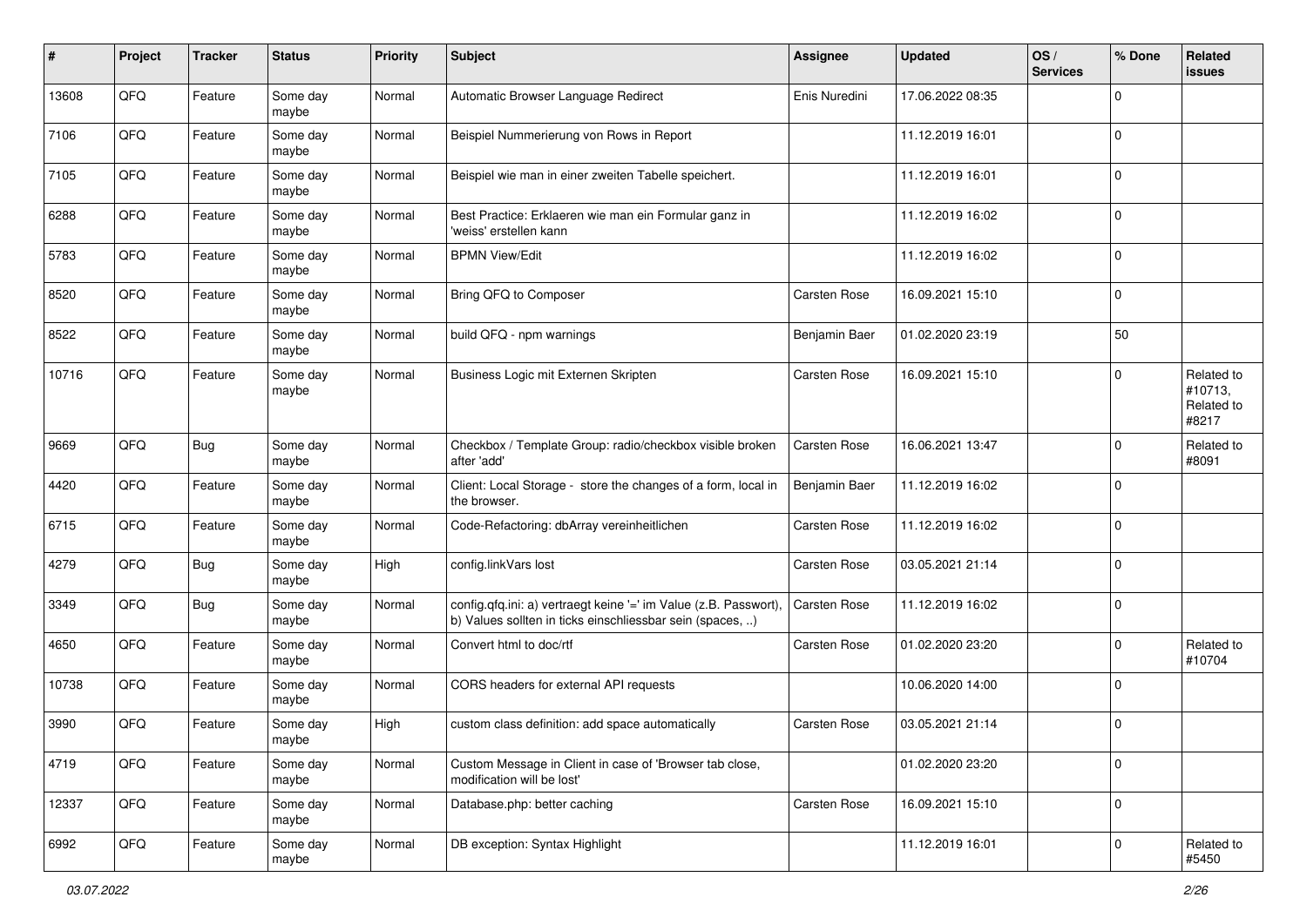| #    | <b>Project</b> | <b>Tracker</b> | <b>Status</b>     | <b>Priority</b> | <b>Subject</b>                                                                                                                                                | <b>Assignee</b>     | <b>Updated</b>   | OS/<br><b>Services</b> | % Done      | Related<br><b>issues</b> |
|------|----------------|----------------|-------------------|-----------------|---------------------------------------------------------------------------------------------------------------------------------------------------------------|---------------------|------------------|------------------------|-------------|--------------------------|
| 4627 | QFQ            | Feature        | Some day<br>maybe | Normal          | dbupdate: all tables - check 'create', 'modified' if it is possible<br>to change to default 'CURRENT_TIMESTAMP' and modified<br>'ON UPDATE CURRENT_TIMESTAMP' |                     | 01.02.2020 23:20 |                        | $\Omega$    |                          |
| 3130 | QFQ            | <b>Bug</b>     | Some day<br>maybe | Normal          | Debug Info's nicht korrekt nach 'New > Save'.                                                                                                                 | <b>Carsten Rose</b> | 11.12.2019 16:03 |                        | $\Omega$    | Related to<br>#3253      |
| 3331 | QFQ            | Feature        | Some day<br>maybe | Normal          | Default Tooltip fuer _page? Links: mit Form und Record ID                                                                                                     | Carsten Rose        | 11.12.2019 16:02 |                        | $\Omega$    |                          |
| 5850 | QFQ            | Feature        | Some day<br>maybe | Normal          | Deployment: In QFQ Doc best practice fuer zeitgemaesses<br>Deployment beschreiben                                                                             |                     | 01.02.2020 23:20 |                        | $\Omega$    |                          |
| 3273 | QFQ            | Feature        | Some day<br>maybe | Low             | Dirty Flag in Form                                                                                                                                            | <b>Carsten Rose</b> | 11.12.2019 16:02 |                        | $\Omega$    |                          |
| 3458 | QFQ            | Feature        | Some day<br>maybe | Normal          | Display 'Edit Form Element'-Checkbox on form: should<br>depend on FE Group                                                                                    | Carsten Rose        | 11.12.2019 16:02 |                        | $\Omega$    | Related to<br>#3447      |
| 8892 | QFQ            | Feature        | Some day<br>maybe | Normal          | Display and Edit SQL Comments in Form Editor                                                                                                                  | <b>Carsten Rose</b> | 11.12.2019 16:01 |                        | $\Omega$    |                          |
| 8894 | QFQ            | Feature        | Some day<br>maybe | Normal          | Documentation Tags Usable in QFQ Application                                                                                                                  | <b>Carsten Rose</b> | 11.12.2019 16:01 |                        | $\Omega$    |                          |
| 3905 | QFQ            | Feature        | Some day<br>maybe | Normal          | Documentation: Best Practice anhand eines Online<br>Bewerbungstools                                                                                           | Carsten Rose        | 11.12.2019 16:03 |                        | $\Omega$    |                          |
| 4293 | QFQ            | Bug            | Some day<br>maybe | Normal          | Download broken if token 'd:' is missing - but no error<br>message                                                                                            | <b>Carsten Rose</b> | 11.12.2019 16:03 |                        | $\Omega$    | Related to<br>#7514      |
| 7100 | QFQ            | Feature        | Some day<br>maybe | Normal          | Download: log access, max downloads, time limit                                                                                                               |                     | 01.02.2020 23:19 |                        | $\Omega$    |                          |
| 2995 | QFQ            | Feature        | Some day<br>maybe | Normal          | Dropdown JQuery Plugin: 'chosen' - Moeglichkeit um Select<br>Listen mehr Funktion zu geben. Kein Bootstrap noetig.                                            | <b>Carsten Rose</b> | 11.12.2019 16:03 |                        | $\Omega$    |                          |
| 4869 | QFQ            | Feature        | Some day<br>maybe | Normal          | Dynamic Update (show, hide, readonly?, required?) for<br><b>Template Group Elements</b>                                                                       | Carsten Rose        | 01.02.2020 23:19 |                        | $\Omega$    | Related to<br>#4865      |
| 4583 | QFQ            | <b>Bug</b>     | Some day<br>maybe | Normal          | Dynamic Update bei TypeAhead Feldern                                                                                                                          | Carsten Rose        | 01.02.2020 23:19 |                        | $\Omega$    |                          |
| 3216 | QFQ            | Feature        | Some day<br>maybe | Normal          | dynamic update für checkbox label2                                                                                                                            | <b>Carsten Rose</b> | 11.12.2019 16:03 |                        | $\mathbf 0$ | Related to<br>#2081      |
| 3811 | QFQ            | Bug            | Some day<br>maybe | Normal          | Dynamic Update: extraButtonInfo - Text aktualisieren                                                                                                          | Carsten Rose        | 11.12.2019 16:03 |                        | $\Omega$    | Related to<br>#11517     |
| 8106 | QFQ            | <b>Bug</b>     | Some day<br>maybe | Normal          | Dynamic Update: Feld kann nicht auf empty zurückgesetzt<br>werden                                                                                             | Carsten Rose        | 11.12.2019 16:01 |                        | $\Omega$    |                          |
| 3682 | QFQ            | Bug            | Some day<br>maybe | Normal          | Dynamic update: Radio buttons                                                                                                                                 | Carsten Rose        | 11.12.2019 16:02 |                        | $\Omega$    |                          |
| 6083 | QFQ            | Feature        | Some day<br>maybe | Normal          | Dynamic Update: Value Check via SQL                                                                                                                           |                     | 11.12.2019 16:02 |                        | $\Omega$    |                          |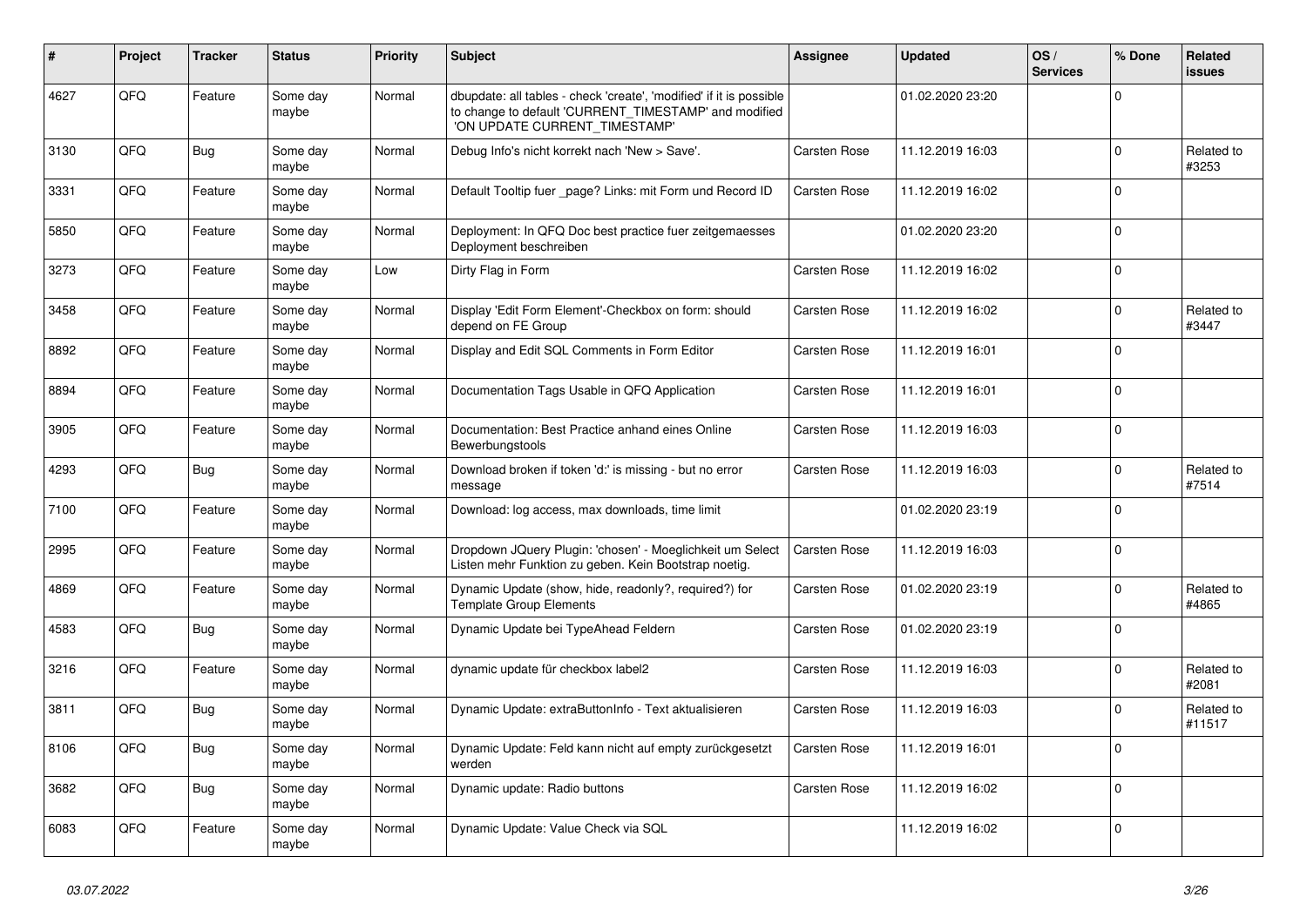| $\sharp$ | Project | <b>Tracker</b> | <b>Status</b>     | Priority | <b>Subject</b>                                                                                                          | <b>Assignee</b>     | <b>Updated</b>   | OS/<br><b>Services</b> | % Done      | Related<br><b>issues</b>                                              |
|----------|---------|----------------|-------------------|----------|-------------------------------------------------------------------------------------------------------------------------|---------------------|------------------|------------------------|-------------|-----------------------------------------------------------------------|
| 5893     | QFQ     | Feature        | Some day<br>maybe | Normal   | Edit on double-click                                                                                                    |                     | 01.02.2020 23:19 |                        | 0           | Related to<br>#5894                                                   |
| 5579     | QFQ     | Feature        | Some day<br>maybe | Normal   | Enhance Doc / Presentation: variable type 'link column type'                                                            | <b>Carsten Rose</b> | 01.02.2020 23:19 |                        | 0           |                                                                       |
| 5132     | QFQ     | Feature        | Some day<br>maybe | Normal   | Error Message sendmail missing attachment: more details                                                                 | <b>Carsten Rose</b> | 01.02.2020 23:19 |                        | 0           |                                                                       |
| 4330     | QFQ     | Feature        | Some day<br>maybe | Normal   | Error Message: report missing {{ / }} in sqlUpdate, sqlInsert,<br>sqlDelete, sqlAfter, sqlBefore in FE action elements. | <b>Carsten Rose</b> | 01.02.2020 23:20 |                        | $\mathbf 0$ |                                                                       |
| 4328     | QFQ     | <b>Bug</b>     | Some day<br>maybe | Normal   | Error Message: Show FE name/number on problems in FE                                                                    | Carsten Rose        | 01.02.2020 23:20 |                        | $\mathbf 0$ |                                                                       |
| 3900     | QFQ     | Feature        | Some day<br>maybe | Normal   | Extend documentation of 'Copy / Paste'                                                                                  | <b>Carsten Rose</b> | 11.12.2019 16:03 |                        | $\Omega$    | Related to<br>#3899                                                   |
| 11217    | QFQ     | Feature        | Some day<br>maybe | Normal   | <b>Extend Script Functionality</b>                                                                                      | <b>Carsten Rose</b> | 16.09.2021 15:10 |                        | 0           |                                                                       |
| 4528     | QFQ     | Bug            | Some day<br>maybe | Normal   | extraButtonLock mit SQLAhead Bug                                                                                        | Carsten Rose        | 01.02.2020 23:19 |                        | $\mathbf 0$ |                                                                       |
| 6972     | QFQ     | Feature        | Some day<br>maybe | Normal   | Fabric Clipboard / cross browser tab                                                                                    | Benjamin Baer       | 01.02.2020 23:21 |                        | 0           |                                                                       |
| 5024     | QFQ     | Feature        | Some day<br>maybe | Normal   | Fabric: Generate PDF with edits                                                                                         | Benjamin Baer       | 01.02.2020 23:20 |                        | 0           | Related to<br>#10704                                                  |
| 3750     | QFQ     | Bug            | Some day<br>maybe | Normal   | FE in a row: if one violates check, all are red                                                                         | <b>Carsten Rose</b> | 11.12.2019 16:03 |                        | $\Omega$    |                                                                       |
| 3415     | QFQ     | Feature        | Some day<br>maybe | Normal   | FE Login Box Templatefile                                                                                               | Benjamin Baer       | 11.12.2019 16:02 |                        | 0           |                                                                       |
| 4536     | QFQ     | Feature        | Some day<br>maybe | Normal   | FE upload: problem with delete if mutliple uploads an<br>FE.name="                                                      |                     | 01.02.2020 23:20 |                        | $\Omega$    |                                                                       |
| 10013    | QFQ     | Feature        | Some day<br>maybe | Normal   | FE.typ=editor: CodeMirror                                                                                               | <b>Carsten Rose</b> | 08.06.2022 10:37 |                        | 0           | Related to<br>#12611,<br>Related to<br>#12490.<br>Related to<br>#7732 |
| 5021     | QFQ     | Bug            | Some day<br>maybe | Normal   | FE.typ=extra - during save displays error 'datum2' already<br>filled in STORE_SIP - the value is stored nevertheless    | <b>Carsten Rose</b> | 01.02.2020 23:19 |                        | 0           | Related to<br>#3875                                                   |
| 5877     | QFQ     | <b>Bug</b>     | Some day<br>maybe | Normal   | FE.type=note:bsColumn strange behaviour                                                                                 |                     | 01.02.2020 23:19 |                        | $\mathbf 0$ |                                                                       |
| 4444     | QFQ     | Feature        | Some day<br>maybe | Normal   | FE.type=upload: detect mime type                                                                                        |                     | 11.12.2019 16:02 |                        | $\mathbf 0$ | Related to<br>#4303                                                   |
| 4872     | QFQ     | Feature        | Some day<br>maybe | Normal   | Fields of Typo3 page available in STORE_TYPO3                                                                           | Carsten Rose        | 01.02.2020 23:19 |                        | 0           |                                                                       |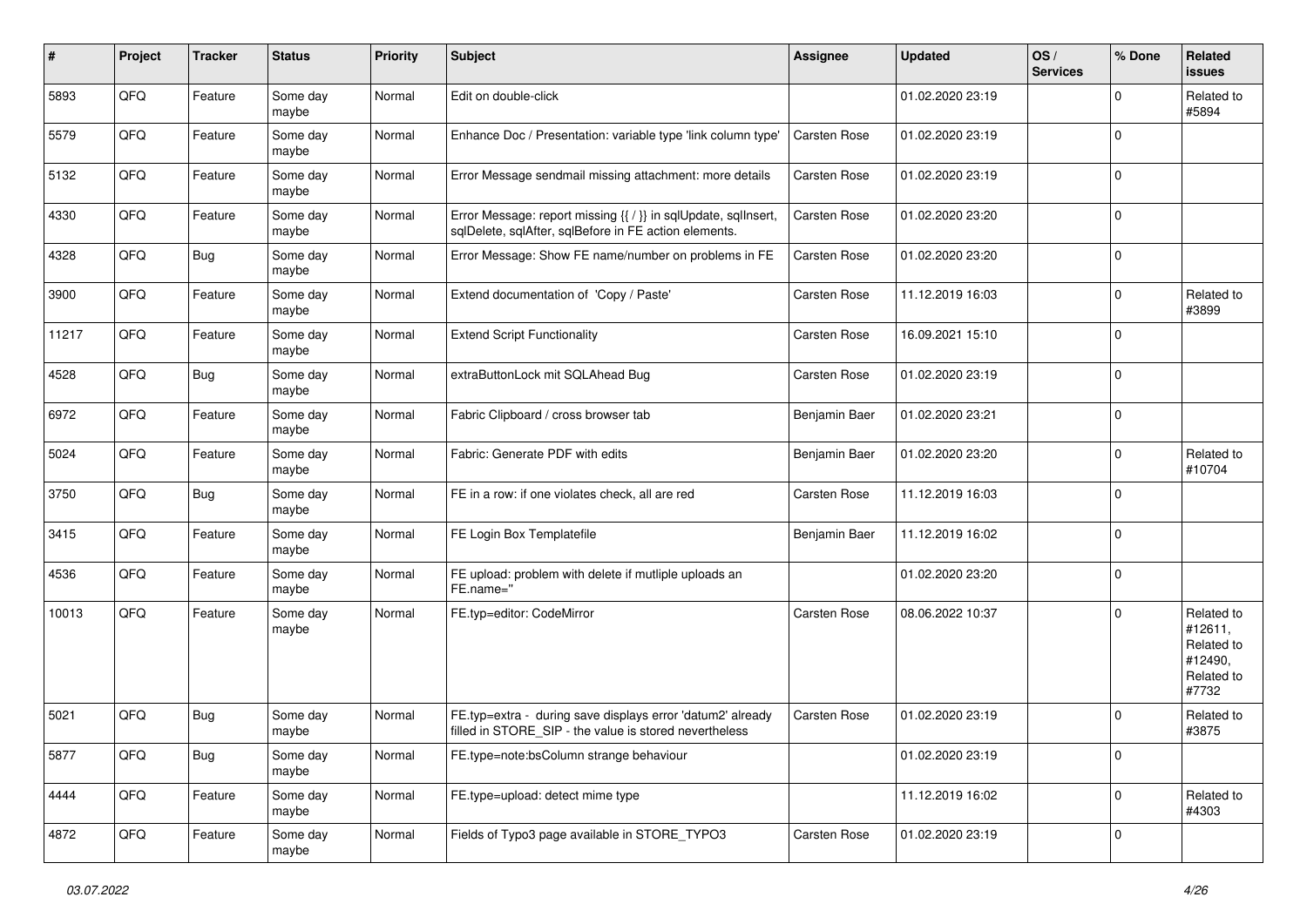| #     | Project | <b>Tracker</b> | <b>Status</b>     | <b>Priority</b> | Subject                                                                                                                                                  | <b>Assignee</b>     | <b>Updated</b>   | OS/<br><b>Services</b> | % Done       | Related<br>issues    |
|-------|---------|----------------|-------------------|-----------------|----------------------------------------------------------------------------------------------------------------------------------------------------------|---------------------|------------------|------------------------|--------------|----------------------|
| 5923  | QFQ     | Feature        | Some day<br>maybe | Normal          | fillStoreSystemBySqlLate                                                                                                                                 |                     | 01.02.2020 23:19 |                        | $\mathbf 0$  |                      |
| 3880  | QFQ     | Feature        | Some day<br>maybe | Normal          | Form 'Form': anlegen einer Tabelle                                                                                                                       |                     | 14.01.2021 10:12 |                        | $\mathbf 0$  |                      |
| 3879  | QFQ     | Feature        | Some day<br>maybe | Normal          | Form 'FormElement': Beim Feld 'name' rechts in der Notiz<br>einen Link einblenden - a) aktuelle Definition anzeigen, b)<br>Spalte in der Tabelle anlegen |                     | 11.12.2019 16:03 |                        | $\mathbf 0$  |                      |
| 3878  | QFQ     | Feature        | Some day<br>maybe | Normal          | Form 'FormElement': Spalte 'name' typeAhead mit<br>Spaltennamen der Primarytable.                                                                        |                     | 11.12.2019 16:03 |                        | $\mathbf 0$  |                      |
| 11322 | QFQ     | Feature        | Some day<br>maybe | Normal          | Form Element JSON - (multiline parameter field)                                                                                                          | Carsten Rose        | 16.09.2021 15:10 |                        | $\mathbf 0$  |                      |
| 12315 | QFQ     | Feature        | Some day<br>maybe | Normal          | Form History (Diffs) / Backups                                                                                                                           | Carsten Rose        | 16.09.2021 15:10 |                        | 0            |                      |
| 5557  | QFQ     | <b>Bug</b>     | Some day<br>maybe | Normal          | Form load: STORE_RECORD filled, but should be empty                                                                                                      | <b>Carsten Rose</b> | 01.02.2020 23:19 |                        | $\mathbf 0$  |                      |
| 5983  | QFQ     | Feature        | Some day<br>maybe | Normal          | Form Submit (save & update): normalize date/-time FE                                                                                                     | Carsten Rose        | 01.02.2020 23:19 |                        | $\mathbf{0}$ |                      |
| 3708  | QFQ     | Feature        | Some day<br>maybe | Normal          | Form: input - 'specialchars', 'none'  gewisse tags<br>erlauben, andere verbieten                                                                         | <b>Carsten Rose</b> | 11.12.2019 16:02 |                        | $\mathbf 0$  | Related to<br>#14320 |
| 4443  | QFQ     | Feature        | Some day<br>maybe | Normal          | Form: multiple secondary tables                                                                                                                          |                     | 01.02.2020 23:20 |                        | $\mathbf 0$  |                      |
| 7278  | QFQ     | Feature        | Some day<br>maybe | Normal          | Form: Wert vordefinieren der immer gesetzt wird                                                                                                          |                     | 02.05.2021 09:27 |                        | $\mathbf 0$  |                      |
| 3877  | QFQ     | Feature        | Some day<br>maybe | Normal          | FormEditor: die Felder die aktuell nicht gebraucht werden<br>nur auf readonly/disabled setzen (nicht ausblenden > das<br>irritiert.                      | Carsten Rose        | 11.12.2019 16:03 |                        | $\Omega$     |                      |
| 3350  | QFQ     | Feature        | Some day<br>maybe | Normal          | FormEditor: Hilfetext hinter 'checktype'                                                                                                                 | Carsten Rose        | 11.12.2019 16:02 |                        | $\mathbf 0$  |                      |
| 4008  | QFQ     | Bug            | Some day<br>maybe | Normal          | FormElemen.type=sendmail: wrong 'TO' if 'real<br>name <rea@mail.to>' is used</rea@mail.to>                                                               | Carsten Rose        | 11.12.2019 16:03 |                        | $\mathbf 0$  |                      |
| 3570  | QFQ     | <b>Bug</b>     | Some day<br>maybe | High            | Formular mit prmitnew permitEdit=Always wird nicht<br>aufgerufen (ist leer)                                                                              | <b>Carsten Rose</b> | 03.05.2021 21:14 |                        | $\mathbf 0$  |                      |
| 6515  | QFQ     | Feature        | Some day<br>maybe | Normal          | Formular: Felder dynamisch ein/ausblenden                                                                                                                |                     | 11.12.2019 16:02 |                        | $\mathbf 0$  |                      |
| 10095 | QFQ     | Feature        | Some day<br>maybe | Normal          | Generic Gitlab Integration into QFQ                                                                                                                      | Carsten Rose        | 16.09.2021 15:10 |                        | $\mathbf 0$  |                      |
| 9126  | QFQ     | Bug            | Some day<br>maybe | Normal          | hidden Form elements are present in page source                                                                                                          |                     | 02.01.2021 18:41 |                        | $\mathsf{O}$ |                      |
| 7453  | QFQ     | Feature        | Some day<br>maybe | Normal          | import / export forms QFQ                                                                                                                                | Carsten Rose        | 16.09.2021 15:10 |                        | $\pmb{0}$    |                      |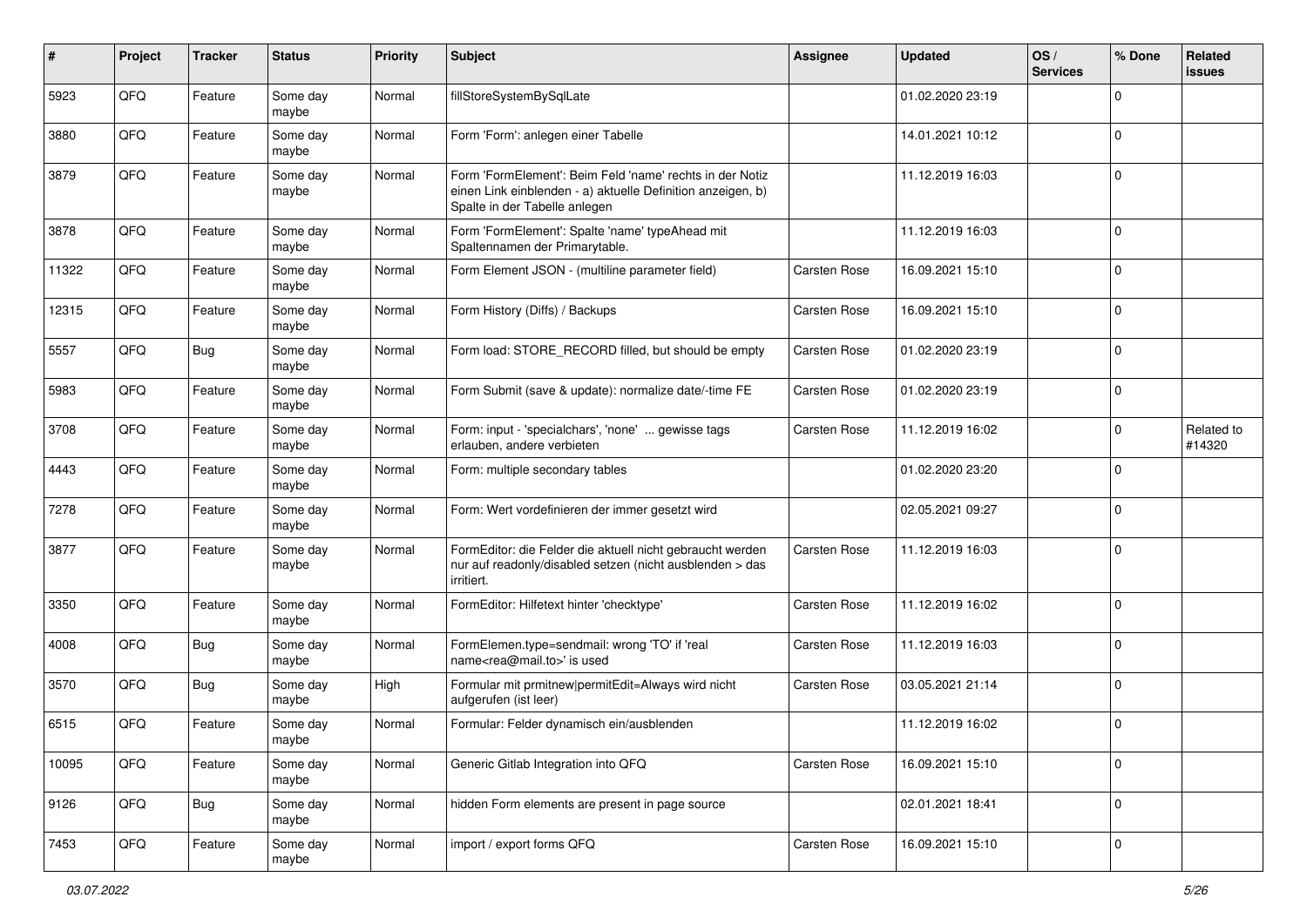| #     | Project | <b>Tracker</b> | <b>Status</b>     | <b>Priority</b> | <b>Subject</b>                                                                                         | Assignee            | <b>Updated</b>   | OS/<br><b>Services</b> | % Done         | Related<br><b>issues</b>                                               |
|-------|---------|----------------|-------------------|-----------------|--------------------------------------------------------------------------------------------------------|---------------------|------------------|------------------------|----------------|------------------------------------------------------------------------|
| 4659  | QFQ     | <b>Bug</b>     | Some day<br>maybe | Normal          | infoButtonExtra                                                                                        | Carsten Rose        | 01.02.2020 23:20 |                        | $\Omega$       |                                                                        |
| 2950  | QFQ     | Feature        | Some day<br>maybe | Normal          | Inhalt QFQ Records als File                                                                            |                     | 11.12.2019 16:03 |                        | $\Omega$       |                                                                        |
| 11036 | QFQ     | Feature        | Some day<br>maybe | Normal          | inline report editor permissions                                                                       | <b>Carsten Rose</b> | 16.09.2021 15:09 |                        | $\Omega$       | Related to<br>#11323                                                   |
| 4259  | QFQ     | Feature        | Some day<br>maybe | Normal          | Instant trigger a cron job                                                                             | <b>Carsten Rose</b> | 11.12.2019 16:03 |                        | $\Omega$       |                                                                        |
| 7732  | QFQ     | Feature        | Some day<br>maybe | Normal          | Javascript: Lazy Loading der add on libs                                                               | Benjamin Baer       | 08.06.2022 10:38 |                        | $\Omega$       | Related to<br>#12611,<br>Related to<br>#12490,<br>Related to<br>#10013 |
| 1510  | QFQ     | Feature        | Some day<br>maybe | Normal          | jquery von google laden, falls das nicht geht lokal                                                    |                     | 11.12.2019 16:03 |                        | $\overline{0}$ |                                                                        |
| 1946  | QFQ     | Feature        | Some day<br>maybe | Normal          | Kontrolle ob der ReadOnly Modus bei den<br>Formularelementen korrekt implementiert ist                 | <b>Carsten Rose</b> | 11.12.2019 16:03 |                        | $\Omega$       |                                                                        |
| 3457  | QFQ     | Feature        | Some day<br>maybe | Normal          | LDAP: concat multi values to one single entry                                                          | <b>Carsten Rose</b> | 11.12.2019 16:02 |                        | $\Omega$       |                                                                        |
| 3617  | QFQ     | Feature        | Some day<br>maybe | Normal          | Load javascripts at bottom                                                                             |                     | 11.12.2019 16:02 |                        | $\mathbf 0$    |                                                                        |
| 4433  | QFQ     | Feature        | Some day<br>maybe | Normal          | Log when SIP will be destroyed by QFQ for any (security)<br>reason                                     |                     | 01.02.2020 23:20 |                        | $\Omega$       | Related to<br>#4432,<br>Related to<br>#5458                            |
| 4439  | QFQ     | Feature        | Some day<br>maybe | Normal          | Log: report all actions fired by an FE Element, incl. the<br>original directive (slaveld, sqllnsert, ) |                     | 01.02.2020 23:20 |                        | $\Omega$       | Related to<br>#4432,<br>Related to<br>#5458                            |
| 5852  | QFQ     | Feature        | Some day<br>maybe | Normal          | Logging: mail.log / sql.log - im FE anzeigen und via AJAX<br>aktualisieren                             | Carsten Rose        | 01.02.2020 23:19 |                        | $\mathbf 0$    | Related to<br>#5885                                                    |
| 4974  | QFQ     | Feature        | Some day<br>maybe | Normal          | Long polling - inform all listening clients of changes                                                 |                     | 11.12.2019 16:02 |                        | $\Omega$       |                                                                        |
| 5455  | QFQ     | Feature        | Some day<br>maybe | Normal          | Mail Redirects grld abhaengig                                                                          |                     | 01.02.2020 23:20 |                        | $\Omega$       |                                                                        |
| 2084  | QFQ     | Feature        | Some day<br>maybe | Normal          | Mailto mit encryption: Subrecord                                                                       | Carsten Rose        | 11.12.2019 16:03 |                        | $\Omega$       | Related to<br>#2082                                                    |
| 4440  | QFQ     | Feature        | Some day<br>maybe | Normal          | Manual.rst: explain how to. expand PHP Session to 4h                                                   |                     | 11.12.2019 16:02 |                        | $\overline{0}$ |                                                                        |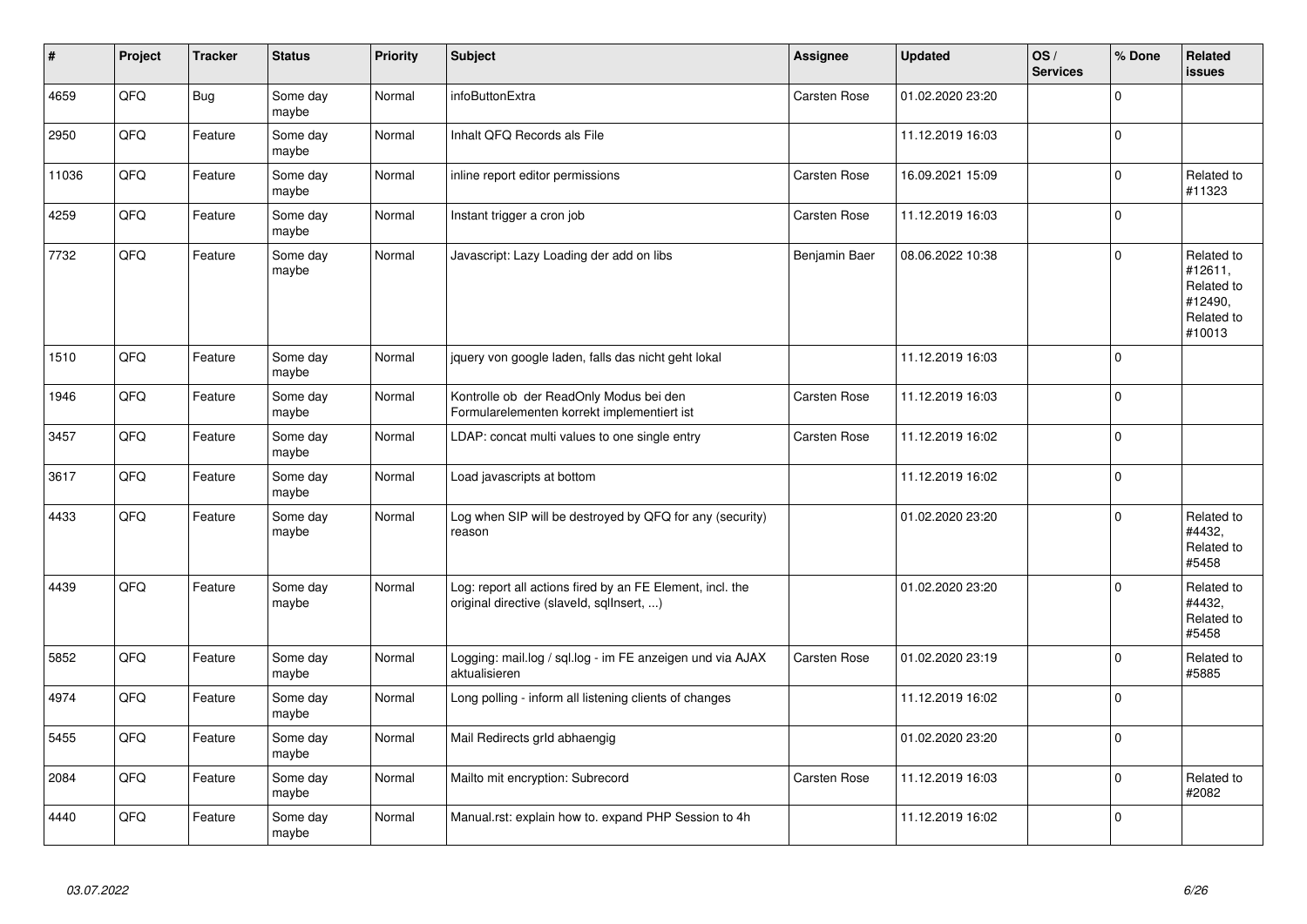| #    | Project | <b>Tracker</b> | <b>Status</b>     | <b>Priority</b> | <b>Subject</b>                                                                                              | <b>Assignee</b>     | <b>Updated</b>   | OS/<br><b>Services</b> | % Done      | Related<br><b>issues</b> |
|------|---------|----------------|-------------------|-----------------|-------------------------------------------------------------------------------------------------------------|---------------------|------------------|------------------------|-------------|--------------------------|
| 7104 | QFQ     | Feature        | Some day<br>maybe | Normal          | Manual: hint about escaping if '\r' appears in mail body                                                    |                     | 11.12.2019 16:01 |                        | $\Omega$    |                          |
| 4027 | QFQ     | Feature        | Some day<br>maybe | Normal          | Missing: orange 'check' / 'bullet'                                                                          |                     | 11.12.2019 16:03 |                        | $\Omega$    |                          |
| 4626 | QFQ     | Feature        | Some day<br>maybe | Normal          | Mobile View: 'classBody=qfq-form-right' makes no sense                                                      |                     | 01.02.2020 23:20 |                        | $\Omega$    |                          |
| 3646 | QFQ     | Feature        | Some day<br>maybe | Normal          | Moeglichkeit HTML Tags in Reports auszugeben (zu<br>enkodieren: htmlspecialchars)                           |                     | 11.12.2019 16:02 |                        | $\Omega$    | Related to<br>#14320     |
| 4365 | QFQ     | Feature        | Some day<br>maybe | Normal          | Multi Language: new way of config                                                                           | Carsten Rose        | 01.02.2020 23:20 |                        | $\mathbf 0$ |                          |
| 9579 | QFQ     | Feature        | Some day<br>maybe | Normal          | Multiform with Process Row                                                                                  | <b>Carsten Rose</b> | 11.12.2019 16:01 |                        | $\Omega$    |                          |
| 6084 | QFQ     | Feature        | Some day<br>maybe | Normal          | New escape type: 'D' - convert date                                                                         |                     | 01.02.2020 23:19 |                        | $\Omega$    |                          |
| 4446 | QFQ     | Feature        | Some day<br>maybe | Normal          | New FE get same feldContainerId as last modifed FE                                                          |                     | 01.02.2020 23:20 |                        | $\Omega$    |                          |
| 7229 | QFQ     | Feature        | Some day<br>maybe | Normal          | New FormElement.type: Button                                                                                |                     | 01.02.2021 12:32 |                        | $\Omega$    |                          |
| 4546 | QFQ     | <b>Bug</b>     | Some day<br>maybe | Normal          | NH: SIP storage is destroyed                                                                                |                     | 01.02.2020 23:20 |                        | $\Omega$    |                          |
| 3613 | QFQ     | Bug            | Some day<br>maybe | Normal          | note /note unchecked -> note div (col-md) wird weiterhin<br>gerendert                                       | Elias Villiger      | 01.02.2020 23:19 |                        | 100         |                          |
| 8101 | QFQ     | Feature        | Some day<br>maybe | Normal          | Password hash: support further hashing methods                                                              | <b>Carsten Rose</b> | 16.09.2021 15:10 |                        | $\mathbf 0$ |                          |
| 7336 | QFQ     | Feature        | Some day<br>maybe | Normal          | PDF Upload: disallow PDFs with specific Meta information                                                    | <b>Carsten Rose</b> | 11.12.2019 16:01 |                        | $\Omega$    |                          |
| 2063 | QFQ     | Bug            | Some day<br>maybe | Normal          | Pills auf 'inaktiv' setzen falls keine Element auf dem Pill<br>sichtbar sind.                               | Benjamin Baer       | 11.12.2019 16:03 |                        | $\mathbf 0$ | Related to<br>#3752      |
| 3495 | QFQ     | Feature        | Some day<br>maybe | Normal          | Predifined Parameter werden nicht in '+' (add new record)<br>SIP gerendert.                                 |                     | 11.12.2019 16:02 |                        | $\Omega$    |                          |
| 1253 | QFQ     | Feature        | Some day<br>maybe | Normal          | QF: Colorpicker                                                                                             |                     | 11.12.2019 16:03 |                        | $\Omega$    |                          |
| 1251 | QFQ     | Feature        | Some day<br>maybe | Normal          | QF: Combo                                                                                                   |                     | 11.12.2019 16:03 |                        | $\Omega$    |                          |
| 955  | QFQ     | Feature        | Some day<br>maybe | Normal          | QF: Notizen vor/nach dem Form                                                                               |                     | 01.02.2020 23:20 |                        | $\Omega$    |                          |
| 1234 | QFQ     | Feature        | Some day<br>maybe | Normal          | QF: Record numbering: Im Grid soll in Spalte 1optional die<br>laufende Nummer der Records angezeigt werden. |                     | 01.02.2020 23:20 |                        | $\Omega$    |                          |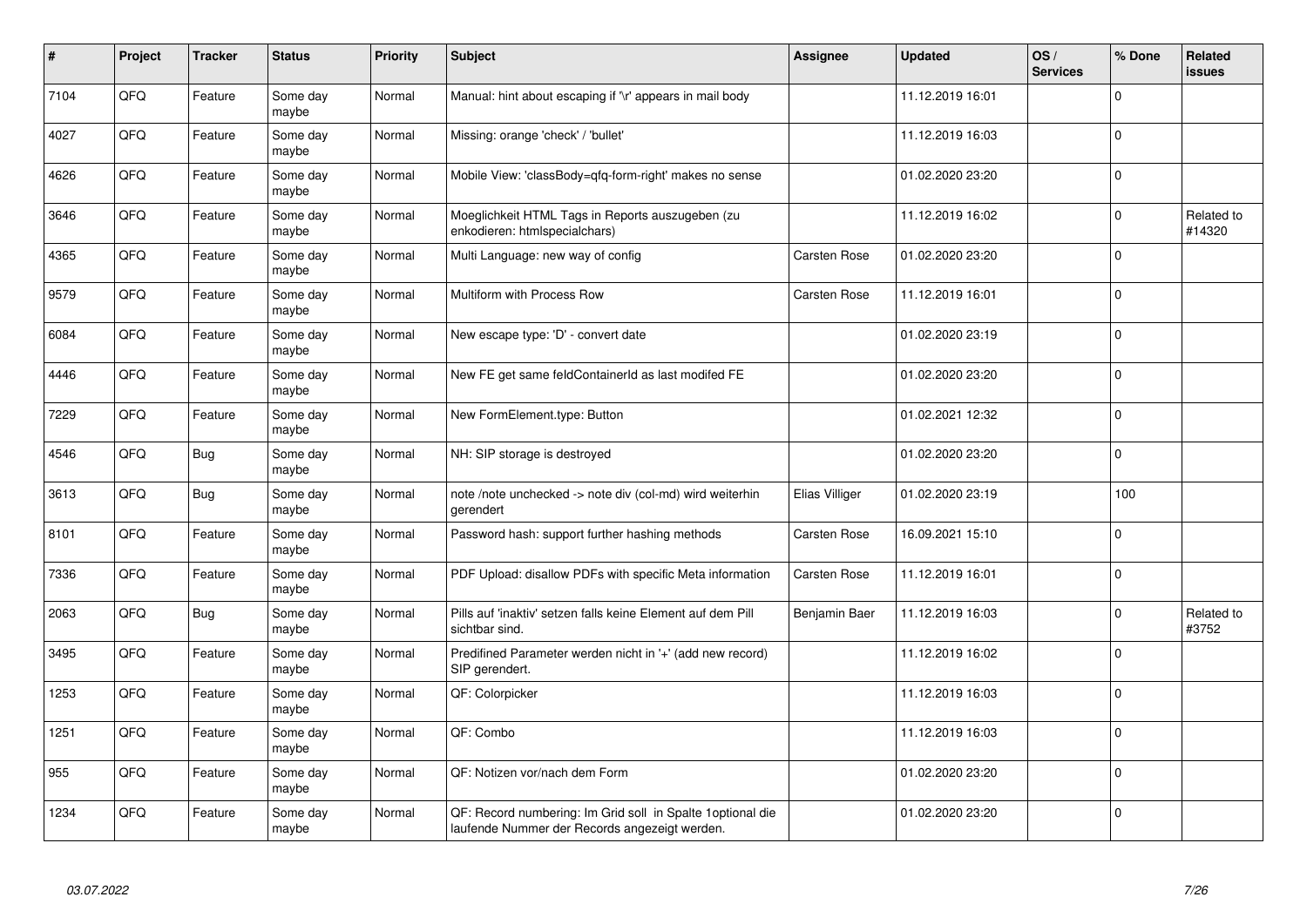| $\vert$ # | <b>Project</b> | <b>Tracker</b> | <b>Status</b>     | <b>Priority</b> | <b>Subject</b>                                                                     | Assignee            | <b>Updated</b>   | OS/<br><b>Services</b> | % Done       | Related<br><b>issues</b>                                              |
|-----------|----------------|----------------|-------------------|-----------------|------------------------------------------------------------------------------------|---------------------|------------------|------------------------|--------------|-----------------------------------------------------------------------|
| 5160      | QFQ            | Feature        | Some day<br>maybe | Normal          | QFQ collaborative / together.js, ShareJS, y-js, collaborative,                     |                     | 11.12.2019 16:02 |                        | $\Omega$     |                                                                       |
| 5389      | QFQ            | Feature        | Some day<br>maybe | Normal          | QFQ Design: Multline label / note                                                  | Benjamin Baer       | 01.02.2020 23:19 |                        | $\Omega$     |                                                                       |
| 9024      | QFQ            | <b>Bug</b>     | Some day<br>maybe | Normal          | QFQ Einarbeitung                                                                   |                     | 01.02.2020 15:56 |                        | $\Omega$     |                                                                       |
| 1635      | QFQ            | Feature        | Some day<br>maybe | Normal          | QFQ Extension content record: weitere Optionen<br>einblenden.                      | Carsten Rose        | 11.12.2019 16:03 |                        | 0            |                                                                       |
| 5892      | QFQ            | Feature        | Some day<br>maybe | Normal          | QFQ should use T3 API to manipulate FE GROUP<br>membership                         |                     | 01.02.2020 23:20 |                        | $\Omega$     |                                                                       |
| 3692      | QFQ            | Feature        | Some day<br>maybe | Normal          | QFQ Webseite                                                                       | Benjamin Baer       | 11.12.2019 16:02 |                        | $\Omega$     | Related to<br>#5033                                                   |
| 7108      | QFQ            | Feature        | Some day<br>maybe | Normal          | <b>QFQ Wrap Elements</b>                                                           |                     | 11.12.2019 16:01 |                        | $\Omega$     |                                                                       |
| 4839      | QFQ            | Feature        | Some day<br>maybe | Normal          | qfq-handle in <head> Abschnitt</head>                                              | <b>Carsten Rose</b> | 11.12.2019 16:02 |                        | $\Omega$     |                                                                       |
| 5480      | QFQ            | Feature        | Some day<br>maybe | Normal          | QFQ: Dokumentation mit Screenshots versehen                                        | Carsten Rose        | 01.02.2020 23:20 |                        | $\Omega$     | Related to<br>#9879                                                   |
| 8586      | QFQ            | Feature        | Some day<br>maybe | Normal          | QFQ: Enhance Error message for 'record not found'                                  | <b>Carsten Rose</b> | 16.09.2021 15:10 |                        | 0            |                                                                       |
| 4771      | QFQ            | <b>Bug</b>     | Some day<br>maybe | Normal          | qfq: select-down-values empty after save (edit-form for<br>program administrators) | Carsten Rose        | 01.02.2020 23:20 |                        | 0            | Related to<br>#4549, Has<br>duplicate<br>#4282                        |
| 5851      | QFQ            | Feature        | Some day<br>maybe | Normal          | Queue System implementieren: MQTT, RabbitMQ                                        |                     | 01.02.2020 23:20 |                        | 0            | Related to<br>#5715                                                   |
| 9020      | QFQ            | <b>Bug</b>     | Some day<br>maybe | Normal          | radio mit buttonClass und dynamicUpdate lassen sich nicht<br>kombinieren           |                     | 11.12.2019 16:01 |                        | <sup>0</sup> |                                                                       |
| 1623      | QFQ            | Feature        | Some day<br>maybe | Normal          | RealURL                                                                            |                     | 11.12.2019 16:03 |                        | 30           |                                                                       |
| 3109      | QFQ            | <b>Bug</b>     | Some day<br>maybe | High            | RealUrl: Links werden nicht korrekt gerendert                                      | Carsten Rose        | 03.05.2021 21:14 |                        | $\Omega$     |                                                                       |
| 12611     | QFQ            | Feature        | Some day<br>maybe | Normal          | Refactoring: Bootstrap with Lazy Loading                                           | Carsten Rose        | 08.06.2022 10:37 |                        | $\Omega$     | Related to<br>#12490,<br>Related to<br>#10013,<br>Related to<br>#7732 |
| 4640      | QFQ            | Feature        | Some day<br>maybe | Normal          | Rename System Forms                                                                |                     | 01.02.2020 23:20 |                        | $\Omega$     |                                                                       |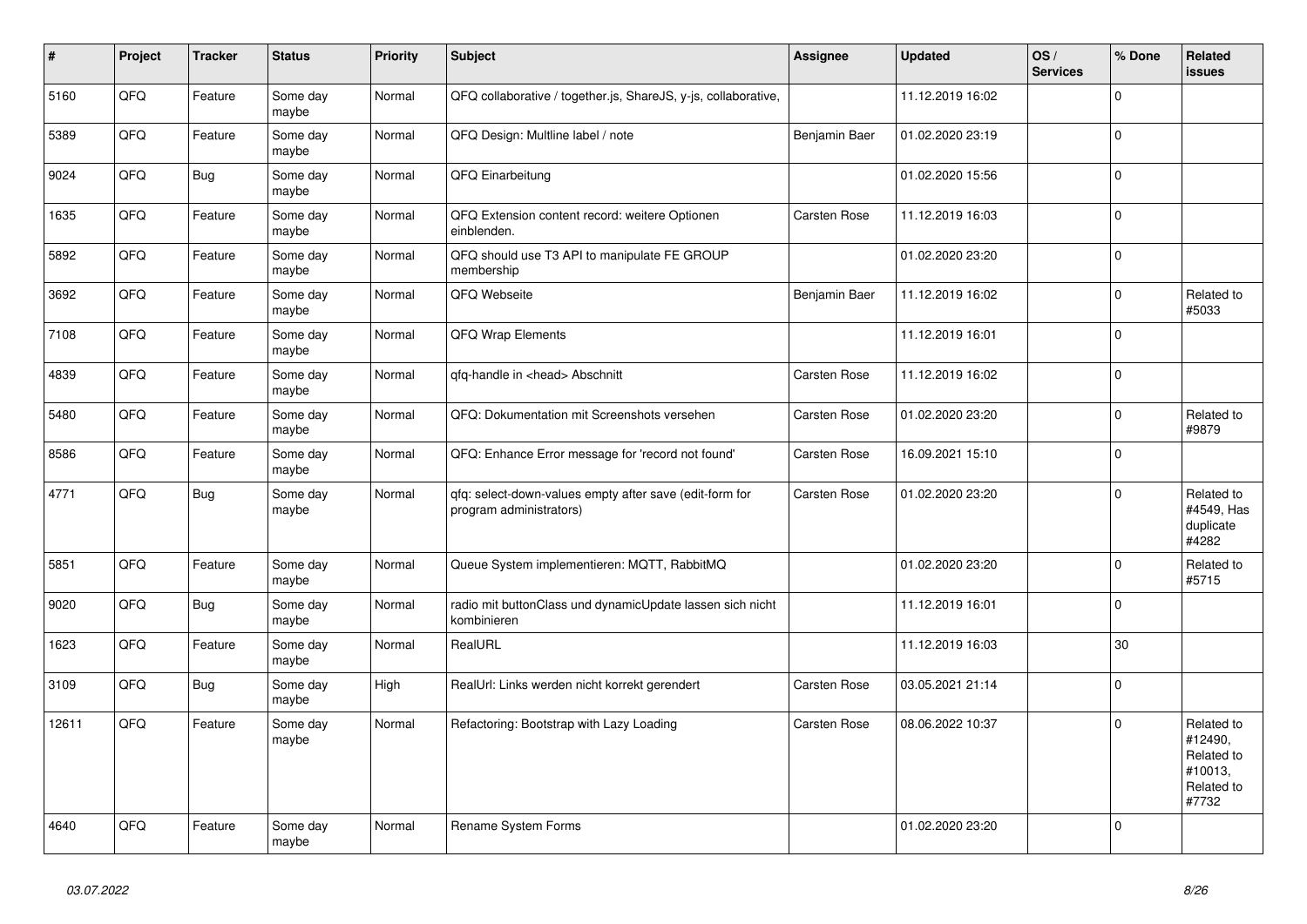| #     | Project | <b>Tracker</b> | <b>Status</b>     | <b>Priority</b> | <b>Subject</b>                                                                                  | <b>Assignee</b>     | <b>Updated</b>   | OS/<br><b>Services</b> | % Done       | Related<br>issues    |
|-------|---------|----------------|-------------------|-----------------|-------------------------------------------------------------------------------------------------|---------------------|------------------|------------------------|--------------|----------------------|
| 11323 | QFQ     | Feature        | Some day<br>maybe | Normal          | Report Frontend Editor Modal + Codemirror                                                       | <b>Carsten Rose</b> | 16.09.2021 15:10 |                        | $\mathbf 0$  | Related to<br>#11036 |
| 3967  | QFQ     | Feature        | Some day<br>maybe | High            | Report: Checkbox, Radio, Dropdown, Input welches ohne<br>Submit funktioniert - 'Inline-Form'    | <b>Carsten Rose</b> | 03.05.2021 21:14 |                        | $\mathbf 0$  |                      |
| 3991  | QFQ     | Feature        | Some day<br>maybe | Normal          | report: Columnname '_skipWrap' skips 'fbeg', 'fend'                                             | <b>Carsten Rose</b> | 11.12.2019 16:03 |                        | $\Omega$     |                      |
| 4435  | QFQ     | Feature        | Some day<br>maybe | Normal          | Report: striptags - specify allowed tags                                                        |                     | 01.02.2020 23:20 |                        | $\Omega$     |                      |
| 5129  | QFQ     | Feature        | Some day<br>maybe | Normal          | Reports: SQL fuer x Achse und y Achse                                                           |                     | 11.12.2019 16:02 |                        | $\mathbf{0}$ |                      |
| 4454  | QFQ     | Bug            | Some day<br>maybe | Normal          | Required Elements: multiple elements in a row - whole row<br>marked if only one input is empty. | Benjamin Baer       | 01.02.2020 23:20 |                        | $\Omega$     |                      |
| 7921  | QFQ     | Feature        | Some day<br>maybe | Normal          | Rest API Export: URL kuerzer machen                                                             |                     | 01.02.2020 23:19 |                        | $\Omega$     |                      |
| 5428  | QFQ     | Feature        | Some day<br>maybe | Normal          | secure thumbnail: late render on access.                                                        | Carsten Rose        | 01.02.2020 23:20 |                        | $\mathbf 0$  |                      |
| 880   | QFQ     | Feature        | Some day<br>maybe | Urgent          | Security: PHP, SQL Injection, XSS                                                               |                     | 03.05.2021 21:14 |                        | $\Omega$     | Related to<br>#14320 |
| 4956  | QFQ     | Feature        | Some day<br>maybe | Normal          | Sendmail: Benutzerdefinierte Headers                                                            | <b>Carsten Rose</b> | 11.12.2019 16:02 |                        | $\mathbf 0$  |                      |
| 4551  | QFQ     | Feature        | Some day<br>maybe | Normal          | Set 'pills' via dynamicUpdate to show/hide/disabled                                             |                     | 01.02.2020 23:20 |                        | $\mathbf 0$  | Related to<br>#3752  |
| 3537  | QFQ     | Feature        | Some day<br>maybe | Low             | SHOW COLUMNS FROM tableName - Extend '{{!'<br>definition                                        | <b>Carsten Rose</b> | 11.12.2019 16:02 |                        | $\mathbf 0$  |                      |
| 7107  | QFQ     | Feature        | Some day<br>maybe | Normal          | Showcase Registration Tool: Anmeldung / Administration :<br>Liste Anmeldungen / Emaileinaldung  | <b>Carsten Rose</b> | 11.12.2019 16:01 |                        | $\mathbf 0$  |                      |
| 4442  | QFQ     | Feature        | Some day<br>maybe | Normal          | Special Column Name: _link - new symbol G (Glyph) to<br>choose any available symbol             |                     | 11.12.2019 16:02 |                        | $\mathbf 0$  |                      |
| 3941  | QFQ     | Feature        | Some day<br>maybe | Normal          | sqlAfter: es sollten mehrere moeglich sein                                                      | <b>Carsten Rose</b> | 11.12.2019 16:03 |                        | $\Omega$     | Related to<br>#3942  |
| 4026  | QFQ     | Feature        | Some day<br>maybe | Normal          | sqlLog.sql: log number of FE.id                                                                 | <b>Carsten Rose</b> | 11.12.2019 16:03 |                        | $\Omega$     | Related to<br>#5458  |
| 7281  | QFQ     | Bug            | Some day<br>maybe | Normal          | Subrecords: on large screen separator line too short                                            |                     | 01.02.2020 23:19 |                        | $\mathbf 0$  |                      |
| 3402  | QFQ     | Feature        | Some day<br>maybe | Normal          | Syntax Highlighting via CodeMirror                                                              | <b>Carsten Rose</b> | 11.12.2019 16:02 |                        | 100          | Related to<br>#3207  |
| 4258  | QFQ     | Feature        | Some day<br>maybe | High            | <b>System Defaults: Forms</b>                                                                   | <b>Carsten Rose</b> | 03.05.2021 21:14 |                        | $\Omega$     |                      |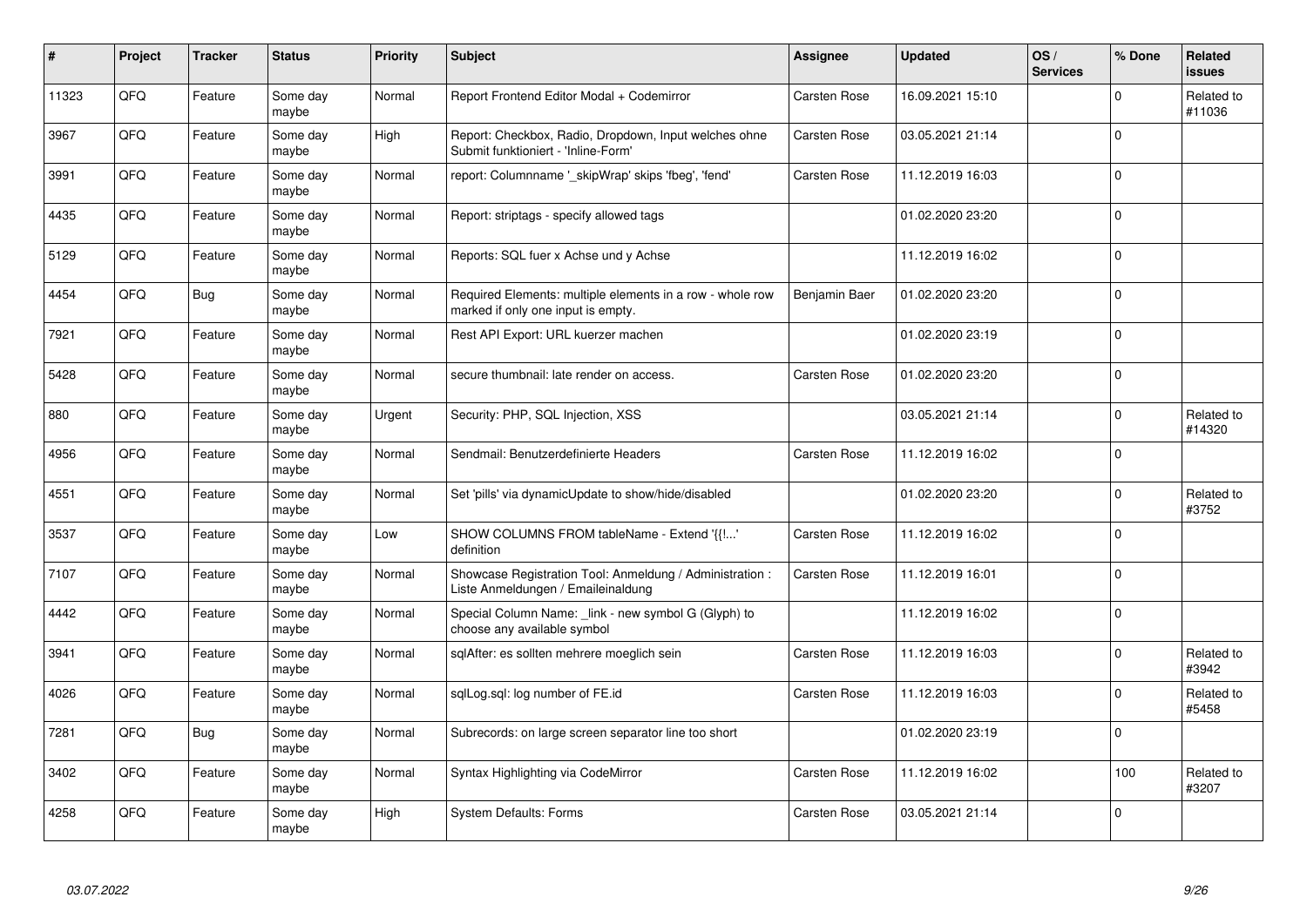| #     | Project | <b>Tracker</b> | <b>Status</b>     | <b>Priority</b> | <b>Subject</b>                                                                                                       | Assignee            | <b>Updated</b>   | OS/<br><b>Services</b> | % Done       | Related<br>issues                           |
|-------|---------|----------------|-------------------|-----------------|----------------------------------------------------------------------------------------------------------------------|---------------------|------------------|------------------------|--------------|---------------------------------------------|
| 10745 | QFQ     | Feature        | Some day<br>maybe | Normal          | Tablesorter Excel Export                                                                                             | <b>Carsten Rose</b> | 16.09.2021 15:09 |                        | $\mathbf 0$  |                                             |
| 9130  | QFQ     | Feature        | Some day<br>maybe | Normal          | tablesorter: Automatic Row numbering / Zeilenummer                                                                   | Benjamin Baer       | 01.02.2020 23:22 |                        | $\mathbf 0$  |                                             |
| 6970  | QFQ     | Feature        | Some day<br>maybe | Normal          | tablesorter: default fuer 'sortReset' aendern von 'Ctrl' zu 'Alt'                                                    | Benjamin Baer       | 01.02.2020 23:21 |                        | $\Omega$     |                                             |
| 4445  | QFQ     | Feature        | Some day<br>maybe | Normal          | template group: Option to simulate fieldset                                                                          |                     | 28.06.2021 14:11 |                        | $\mathbf 0$  |                                             |
| 3882  | QFQ     | Bug            | Some day<br>maybe | Normal          | templateGroup: disable 'add' if limit is reached - funktioniert<br>nicht wenn bereits records existierten            | <b>Carsten Rose</b> | 11.12.2019 16:03 |                        | $\mathbf 0$  |                                             |
| 3385  | QFQ     | Feature        | Some day<br>maybe | Normal          | templateGroup: insert/update/delete non primary records                                                              | Carsten Rose        | 11.12.2019 16:02 |                        | $\Omega$     |                                             |
| 3588  | QFQ     | <b>Bug</b>     | Some day<br>maybe | Normal          | templateGroup: versteckte Elemente werden weiterhin<br>gespeichert.                                                  | <b>Carsten Rose</b> | 11.12.2019 16:02 |                        | $\mathbf 0$  |                                             |
| 4549  | QFQ     | <b>Bug</b>     | Some day<br>maybe | Normal          | TemplateGroups: FE.type SELECT loose selected value<br>after save                                                    | Carsten Rose        | 01.02.2020 23:20 |                        | $\Omega$     | Related to<br>#4548,<br>Related to<br>#4771 |
| 4816  | QFQ     | Feature        | Some day<br>maybe | Normal          | Templates for QFQ Reports (Tables, Radios, )                                                                         |                     | 01.02.2020 23:20 |                        | $\mathbf 0$  |                                             |
| 8056  | QFQ     | Feature        | Some day<br>maybe | Normal          | Termin Organisation (Reservation)                                                                                    |                     | 01.02.2020 23:19 |                        | $\mathbf{0}$ | Related to<br>#8658                         |
| 4757  | QFQ     | Feature        | Some day<br>maybe | Normal          | Test subrecord: download links ok? Links ok?                                                                         | <b>Carsten Rose</b> | 01.02.2020 23:20 |                        | $\Omega$     |                                             |
| 7402  | QFQ     | Bug            | Some day<br>maybe | Normal          | thumbnail cache: outdated picture when permission denied<br>and permission resolved.                                 |                     | 01.02.2020 23:20 |                        | $\mathbf 0$  |                                             |
| 5452  | QFQ     | Feature        | Some day<br>maybe | Normal          | Thumbnails from PDF: bad quality                                                                                     |                     | 01.02.2020 23:20 |                        | $\Omega$     |                                             |
| 9704  | QFQ     | Feature        | Some day<br>maybe | Normal          | Thumbnails Generieren beim Splitten von PDF Files                                                                    | Carsten Rose        | 11.12.2019 16:01 |                        | $\Omega$     |                                             |
| 7456  | QFQ     | Bug            | Some dav<br>maybe | Low             | Todos in Code: solve or make ticket                                                                                  | Carsten Rose        | 16.09.2021 15:10 |                        | $\mathbf 0$  |                                             |
| 5895  | QFQ     | Feature        | Some day<br>maybe | Normal          | Tutorial: List of all QFQ Features                                                                                   |                     | 01.02.2020 23:19 |                        | $\Omega$     |                                             |
| 3895  | QFQ     | <b>Bug</b>     | Some day<br>maybe | Normal          | typeahead pedantic: on lehrkredit Idap webpass - if only one<br>person is in dropdown, such person can't be selected | Carsten Rose        | 11.12.2019 16:03 |                        | $\Omega$     |                                             |
| 5805  | QFQ     | Feature        | Some day<br>maybe | Normal          | TypeAHead SQL value instead of key stored                                                                            |                     | 01.02.2020 23:19 |                        | $\mathbf 0$  | Related to<br>#5444                         |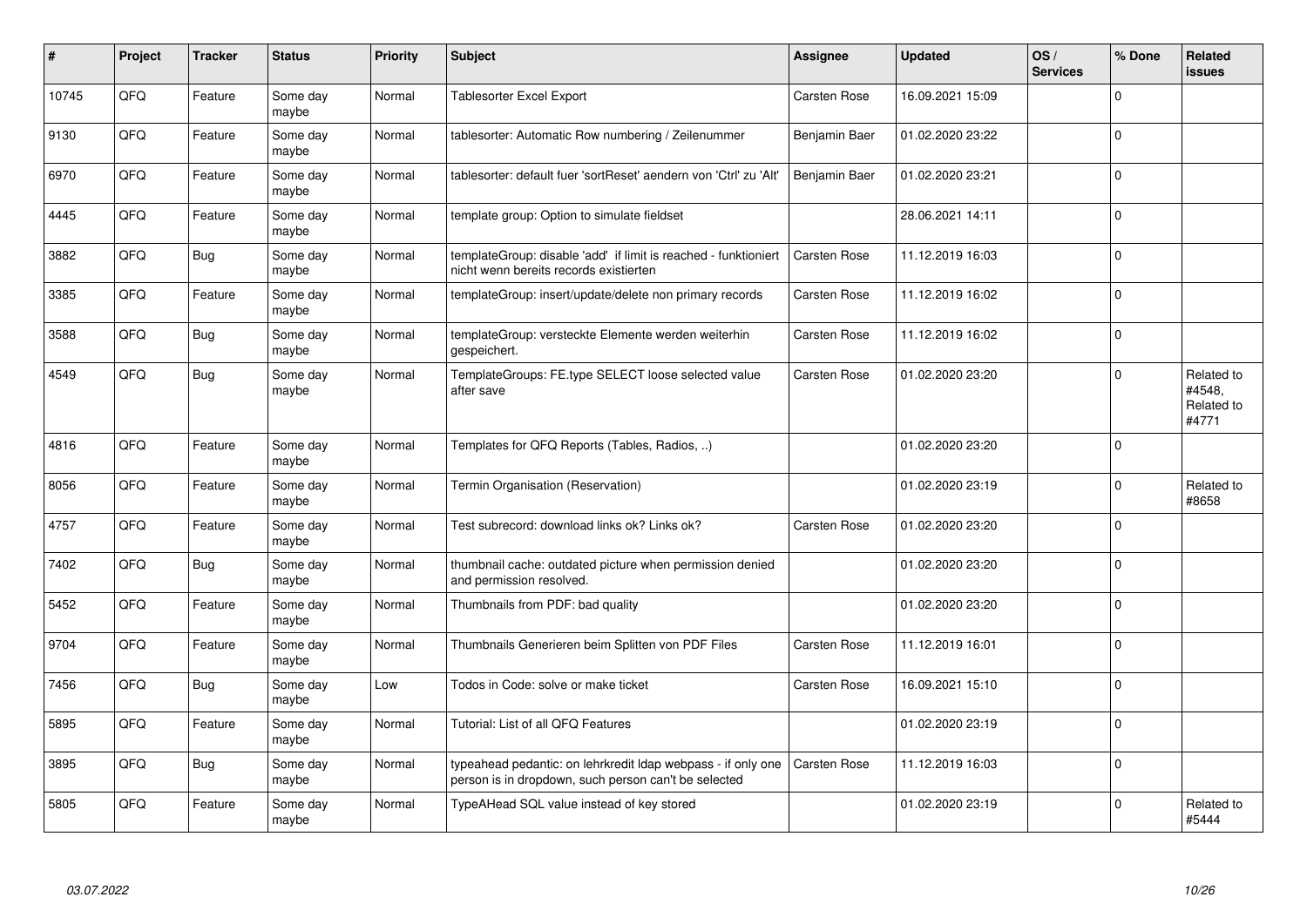| #     | Project | <b>Tracker</b> | <b>Status</b>     | <b>Priority</b> | Subject                                                                                                                                                  | Assignee            | <b>Updated</b>   | OS/<br><b>Services</b> | % Done       | Related<br><b>issues</b>                    |
|-------|---------|----------------|-------------------|-----------------|----------------------------------------------------------------------------------------------------------------------------------------------------------|---------------------|------------------|------------------------|--------------|---------------------------------------------|
| 4398  | QFQ     | <b>Bug</b>     | Some day<br>maybe | Normal          | Typeahead: mouse click in a prefilled input opens a single<br>item dropdown with the current value - click on it seems to<br>set the value, not the key. | Benjamin Baer       | 01.02.2020 23:20 |                        | <sup>0</sup> | Related to<br>#4457                         |
| 10116 | QFQ     | Feature        | Some day<br>maybe | Normal          | TypeAhead: Tag - show inside 'input' element                                                                                                             | <b>Carsten Rose</b> | 16.09.2021 15:09 |                        | $\Omega$     |                                             |
| 4197  | QFQ     | Feature        | Some day<br>maybe | Normal          | Unit Test fuer JSON Stream von QuickFormQuery.php ><br>doForm()                                                                                          | <b>Carsten Rose</b> | 11.12.2019 16:03 |                        | 0            |                                             |
| 6704  | QFQ     | Feature        | Some day<br>maybe | Normal          | Upload Mode: Bilder in Notizen rechts sollen aktuellen<br>Upload repräsentieren.                                                                         |                     | 01.02.2020 23:19 |                        | 0            | Related to<br>#3264                         |
| 5706  | QFQ     | <b>Bug</b>     | Some day<br>maybe | Normal          | upload: fileDestination needs to be sanatized                                                                                                            | <b>Carsten Rose</b> | 01.02.2020 23:19 |                        | 0            |                                             |
| 3332  | QFQ     | Feature        | Some day<br>maybe | Normal          | Uploads: Thumbnails, Details zum hochgeladenen File                                                                                                      | <b>Carsten Rose</b> | 11.12.2019 16:02 |                        | 0            | Related to<br>#3264,<br>Related to<br>#5333 |
| 5991  | QFQ     | <b>Bug</b>     | Some day<br>maybe | Normal          | URLs with ' ' or long parameter are problematic                                                                                                          | <b>Carsten Rose</b> | 01.02.2020 23:19 |                        | 0            |                                             |
| 4652  | QFQ     | Feature        | Some day<br>maybe | Normal          | UZH CD: Weiterleitung auf benutzerdefinierte 403/404 Seite                                                                                               | Carsten Rose        | 01.02.2020 23:20 |                        | $\Omega$     |                                             |
| 5665  | QFQ     | Feature        | Some day<br>maybe | Normal          | Versuch das '{{!' nicht mehr noetig ist.                                                                                                                 | <b>Carsten Rose</b> | 01.02.2020 23:20 |                        | 0            | Related to<br>#7432,<br>Related to<br>#7434 |
| 3061  | QFQ     | <b>Bug</b>     | Some day<br>maybe | High            | winstitute: mysql connection durcheinander - nmhp17<br>(ag7)/QFQ arbeitet mit DB/Tabellen von biostat.                                                   | <b>Carsten Rose</b> | 03.05.2021 21:14 |                        | $\Omega$     |                                             |
| 3677  | QFQ     | Feature        | Some day<br>maybe | Normal          | wkhtmltopdf: FE User access prohibited, if client IP changes<br>- \$TYPO3_CONF_VARS[FE][lockIP]                                                          | <b>Carsten Rose</b> | 11.12.2019 16:02 |                        | 0            |                                             |
| 3285  | QFQ     | Feature        | Some day<br>maybe | Normal          | Zeichenlimit pro Feld: textarea / editor                                                                                                                 | <b>Carsten Rose</b> | 11.12.2019 16:02 |                        | 0            |                                             |
| 2643  | QFQ     | <b>Bug</b>     | Some day<br>maybe | Normal          | Zend / PHP Webinars anschauen                                                                                                                            | Carsten Rose        | 01.02.2020 15:56 |                        | $\Omega$     |                                             |
| 4122  | QFQ     | <b>Bug</b>     | Some day<br>maybe | Normal          | file: Render Mode hat keinen Effekt                                                                                                                      |                     | 11.12.2019 16:03 |                        | 0            |                                             |
| 5342  | QFQ     | Feature        | Some day<br>maybe | Normal          | link - with HTML Attributes                                                                                                                              |                     | 01.02.2020 23:20 |                        | 0            | Related to<br>#14077                        |
| 4343  | QFO     | Feature        | Some day<br>maybe | Normal          | Link: Classifier to add 'attributes'                                                                                                                     | Carsten Rose        | 01.02.2020 23:20 |                        | 0            | Related to<br>#14077                        |
| 4606  | QFG     | Feature        | Some day<br>maybe | Normal          | link: qualifier to render bootstrap button                                                                                                               | Carsten Rose        | 01.02.2020 23:19 |                        | $\mathbf 0$  |                                             |
| 4349  | QFO     | Feature        | Some day<br>maybe | Normal          | link download: downloaded external URL to<br>deliver/concatenate - check mimetipe and handle it correctly                                                | Carsten Rose        | 11.12.2019 16:02 |                        | 0            |                                             |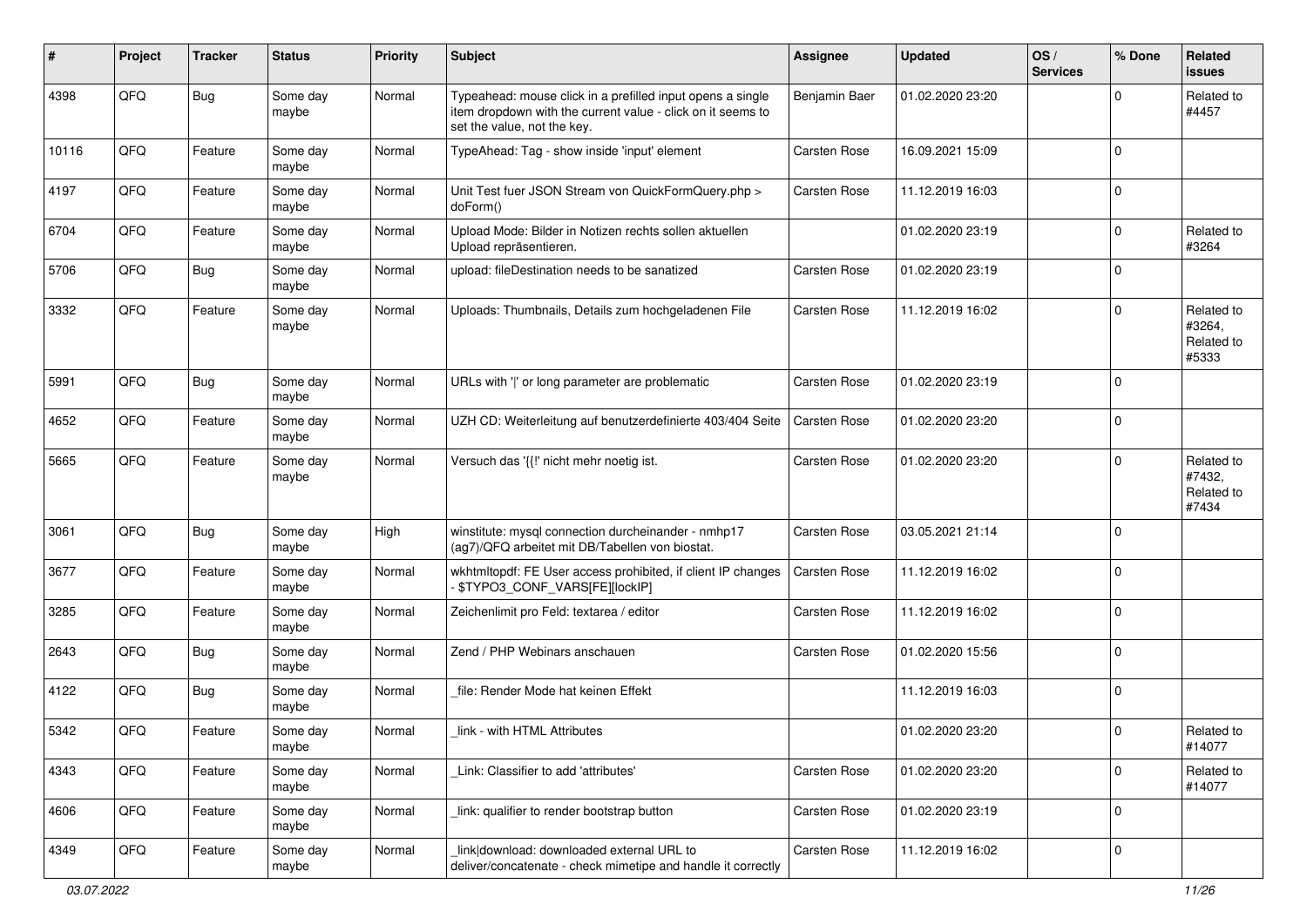| ∦     | Project | <b>Tracker</b> | <b>Status</b>              | <b>Priority</b> | <b>Subject</b>                                                                       | <b>Assignee</b>     | <b>Updated</b>   | OS/<br><b>Services</b> | % Done       | <b>Related</b><br><b>issues</b>             |
|-------|---------|----------------|----------------------------|-----------------|--------------------------------------------------------------------------------------|---------------------|------------------|------------------------|--------------|---------------------------------------------|
| 4138  | QFQ     | Bug            | Some day<br>maybe          | Normal          | style fehlt                                                                          |                     | 11.12.2019 16:03 |                        | 0            |                                             |
| 11630 | QFQ     | <b>Bug</b>     | Feedback                   | High            | Bitte check ob CALL() in 20.11.0 noch so funktioniert wie in<br>20.4.1               | Enis Nuredini       | 28.05.2022 13:45 |                        | $\Omega$     | Related to<br>#11325                        |
| 12546 | QFQ     | Bug            | Feedback                   | Normal          | Branch 'Development' - Unit Tests mit dirty workaround<br>angepasst                  | Carsten Rose        | 19.03.2022 17:48 |                        | $\Omega$     |                                             |
| 13767 | QFQ     | <b>Bug</b>     | Feedback                   | Normal          | date/time-picker: required shows up/down button orange                               | Enis Nuredini       | 16.05.2022 23:16 |                        | $\Omega$     |                                             |
| 8316  | QFQ     | <b>Bug</b>     | Feedback                   | Normal          | Documentation/Behaviour for Nested Queries and<br>Record-Store confusing             | Nicola Chiapolini   | 20.11.2019 09:14 |                        | 0            |                                             |
| 13572 | QFQ     | Feature        | Feedback                   | Normal          | Form Load: misleading error message on trying to load non<br>existent primary record | Enis Nuredini       | 16.05.2022 23:16 |                        | 100          |                                             |
| 9548  | QFQ     | Feature        | Feedback                   | High            | FormElement: Pattern mismatch - optional report only on<br>focus lost                | Benjamin Baer       | 03.05.2021 21:14 |                        | <sup>0</sup> |                                             |
| 9898  | QFQ     | <b>Bug</b>     | Feedback                   | Normal          | Formular trotz Timeout gespeichert                                                   | Benjamin Baer       | 01.02.2020 15:56 |                        | 0            |                                             |
| 11347 | QFQ     | <b>Bug</b>     | Feedback                   | Normal          | If Bedingungen funktionieren nicht korrekt                                           | Christoph Fuchs     | 21.03.2021 20:37 |                        | 0            |                                             |
| 10124 | QFQ     | Feature        | Feedback                   | Normal          | qfq AAI-Login                                                                        | Karin Niffeler      | 07.05.2020 09:36 |                        | 0            |                                             |
| 9535  | QFQ     | <b>Bug</b>     | Feedback                   | Normal          | Report:  AS '_vertical' - column to wide - vertical >> rot45,<br>rot90               | Benjamin Baer       | 01.02.2020 15:56 |                        | $\Omega$     |                                             |
| 9052  | QFQ     | Feature        | Feedback                   | High            | Report: CodeMirror with SQL Syntax Highlight in FE                                   | Enis Nuredini       | 08.06.2022 10:25 |                        | 0            |                                             |
| 12584 | QFQ     | Feature        | Feedback                   | Normal          | T3 v10 migration script: replace alias-patterns (v11)                                | Carsten Rose        | 28.05.2022 11:12 |                        | 100          |                                             |
| 10782 | QFQ     | Feature        | Feedback                   | Normal          | Tiny MCE: Image Upload                                                               | Enis Nuredini       | 16.05.2022 23:16 |                        | $\Omega$     | Related to<br>#12452                        |
| 5894  | QFQ     | Feature        | Feedback                   | Normal          | Typeahead in Report: show/hide rows dynamically                                      | Carsten Rose        | 18.02.2022 08:50 |                        | 0            | Related to<br>#5893,<br>Related to<br>#5885 |
| 13566 | QFQ     | Feature        | Ready to sync<br>(develop) | Normal          | Delete config-example.qfq.php file                                                   | <b>Carsten Rose</b> | 23.12.2021 09:25 |                        | $\Omega$     |                                             |
| 4194  | QFQ     | Feature        | In Progress                | Normal          | Bootstrap 4 ist jetzt offiziel                                                       |                     | 03.05.2021 20:47 |                        | 0            | Related to<br>#10114                        |
| 9691  | QFQ     | Bug            | In Progress                | Normal          | Checkbox: dynamic update > readonly                                                  | Carsten Rose        | 01.02.2020 23:22 |                        | 50           | Related to<br>#9834                         |
| 6250  | QFQ     | Feature        | In Progress                | Normal          | Enhance layout: a) Subrecord, b) Subrecord-Title                                     | Carsten Rose        | 01.02.2020 23:22 |                        | $\Omega$     | Related to<br>#5391                         |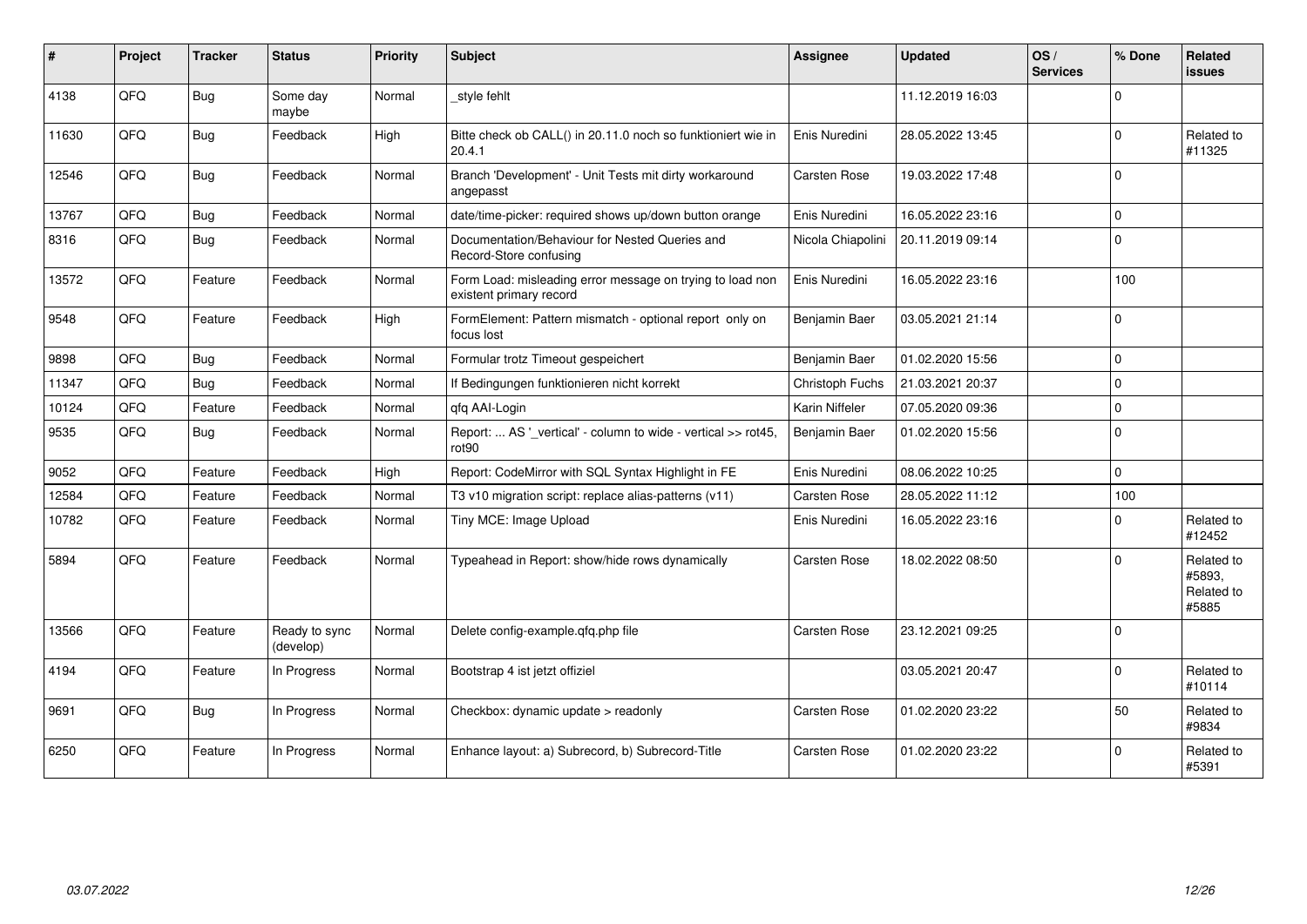| #     | Project | <b>Tracker</b> | <b>Status</b> | <b>Priority</b> | <b>Subject</b>                                   | <b>Assignee</b>     | <b>Updated</b>   | OS/<br><b>Services</b> | % Done         | Related<br><b>issues</b>                                                                                                       |
|-------|---------|----------------|---------------|-----------------|--------------------------------------------------|---------------------|------------------|------------------------|----------------|--------------------------------------------------------------------------------------------------------------------------------|
| 11517 | QFQ     | Bug            | In Progress   | Normal          | extraButtonInfo Broken for multiple FormElements | Carsten Rose        | 12.05.2022 13:12 |                        | $\Omega$       | Related to<br>#7890,<br>Related to<br>#3811, Has<br>duplicate<br>#10905, Has<br>duplicate<br>#10553, Has<br>duplicate<br>#6779 |
| 9517  | QFQ     | Feature        | In Progress   | High            | Input multiple tags with typeahead               | Carsten Rose        | 03.05.2021 21:14 |                        | 40             | Related to<br>#10150                                                                                                           |
| 12630 | QFQ     | Feature        | In Progress   | Normal          | Input: date[time]: min / max values              | Enis Nuredini       | 20.06.2022 18:31 |                        | $\mathbf 0$    | Related to<br>#10096,<br>Related to<br>#14302,<br>Related to<br>#14303                                                         |
| 10443 | QFQ     | Feature        | In Progress   | Normal          | Konzept_api / _live                              | Carsten Rose        | 07.05.2020 09:39 |                        | $\mathbf 0$    |                                                                                                                                |
| 13330 | QFQ     | Feature        | In Progress   | Normal          | Multi Form: Upload                               | Carsten Rose        | 07.11.2021 12:40 |                        | 50             | Related to<br>#9706                                                                                                            |
| 5695  | QFQ     | Feature        | In Progress   | Normal          | Multiform                                        | <b>Carsten Rose</b> | 02.01.2021 18:38 |                        | $\mathbf 0$    |                                                                                                                                |
| 14175 | QFQ     | <b>Bug</b>     | In Progress   | Normal          | Opening a form with no QFQ Session cookie fails  | Carsten Rose        | 03.06.2022 10:40 |                        | $\mathbf 0$    |                                                                                                                                |
| 11980 | QFQ     | Feature        | In Progress   | Normal          | protected verzeichnis MUSS geschützt werden      | Carsten Rose        | 07.09.2021 13:30 |                        | $\mathbf 0$    |                                                                                                                                |
| 12508 | QFQ     | Bug            | In Progress   | High            | qfq Form: sendMail                               | Karin Niffeler      | 19.03.2022 17:48 |                        | $\mathbf 0$    |                                                                                                                                |
| 9789  | QFQ     | <b>Bug</b>     | In Progress   | High            | Record Lock: release to early on 'leave page'    | Carsten Rose        | 10.01.2022 09:25 |                        | 100            | Related to<br>#10081,<br>Related to<br>#9173,<br>Related to<br>#8702                                                           |
| 14323 | QFQ     | <b>Bug</b>     | In Progress   | Normal          | Report: render=both single - no impact           | Carsten Rose        | 19.06.2022 18:31 |                        | $\mathbf 0$    |                                                                                                                                |
| 11076 | QFQ     | Feature        | In Progress   | Normal          | SELECT  AS _websocket                            | Carsten Rose        | 30.08.2020 17:49 |                        | $\mathbf 0$    |                                                                                                                                |
| 12439 | QFQ     | Feature        | In Progress   | Normal          | TinyMCE Paste from Word & Character Count/Limit  | Carsten Rose        | 05.05.2021 22:15 |                        | $\Omega$       |                                                                                                                                |
| 12440 | QFQ     | Feature        | In Progress   | Normal          | Typo3 V10 upgrade (durchfuehren und testen)      | Carsten Rose        | 21.03.2022 09:53 |                        | 50             | Related to<br>#12357,<br>Related to<br>#12067,<br>Related to<br>#10661                                                         |
| 10661 | QFQ     | Bug            | In Progress   | Normal          | Typo3 Warnungen                                  | Carsten Rose        | 07.09.2021 13:23 |                        | $\overline{0}$ | Related to<br>#12440                                                                                                           |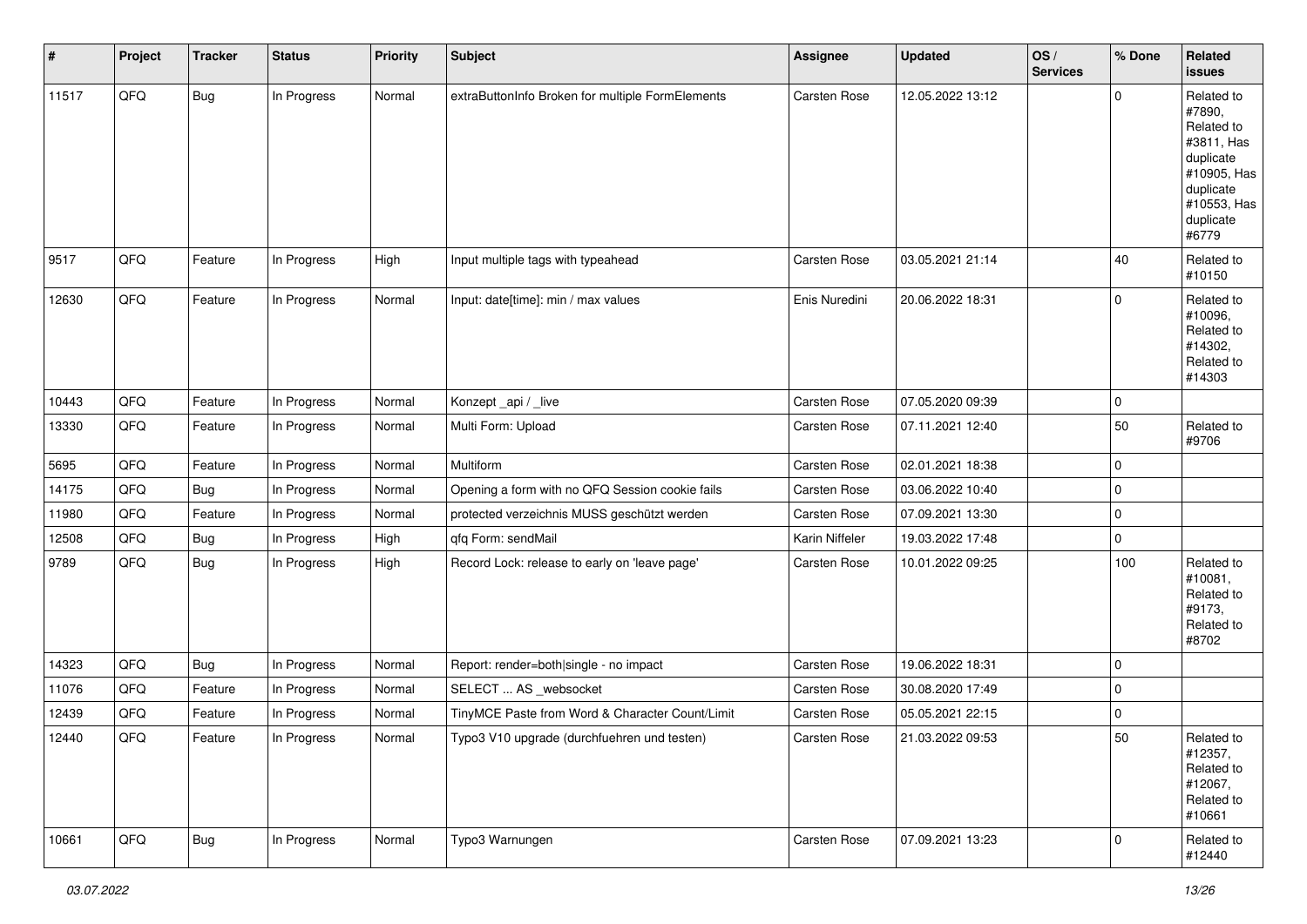| #     | Project        | <b>Tracker</b> | <b>Status</b> | <b>Priority</b> | Subject                                                                                 | <b>Assignee</b>     | <b>Updated</b>   | OS/<br><b>Services</b> | % Done      | Related<br><b>issues</b>                                                                                                                                              |
|-------|----------------|----------------|---------------|-----------------|-----------------------------------------------------------------------------------------|---------------------|------------------|------------------------|-------------|-----------------------------------------------------------------------------------------------------------------------------------------------------------------------|
| 10793 | QFQ            | Feature        | In Progress   | Normal          | <b>Update NPM Packages</b>                                                              | Carsten Rose        | 07.09.2021 13:25 |                        | 30          |                                                                                                                                                                       |
| 14320 | QFQ            | Feature        | ToDo          | Normal          | Allow specific HTML Tags and Attributes: general, TinyMCE                               | Enis Nuredini       | 17.06.2022 10:44 |                        | 0           | Related to<br>#12664,<br>Related to<br>#12039,<br>Related to<br>#11702,<br>Related to<br>#7239,<br>Related to<br>#3708,<br>Related to<br>#3646,<br>Related to<br>#880 |
| 14303 | QFQ            | <b>Bug</b>     | ToDo          | Normal          | datetime broken with picker                                                             | Enis Nuredini       | 17.06.2022 09:02 |                        | 0           | Related to<br>#12630                                                                                                                                                  |
| 12262 | QFQ            | Feature        | ToDo          | Normal          | Form buttons on top: more customable                                                    | Enis Nuredini       | 17.06.2022 10:44 |                        | 0           | Related to<br>#13945, Has<br>duplicate<br>#4046, Has<br>duplicate<br>#10080                                                                                           |
| 7602  | QFQ            | Feature        | ToDo          | High            | Multi Select: with checkboxes                                                           | Benjamin Baer       | 22.03.2022 09:07 |                        | $\mathbf 0$ |                                                                                                                                                                       |
| 12463 | QFQ            | Bug            | ToDo          | High            | QFQ Function: 'function' and 'sql' on same level - output of<br>sql is shown two times. | <b>Carsten Rose</b> | 15.12.2021 16:31 |                        | 0           |                                                                                                                                                                       |
| 12395 | QFQ            | <b>Bug</b>     | ToDo          | High            | QFQ Function: Result two times shown                                                    | Carsten Rose        | 18.02.2022 08:59 |                        | $\mathbf 0$ |                                                                                                                                                                       |
| 13899 | QFQ            | <b>Bug</b>     | ToDo          | Normal          | Selenium: zum laufen bringen                                                            | Enis Nuredini       | 25.03.2022 10:24 |                        | 0           |                                                                                                                                                                       |
| 5942  | QFQ            | Feature        | Priorize      | Normal          | 'L' and 'type': append to links, generate via '_link' by using<br>'u:' .                | <b>Carsten Rose</b> | 01.02.2020 10:13 |                        | 0           |                                                                                                                                                                       |
| 12452 | QFQ            | Feature        | Priorize      | Normal          | BaseURL: alsways with '/' at the end                                                    | Carsten Rose        | 19.06.2022 13:45 |                        | 0           | Related to<br>#10782                                                                                                                                                  |
| 9346  | QFQ            | Feature        | Priorize      | Normal          | beforeSave: check if an upload is given                                                 | <b>Carsten Rose</b> | 11.06.2021 21:18 |                        | 0           |                                                                                                                                                                       |
| 3782  | QFQ            | <b>Bug</b>     | Priorize      | Normal          | Bei fehlerhafter Eingabe (z.B. Datum) sollte das erwartete<br>Format angezeigt werden   | <b>Carsten Rose</b> | 01.02.2020 10:13 |                        | $\mathbf 0$ |                                                                                                                                                                       |
| 9958  | QFQ            | Bug            | Priorize      | Normal          | Broken subrecord query: no error message                                                | <b>Carsten Rose</b> | 05.02.2021 15:15 |                        | 0           |                                                                                                                                                                       |
| 6870  | QFQ            | Feature        | Priorize      | Normal          | Click on '_link' triggers an API call                                                   | Benjamin Baer       | 03.01.2022 08:25 |                        | $\mathbf 0$ |                                                                                                                                                                       |
| 8082  | QFQ            | Feature        | Priorize      | High            | Contact form without saving record                                                      | Carsten Rose        | 07.12.2021 15:20 |                        | $\mathbf 0$ | Related to<br>#8587,<br><b>Blocks</b><br>#11850                                                                                                                       |
| 7630  | $\mathsf{QFQ}$ | Feature        | Priorize      | Normal          | detailed error message for simple upload                                                | Carsten Rose        | 01.02.2020 10:13 |                        | $\mathbf 0$ |                                                                                                                                                                       |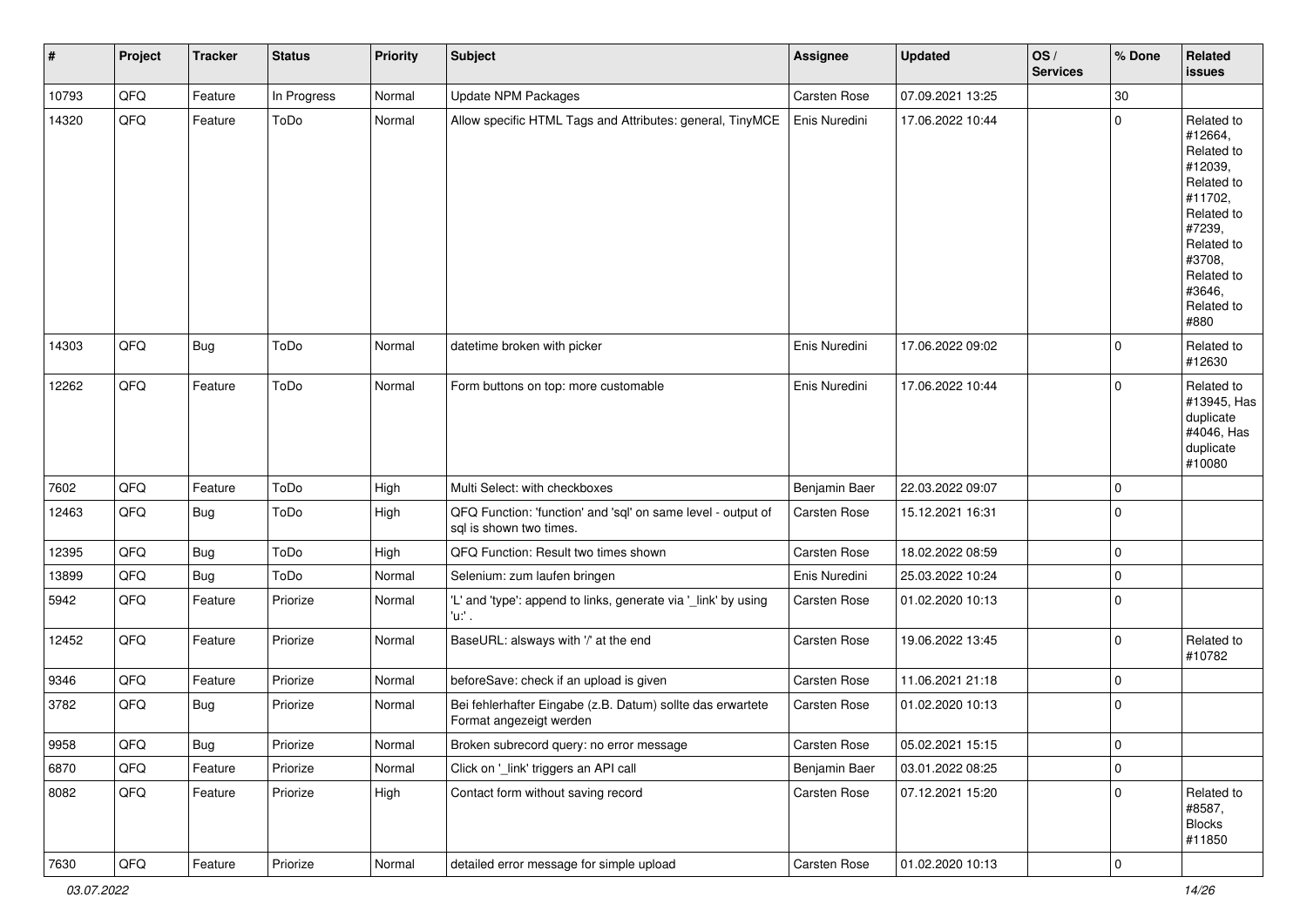| #     | Project | <b>Tracker</b> | <b>Status</b> | <b>Priority</b> | Subject                                                                                                  | Assignee            | <b>Updated</b>   | OS/<br><b>Services</b> | % Done         | Related<br>issues                                                       |
|-------|---------|----------------|---------------|-----------------|----------------------------------------------------------------------------------------------------------|---------------------|------------------|------------------------|----------------|-------------------------------------------------------------------------|
| 12503 | QFQ     | Feature        | Priorize      | Normal          | Detect dangerous UPDATE statement with missing WHERE                                                     | <b>Carsten Rose</b> | 05.05.2021 22:09 |                        | $\Omega$       |                                                                         |
| 7217  | QFQ     | Feature        | Priorize      | Normal          | Download: notice User if `_sip=?` is missing                                                             | <b>Carsten Rose</b> | 01.02.2020 10:13 |                        | $\Omega$       |                                                                         |
| 5562  | QFQ     | Feature        | Priorize      | Normal          | Drag'n'Drop fuer Uploads                                                                                 | Benjamin Baer       | 21.03.2022 09:52 |                        | $\Omega$       | Related to<br>#9706                                                     |
| 9975  | QFQ     | <b>Bug</b>     | Priorize      | Normal          | Dropdown Menu: 'r:3' broken                                                                              | <b>Carsten Rose</b> | 01.02.2020 10:13 |                        | $\Omega$       |                                                                         |
| 2665  | QFQ     | Bug            | Priorize      | Normal          | Dynamic Update funktioniert nicht, wenn beim<br>entsprechenden FormElement eine size angegeben ist.      | Benjamin Baer       | 03.01.2022 08:12 |                        | 30             |                                                                         |
| 6224  | QFQ     | Feature        | Priorize      | Normal          | Dynamic update: fade in/out fields                                                                       | Benjamin Baer       | 21.03.2022 09:50 |                        | $\Omega$       |                                                                         |
| 8585  | QFQ     | Feature        | Priorize      | Normal          | Enhance Error message for 'unknown form'                                                                 | <b>Carsten Rose</b> | 01.02.2020 10:13 |                        | $\Omega$       |                                                                         |
| 6801  | QFQ     | Feature        | Priorize      | Normal          | Fabric: Maximize / FullIscreen                                                                           | Benjamin Baer       | 21.03.2022 09:56 |                        | $\Omega$       |                                                                         |
| 9862  | QFQ     | Bug            | Priorize      | Normal          | Failed writing to sql mail qfq.log should throw an exception                                             | <b>Carsten Rose</b> | 01.02.2020 10:13 |                        | $\mathbf 0$    |                                                                         |
| 8584  | QFQ     | Feature        | Priorize      | Normal          | FE 'Action' - never assign to Container (except Template<br>Group)                                       | <b>Carsten Rose</b> | 01.02.2020 10:13 |                        | $\Omega$       |                                                                         |
| 7656  | QFQ     | Bug            | Priorize      | Normal          | FE with required, 'pattern' and 'extraButtonLock': always<br>complain about missing value                | <b>Carsten Rose</b> | 01.02.2020 10:13 |                        | $\Omega$       |                                                                         |
| 8277  | QFQ     | Feature        | Priorize      | Normal          | fe.parameter.default=                                                                                    | <b>Carsten Rose</b> | 01.02.2020 23:17 |                        | $\Omega$       | Related to<br>#8113                                                     |
| 8037  | QFQ     | Bug            | Priorize      | Normal          | FE.type=upload (advanced mode): {{slaveId:V}} missing<br>during dynamic update                           | Carsten Rose        | 01.02.2020 10:13 |                        | $\Omega$       |                                                                         |
| 9534  | QFQ     | Bug            | Priorize      | Urgent          | FE.type=upload: 'Unknown Mode: ID"                                                                       | <b>Carsten Rose</b> | 03.05.2021 21:14 |                        | $\mathbf 0$    | Related to<br>#9532                                                     |
| 10003 | QFQ     | Feature        | Priorize      | Normal          | fieldset: stronger visualize group                                                                       | Benjamin Baer       | 12.02.2020 08:13 |                        | $\mathbf 0$    |                                                                         |
| 9668  | QFQ     | Feature        | Priorize      | Normal          | Form.mode: rename 'hidden' to 'hide'                                                                     | <b>Carsten Rose</b> | 05.05.2021 22:14 |                        | $\Omega$       | Related to<br>#6437                                                     |
| 6998  | QFQ     | Feature        | Priorize      | Normal          | Form: with debug=on show column information as tooltip of<br>column label                                | <b>Carsten Rose</b> | 01.02.2020 10:13 |                        | $\Omega$       |                                                                         |
| 14290 | QFQ     | Feature        | Priorize      | Normal          | FormEditor: Show Table Definition                                                                        | <b>Carsten Rose</b> | 19.06.2022 16:37 |                        | $\mathbf 0$    |                                                                         |
| 7290  | QFQ     | Feature        | Priorize      | Normal          | FormEditor: title as textarea if LEN(title)>60                                                           | <b>Carsten Rose</b> | 01.02.2020 10:13 |                        | $\Omega$       | Blocked by<br>#7682                                                     |
| 8034  | QFQ     | Feature        | Priorize      | Normal          | FormElement 'data': 22.22.2222 should not be accepted                                                    | <b>Carsten Rose</b> | 01.02.2020 10:13 |                        | $\mathbf 0$    |                                                                         |
| 9900  | QFQ     | Feature        | Priorize      | Normal          | Generic API Call: tt-content record >> JSON                                                              | Carsten Rose        | 01.02.2020 10:13 |                        | $\mathbf{0}$   |                                                                         |
| 14283 | QFQ     | <b>Bug</b>     | Priorize      | Normal          | HEIC / HEIF convert doesn't trigger                                                                      | Carsten Rose        | 19.06.2022 16:37 |                        | $\overline{0}$ |                                                                         |
| 9834  | QFQ     | <b>Bug</b>     | Priorize      | Normal          | Input elements with tag 'disabled' are missing on<br>form-submit: server option 'processReadOnly' broken | Carsten Rose        | 07.12.2021 16:43 |                        | $\overline{0}$ | Related to<br>#9691,<br>Related to<br>#5305, Has<br>duplicate<br>#12331 |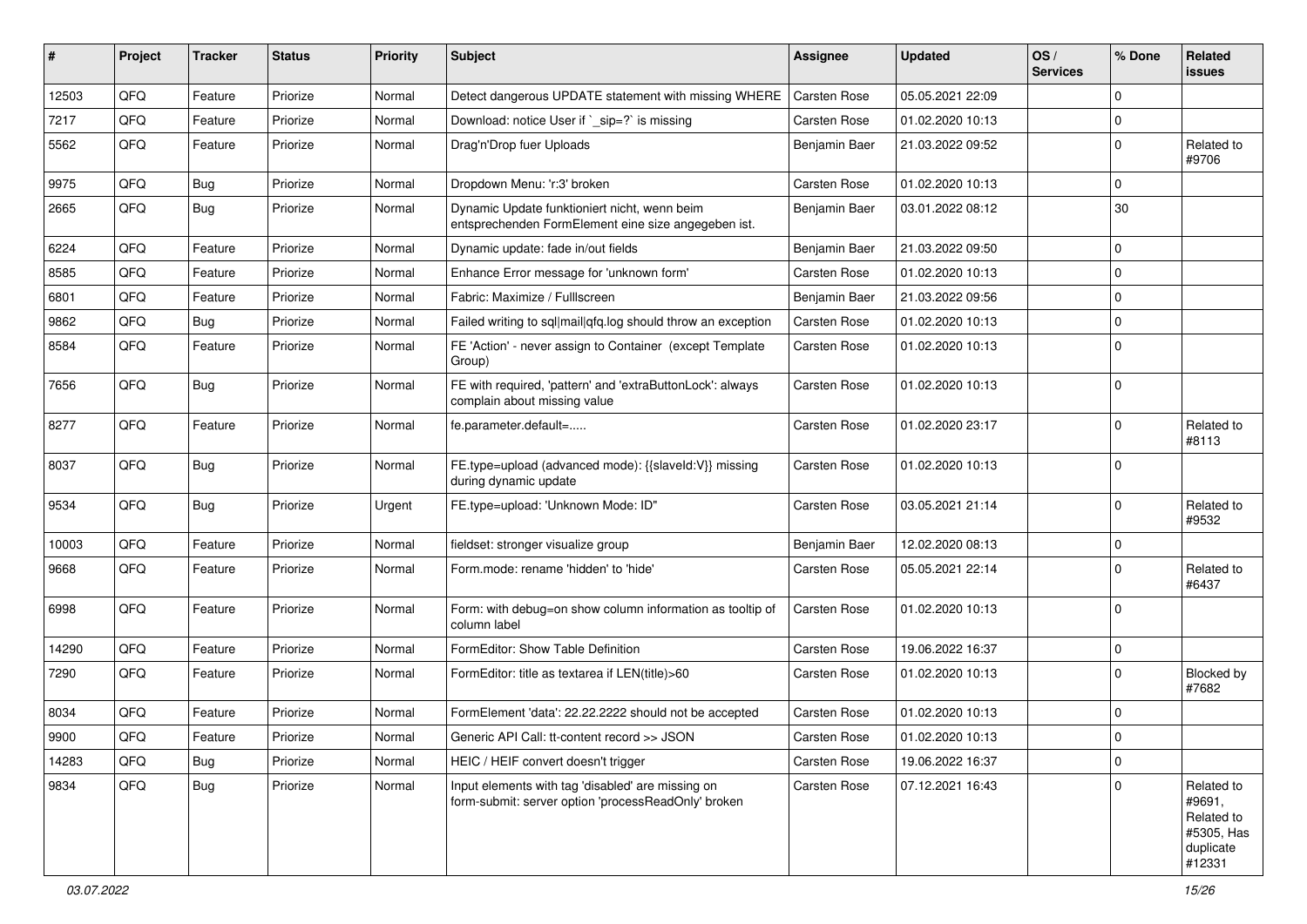| #     | Project | <b>Tracker</b> | <b>Status</b> | <b>Priority</b> | <b>Subject</b>                                                       | <b>Assignee</b> | <b>Updated</b>   | OS/<br><b>Services</b> | % Done       | Related<br>issues                                                      |
|-------|---------|----------------|---------------|-----------------|----------------------------------------------------------------------|-----------------|------------------|------------------------|--------------|------------------------------------------------------------------------|
| 7965  | QFQ     | Feature        | Priorize      | Normal          | Input type 'text' with visual format - currency                      | Benjamin Baer   | 03.01.2022 07:45 |                        | $\mathbf{0}$ |                                                                        |
| 7522  | QFQ     | Feature        | Priorize      | Normal          | Inserting default index.html to folder (Avoid Apache<br>Indexing)    | Carsten Rose    | 01.02.2020 10:13 |                        | $\mathbf 0$  |                                                                        |
| 14371 | QFQ     | Feature        | Priorize      | Normal          | LDAP via REPORT                                                      | Carsten Rose    | 19.06.2022 16:37 |                        | $\mathsf{O}$ |                                                                        |
| 6566  | QFQ     | <b>Bug</b>     | Priorize      | Normal          | Link Function 'delete': provided parameter missing on page<br>reload | Benjamin Baer   | 03.01.2022 08:08 |                        | 0            |                                                                        |
| 10569 | QFQ     | Feature        | Priorize      | Normal          | link _blank more safe                                                | Enis Nuredini   | 25.03.2022 12:44 |                        | 0            |                                                                        |
| 10015 | QFQ     | Feature        | Priorize      | Normal          | Monospace in Textarea                                                | Carsten Rose    | 03.02.2020 13:40 |                        | 0            |                                                                        |
| 12325 | QFQ     | <b>Bug</b>     | Priorize      | Normal          | MultiDB form.dblndex not working for report syntax                   | Carsten Rose    | 07.09.2021 13:37 |                        | $\mathbf 0$  | Related to<br>#12145,<br>Related to<br>#12314                          |
| 10011 | QFQ     | Feature        | Priorize      | Normal          | Offer new STORE_TYPO3 Variable 'beUser', 'beEmail'                   | Carsten Rose    | 08.05.2021 09:51 |                        | $\mathbf 0$  | Related to<br>#10012,<br>Related to<br>#12511                          |
| 8204  | QFQ     | Feature        | Priorize      | High            | Position 'required mark'                                             | Carsten Rose    | 16.06.2021 13:44 |                        | 0            |                                                                        |
| 9135  | QFQ     | Feature        | Priorize      | Normal          | Progress Bar generic / replace old hourglass download<br>popup       | Benjamin Baer   | 03.01.2022 07:43 |                        | $\mathbf 0$  |                                                                        |
| 6140  | QFQ     | Bug            | Priorize      | Normal          | QFQ DnD Sort: Locked fields                                          | Benjamin Baer   | 21.03.2022 09:56 |                        | $\mathsf 0$  |                                                                        |
| 6574  | QFQ     | Bug            | Priorize      | Normal          | qfq.log: Fehlermeldung wurde angezeigt, aber nicht geloggt           | Carsten Rose    | 01.02.2020 10:13 |                        | $\mathsf{O}$ |                                                                        |
| 3867  | QFQ     | Feature        | Priorize      | Normal          | Readonly Formular: Template Groups add/delete<br>ausbeldnen          | Carsten Rose    | 05.05.2021 22:12 |                        | $\mathbf 0$  |                                                                        |
| 10012 | QFQ     | Feature        | Priorize      | Normal          | redirectAllMailTo: {{beEmail:T}}                                     | Carsten Rose    | 08.05.2021 09:54 |                        | $\mathbf 0$  | Related to<br>#12412,<br>Related to<br>#12413,<br>Related to<br>#10011 |
| 10005 | QFQ     | Feature        | Priorize      | Normal          | Report / special column name:  AS _calendar                          | Carsten Rose    | 03.06.2020 17:28 |                        | $\mathbf 0$  |                                                                        |
| 9394  | QFQ     | Feature        | Priorize      | Normal          | REST: allow for non numerical ids in get requests                    | Carsten Rose    | 05.05.2021 22:10 |                        | 0            |                                                                        |
| 5366  | QFQ     | Feature        | Priorize      | Normal          | Saving with keyboard shortcuts                                       | Benjamin Baer   | 21.03.2022 09:47 |                        | 0            |                                                                        |
| 7730  | QFQ     | Feature        | Priorize      | Normal          | SELECT Box: title in between                                         | Benjamin Baer   | 01.02.2020 23:22 |                        | $\mathsf{U}$ |                                                                        |
| 7616  | QFQ     | <b>Bug</b>     | Priorize      | Normal          | Selectlist with Enum & Dynamic Update                                | Carsten Rose    | 01.02.2020 10:13 |                        | $\mathsf{O}$ |                                                                        |
| 13900 | QFQ     | Feature        | Priorize      | Normal          | Selenium: Check das Cookie/PDF funktioniert                          | Enis Nuredini   | 25.03.2022 12:45 |                        | 0            |                                                                        |
| 8963  | QFQ     | Feature        | Priorize      | Normal          | Setting values in a store: flexible way                              | Carsten Rose    | 05.05.2021 22:10 |                        | 0            | Related to<br>#8975                                                    |
| 9121  | QFQ     | Bug            | Priorize      | High            | sip links have r and dblndexData set                                 | Carsten Rose    | 12.06.2021 10:41 |                        | $\mathbf 0$  |                                                                        |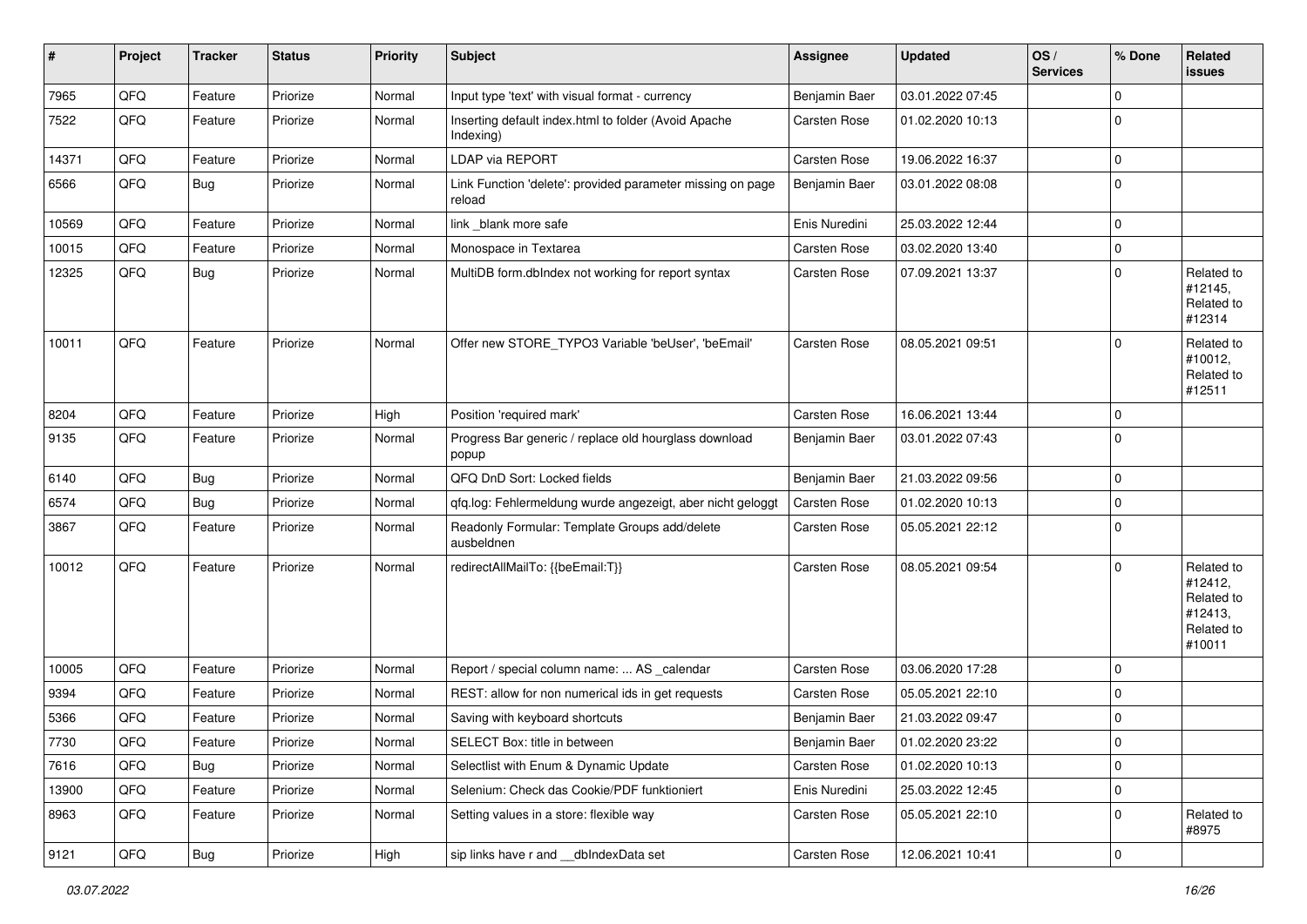| ∦     | Project | <b>Tracker</b> | <b>Status</b> | <b>Priority</b> | Subject                                                                                                                               | <b>Assignee</b>     | <b>Updated</b>   | OS/<br><b>Services</b> | % Done      | Related<br><b>issues</b>                      |
|-------|---------|----------------|---------------|-----------------|---------------------------------------------------------------------------------------------------------------------------------------|---------------------|------------------|------------------------|-------------|-----------------------------------------------|
| 9928  | QFQ     | Feature        | Priorize      | Normal          | SpecialColumnName: a) Deprecated: ' AS "_+tag " ', b)<br>New: ' AS "_ <tag1><tag2>"'</tag2></tag1>                                    | <b>Carsten Rose</b> | 01.02.2020 23:17 |                        | 0           | Related to<br>#9929                           |
| 12504 | QFQ     | Feature        | Priorize      | Normal          | sql.log: report fe.id                                                                                                                 | <b>Carsten Rose</b> | 05.05.2021 22:09 |                        | $\mathbf 0$ |                                               |
| 9173  | QFQ     | Bug            | Priorize      | Urgent          | Stale Record Lock: Firefox                                                                                                            | <b>Carsten Rose</b> | 03.05.2021 21:14 |                        | $\Omega$    | Related to<br>#9789                           |
| 9968  | QFQ     | Feature        | Priorize      | Normal          | Tooltip in Links for Developer                                                                                                        | Carsten Rose        | 01.02.2020 23:17 |                        | $\Omega$    |                                               |
| 8044  | QFQ     | Feature        | Priorize      | Normal          | Transaction: a) Form, b) Report                                                                                                       | <b>Carsten Rose</b> | 05.05.2021 22:14 |                        | 0           | Related to<br>#8043                           |
| 4457  | QFQ     | Bug            | Priorize      | Normal          | typeahead: pressing return to select an item, saves the form<br>and closes the form.                                                  | Benjamin Baer       | 03.01.2022 08:01 |                        | 0           | Related to<br>#4398                           |
| 11320 | QFQ     | Feature        | Priorize      | Normal          | Typo3 Version 10 support                                                                                                              | <b>Carsten Rose</b> | 05.05.2021 22:09 |                        | 0           |                                               |
| 13943 | QFQ     | Bug            | Priorize      | Normal          | unable to find formgroup                                                                                                              | Enis Nuredini       | 28.05.2022 11:03 |                        | 0           |                                               |
| 9947  | QFQ     | Bug            | Priorize      | Normal          | Unwanted error message if missing 'typeAheadSqlPrefetch'                                                                              | Carsten Rose        | 01.02.2020 10:13 |                        | $\Omega$    |                                               |
| 6116  | QFQ     | Bug            | Priorize      | High            | value of checkbox not saved                                                                                                           | <b>Carsten Rose</b> | 07.12.2021 17:19 |                        | $\mathbf 0$ |                                               |
| 5576  | QFQ     | <b>Bug</b>     | <b>New</b>    | Normal          | Using MySQL 'DROP' requires privilege - wich is not really<br>necessary.                                                              | <b>Carsten Rose</b> | 01.02.2020 23:21 |                        | $\Omega$    |                                               |
| 12269 | QFQ     | Feature        | <b>New</b>    | Normal          | 2FA - Login                                                                                                                           | <b>Carsten Rose</b> | 03.05.2021 20:45 |                        | $\mathbf 0$ |                                               |
| 12544 | QFQ     | Feature        | New           | High            | a) ' AS _link' new also as ' AS _format', b) sortierung via<br>'display: none;', c) '_format' benoeitgt nicht zwingend<br>u/U/p/m/z/d | <b>Carsten Rose</b> | 14.12.2021 16:03 |                        | $\mathbf 0$ |                                               |
| 12038 | QFQ     | Feature        | <b>New</b>    | Normal          | a) STORE_VAR: filenameOnlyStripUniq, b) SP:<br>QSTRIPUNIQ()                                                                           |                     | 17.02.2021 23:55 |                        | $\mathbf 0$ |                                               |
| 11535 | QFQ     | Feature        | <b>New</b>    | Normal          | Ability to create SQL columns in frontend QFQ forms                                                                                   |                     | 17.11.2020 12:11 |                        | 0           |                                               |
| 11715 | QFQ     | Bug            | New           | Normal          | acceptZeroAsRequired and requiredOffButMark do not<br>coincide                                                                        |                     | 08.12.2020 12:13 |                        | 0           |                                               |
| 12412 | QFQ     | Feature        | <b>New</b>    | Normal          | Action/Escape qualifier 'e' (empty), '0': if given, an empty<br>string (or '0') will be treated as 'not found'                        | <b>Carsten Rose</b> | 08.05.2021 09:40 |                        | 0           | Related to<br>#12413,<br>Related to<br>#10012 |
| 5131  | QFQ     | Feature        | <b>New</b>    | Normal          | Activate Spin Gear ('wait/busy' indicator) via LINK attribute                                                                         | <b>Carsten Rose</b> | 01.02.2020 23:21 |                        | 0           |                                               |
| 7342  | QFQ     | Feature        | <b>New</b>    | Normal          | add content $=$ hide this                                                                                                             | <b>Carsten Rose</b> | 01.02.2020 23:21 |                        | $\Omega$    |                                               |
| 10979 | QFQ     | Feature        | New           | Normal          | Ajax Calls an API - dataReport                                                                                                        | Carsten Rose        | 11.05.2022 12:15 |                        | $\mathbf 0$ |                                               |
| 8962  | QFQ     | Feature        | New           | High            | allow for form fields with identical names                                                                                            | Carsten Rose        | 03.05.2021 21:14 |                        | $\mathbf 0$ |                                               |
| 12119 | QFQ     | Feature        | New           | Normal          | AS paged: error message missing if there ist no 'r' argument                                                                          | <b>Carsten Rose</b> | 03.05.2021 20:51 |                        | $\mathbf 0$ |                                               |
| 14077 | QFQ     | <b>Bug</b>     | New           | Normal          | As link: Attribute 'class' missing by r:1 and r:3 - but should<br>set                                                                 | <b>Carsten Rose</b> | 28.05.2022 11:02 |                        | 0           | Related to<br>#5342,<br>Related to<br>#4343   |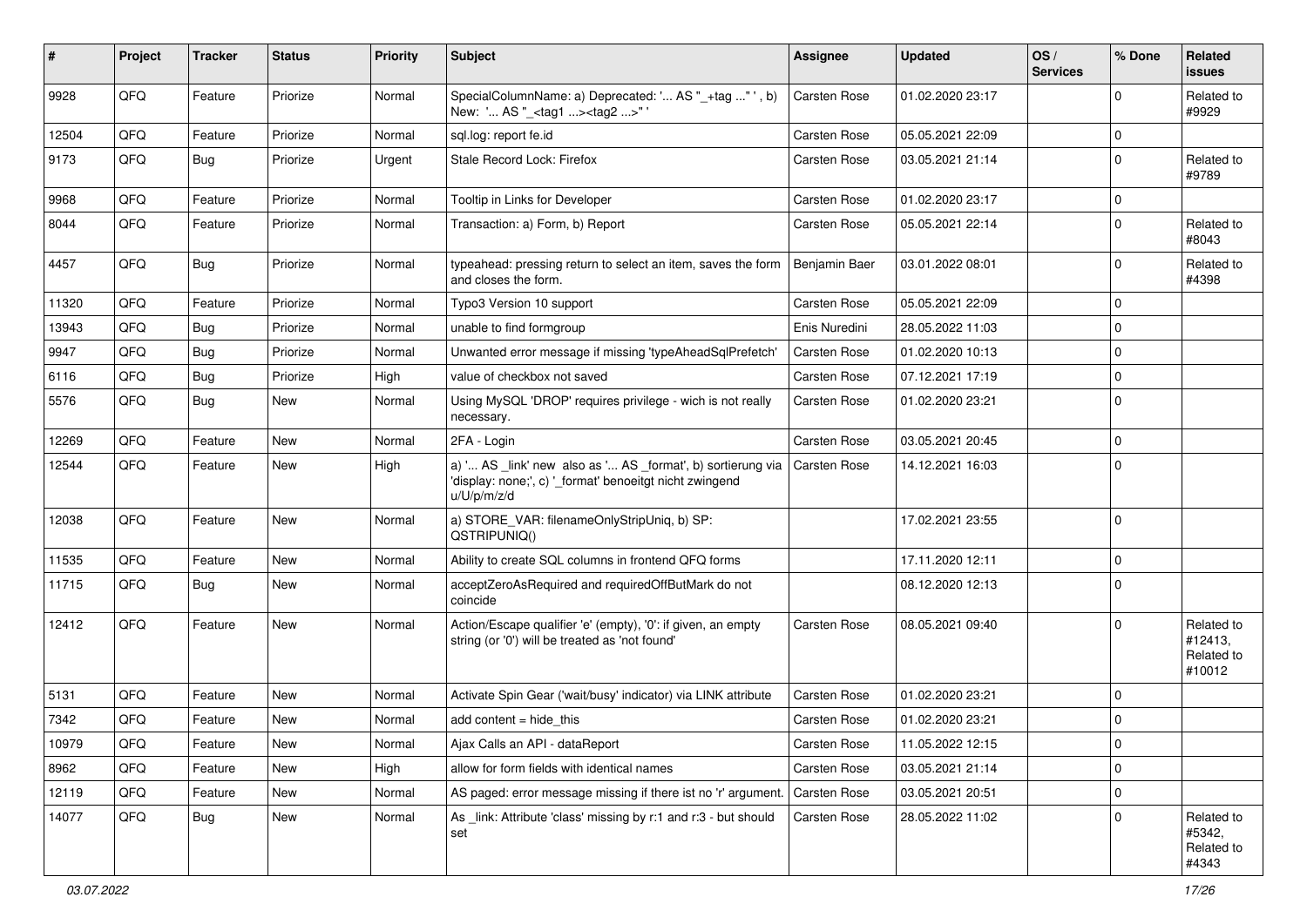| #     | Project | <b>Tracker</b> | <b>Status</b> | <b>Priority</b> | Subject                                                                                              | <b>Assignee</b>     | <b>Updated</b>   | OS/<br><b>Services</b> | % Done       | Related<br>issues                             |
|-------|---------|----------------|---------------|-----------------|------------------------------------------------------------------------------------------------------|---------------------|------------------|------------------------|--------------|-----------------------------------------------|
| 13945 | QFQ     | Feature        | New           | Normal          | As _link: content before/after link                                                                  | Enis Nuredini       | 28.05.2022 11:01 |                        | <sup>0</sup> | Related to<br>#12262                          |
| 14233 | QFQ     | Bug            | <b>New</b>    | Normal          | AS _link: question - HTML is not rendered                                                            | <b>Carsten Rose</b> | 28.05.2022 11:02 |                        | $\mathbf 0$  |                                               |
| 11522 | QFQ     | <b>Bug</b>     | New           | Normal          | Aus/Einblenden von Reitern                                                                           |                     | 13.11.2020 14:58 |                        | 0            |                                               |
| 9275  | QFQ     | <b>Bug</b>     | New           | Normal          | autcron: t3 page, which takes to long to respond, is not<br>reported properly                        | <b>Carsten Rose</b> | 01.02.2020 23:22 |                        | 100          |                                               |
| 10890 | QFQ     | Bug            | <b>New</b>    | Normal          | AutoCron hangs                                                                                       |                     | 20.07.2020 13:56 |                        | $\mathbf 0$  |                                               |
| 4250  | QFQ     | Feature        | <b>New</b>    | Normal          | AutoCron in QFQ via PHP                                                                              | <b>Carsten Rose</b> | 01.02.2020 23:21 |                        | $\Omega$     | Related to<br>#3292,<br>Related to<br>#3291   |
| 12146 | QFQ     | Feature        | New           | Normal          | Autocron Job: Anzeigen wann der naechste Job ausgefuehrt<br>wird, resp das er nicht ausgefuehrt wird | <b>Carsten Rose</b> | 15.03.2021 15:23 |                        | $\Omega$     |                                               |
| 8431  | QFQ     | Bug            | <b>New</b>    | High            | autocron.php with wrong path                                                                         | <b>Carsten Rose</b> | 03.05.2021 21:14 |                        | $\mathbf 0$  |                                               |
| 13647 | QFQ     | <b>Bug</b>     | New           | Normal          | Autofocus funktioniert nicht auf Chrome                                                              | Benjamin Baer       | 19.03.2022 17:44 |                        | $\mathbf 0$  |                                               |
| 11893 | QFQ     | Feature        | New           | High            | Broken SIP: a) only report one time, b) only report in main<br>column                                | <b>Carsten Rose</b> | 12.05.2021 12:13 |                        | 0            | Related to<br>#12532,<br>Related to<br>#14187 |
| 9177  | QFQ     | <b>Bug</b>     | <b>New</b>    | Normal          | Bug? QFQ tries to save an action FE, which has real<br>existing column name                          | <b>Carsten Rose</b> | 01.02.2020 23:22 |                        | $\Omega$     |                                               |
| 9781  | QFQ     | Feature        | <b>New</b>    | Normal          | Button: CSS class to make buttons smaller                                                            | <b>Carsten Rose</b> | 01.02.2020 23:22 |                        | 0            |                                               |
| 13467 | QFQ     | Feature        | <b>New</b>    | Normal          | ChangeLog Generator                                                                                  | <b>Carsten Rose</b> | 19.03.2022 17:46 |                        | 0            | Related to<br>#11460                          |
| 13451 | QFQ     | Bug            | <b>New</b>    | Normal          | Character Counter / Max Character: Problem in Safari                                                 | <b>Carsten Rose</b> | 15.04.2022 17:18 |                        | $\mathbf 0$  |                                               |
| 12474 | QFQ     | Feature        | New           | Normal          | Check BaseConfigURL if it is given and the the last char is '/                                       | Carsten Rose        | 03.05.2021 20:45 |                        | $\mathbf 0$  |                                               |
| 9853  | QFQ     | Feature        | New           | Normal          | Check das SQL / QFQ / Mail Logfile geschrieben wird                                                  |                     | 09.01.2020 11:15 |                        | 0            |                                               |
| 11752 | QFQ     | Bug            | <b>New</b>    | Normal          | checkbox renders multiple input elements with same name                                              | <b>Carsten Rose</b> | 17.12.2020 14:58 |                        | 0            | Related to<br>#11750                          |
| 12163 | QFQ     | Feature        | <b>New</b>    | Normal          | Checkbox: table wrap                                                                                 | <b>Carsten Rose</b> | 03.05.2021 20:51 |                        | $\mathbf 0$  |                                               |
| 11057 | QFQ     | Bug            | <b>New</b>    | High            | Checkboxes ohne span.checkmark im Report werden<br>ausgeblendet                                      | Benjamin Baer       | 03.05.2021 21:12 |                        | <sup>0</sup> | Related to<br>#11039                          |
| 12476 | QFQ     | Feature        | New           | Normal          | clearMe: a) should trigger 'dirty', b) sticky on textarea resize                                     | Benjamin Baer       | 04.01.2022 08:40 |                        | 0            | Related to<br>#9528                           |
| 7102  | QFQ     | Feature        | New           | Normal          | Comment sign in report: '#' and '--'                                                                 | Carsten Rose        | 01.02.2020 23:21 |                        | 0            |                                               |
| 12714 | QFQ     | <b>Bug</b>     | New           | Normal          | Conversion of GIF to PDF broken when GIF contains Alpha.                                             | <b>Carsten Rose</b> | 19.03.2022 17:49 |                        | 0            |                                               |
| 12327 | QFQ     | <b>Bug</b>     | New           | Normal          | Copy to clipboard: Glyphicon can not be changed                                                      | Carsten Rose        | 27.12.2021 17:59 |                        | 0            |                                               |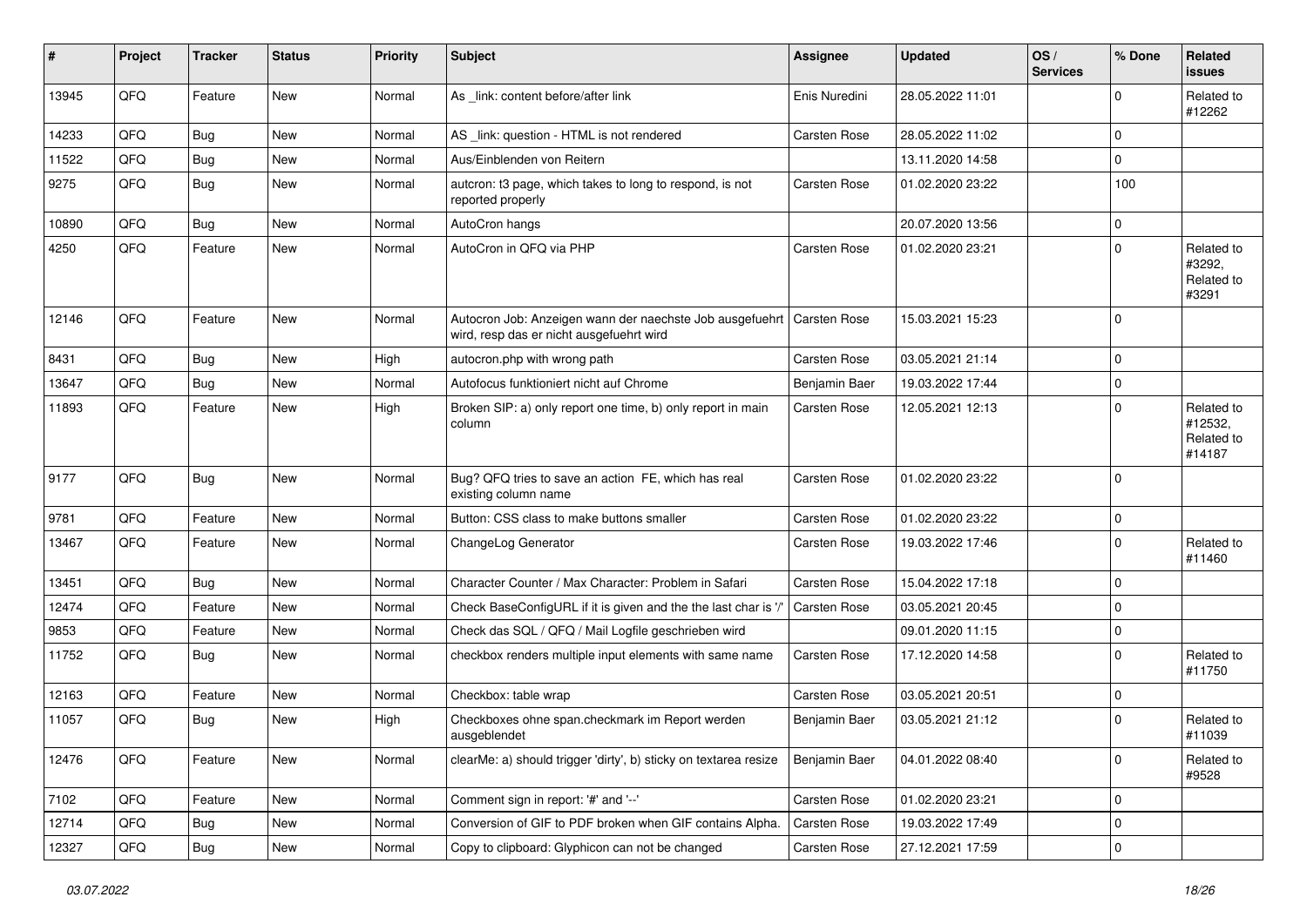| ∦     | Project | <b>Tracker</b> | <b>Status</b> | <b>Priority</b> | Subject                                                                                               | Assignee            | <b>Updated</b>   | OS/<br><b>Services</b> | % Done       | Related<br>issues         |
|-------|---------|----------------|---------------|-----------------|-------------------------------------------------------------------------------------------------------|---------------------|------------------|------------------------|--------------|---------------------------|
| 12330 | QFQ     | Feature        | <b>New</b>    | Normal          | Copy to input field / text area / TinyMCE                                                             | <b>Carsten Rose</b> | 07.04.2021 09:01 |                        | $\mathbf 0$  |                           |
| 8089  | QFQ     | Feature        | <b>New</b>    | Normal          | Copy/Paste for FormElements                                                                           | <b>Carsten Rose</b> | 01.02.2020 23:22 |                        | 0            |                           |
| 13843 | QFQ     | Feature        | <b>New</b>    | Normal          | Create JWT via QFQ                                                                                    | <b>Carsten Rose</b> | 19.03.2022 17:42 |                        | $\mathbf 0$  |                           |
| 13841 | QFQ     | Feature        | <b>New</b>    | Normal          | Create PDF via iText - evaluate                                                                       | <b>Carsten Rose</b> | 19.03.2022 17:42 |                        | 0            |                           |
| 9136  | QFQ     | Feature        | <b>New</b>    | Normal          | Create ZIP files with dynamic PDFs                                                                    | Carsten Rose        | 01.02.2020 23:22 |                        | $\mathbf 0$  |                           |
| 9348  | QFQ     | Feature        | <b>New</b>    | Normal          | defaultThumbnailSize: pre render thumbnails                                                           | Carsten Rose        | 12.06.2021 09:05 |                        | $\mathbf 0$  |                           |
| 7481  | QFQ     | Feature        | New           | Normal          | Detect 'BaseUrl' automatically                                                                        | <b>Carsten Rose</b> | 01.02.2020 23:21 |                        | $\mathbf 0$  |                           |
| 13460 | QFQ     | Bug            | <b>New</b>    | Normal          | Doc: Password set/reset  password should not processed<br>with 'html encode'                          | Carsten Rose        | 19.03.2022 17:46 |                        | $\mathbf 0$  |                           |
| 14377 | QFQ     | Bug            | New           | Normal          | Documentation > General Tips: white page after migration                                              | Enis Nuredini       | 19.06.2022 16:37 |                        | 0            |                           |
| 12109 | QFQ     | Feature        | <b>New</b>    | Normal          | Donwload Link: Plain, SIP, Persistent Link, Peristent SIP -<br>new notation                           | <b>Carsten Rose</b> | 03.05.2021 20:45 |                        | $\mathbf 0$  | Related to<br>#12085      |
| 5221  | QFQ     | Bug            | New           | High            | Download Dialog: Bleibt stehen in FF wenn Datei<br>automatisch gespeichert wird.                      | <b>Carsten Rose</b> | 03.05.2021 21:14 |                        | $\mathbf 0$  |                           |
| 10996 | QFQ     | Feature        | <b>New</b>    | Normal          | Download video via sip: no seek                                                                       | <b>Carsten Rose</b> | 12.08.2020 14:18 |                        | $\mathbf 0$  |                           |
| 6292  | QFQ     | Feature        | <b>New</b>    | Normal          | Download: File speichern mit Hash aber original Filename in<br>der Datenbank vermerken fuer Downloads | <b>Carsten Rose</b> | 01.02.2020 23:21 |                        | $\mathbf 0$  |                           |
| 12603 | QFQ     | Feature        | New           | Normal          | Dropdown (Select), Radio, checkbox:<br>itemListAlways={{!SELECT key, value}}                          | Carsten Rose        | 19.03.2022 17:47 |                        | $\mathbf 0$  |                           |
| 10119 | QFQ     | Feature        | <b>New</b>    | Normal          | Dropdown (selectlist) & TypeAhead: format and catagorize<br>list                                      | <b>Carsten Rose</b> | 07.05.2020 09:36 |                        | $\mathbf 0$  |                           |
| 12670 | QFQ     | Bug            | <b>New</b>    | High            | Dropdown-Menu classes können nicht mehr angegeben<br>werden                                           | Carsten Rose        | 07.12.2021 17:19 |                        | $\mathbf 0$  |                           |
| 11504 | QFQ     | Feature        | <b>New</b>    | Normal          | Dynamic Update: Button text update for 'Save',' Close' &<br>'Delete'                                  | Carsten Rose        | 12.11.2020 23:44 |                        | $\mathbf 0$  |                           |
| 4082  | QFQ     | Feature        | New           | Normal          | Dynamic Update: modeSql - useful default                                                              | <b>Carsten Rose</b> | 01.02.2020 23:22 |                        | $\mathbf 0$  |                           |
| 11195 | QFQ     | Bug            | New           | Low             | Dynamic Update: Note not updated if new text is empty<br>(v20.4)                                      |                     | 25.09.2020 11:14 |                        | $\mathbf{0}$ |                           |
| 7002  | QFQ     | Bug            | <b>New</b>    | Normal          | Dynamic Update: row does not disappear / appear                                                       | <b>Carsten Rose</b> | 01.02.2020 23:22 |                        | 0            |                           |
| 7109  | QFQ     | Feature        | <b>New</b>    | Normal          | Dynamic Updates: row/element hide                                                                     | <b>Carsten Rose</b> | 01.02.2020 23:22 |                        | $\mathbf 0$  | Has<br>duplicate<br>#4081 |
| 11460 | QFQ     | Feature        | New           | Normal          | Easier creation of changelog: gitchangelog                                                            | Carsten Rose        | 12.06.2021 10:20 |                        | $\mathsf{O}$ | Related to<br>#13467      |
| 9783  | QFQ     | <b>Bug</b>     | New           | Normal          | Email with special characters                                                                         | Carsten Rose        | 01.02.2020 23:22 |                        | $\mathbf 0$  |                           |
| 12989 | QFQ     | Bug            | New           | Normal          | empty string does not trigger dynamic update                                                          | Enis Nuredini       | 28.05.2022 11:09 |                        | 0            |                           |
| 10759 | QFQ     | <b>Bug</b>     | New           | Normal          | emptyMeansNull - Feld falsch aktualisiert                                                             |                     | 12.11.2020 23:45 |                        | $\pmb{0}$    |                           |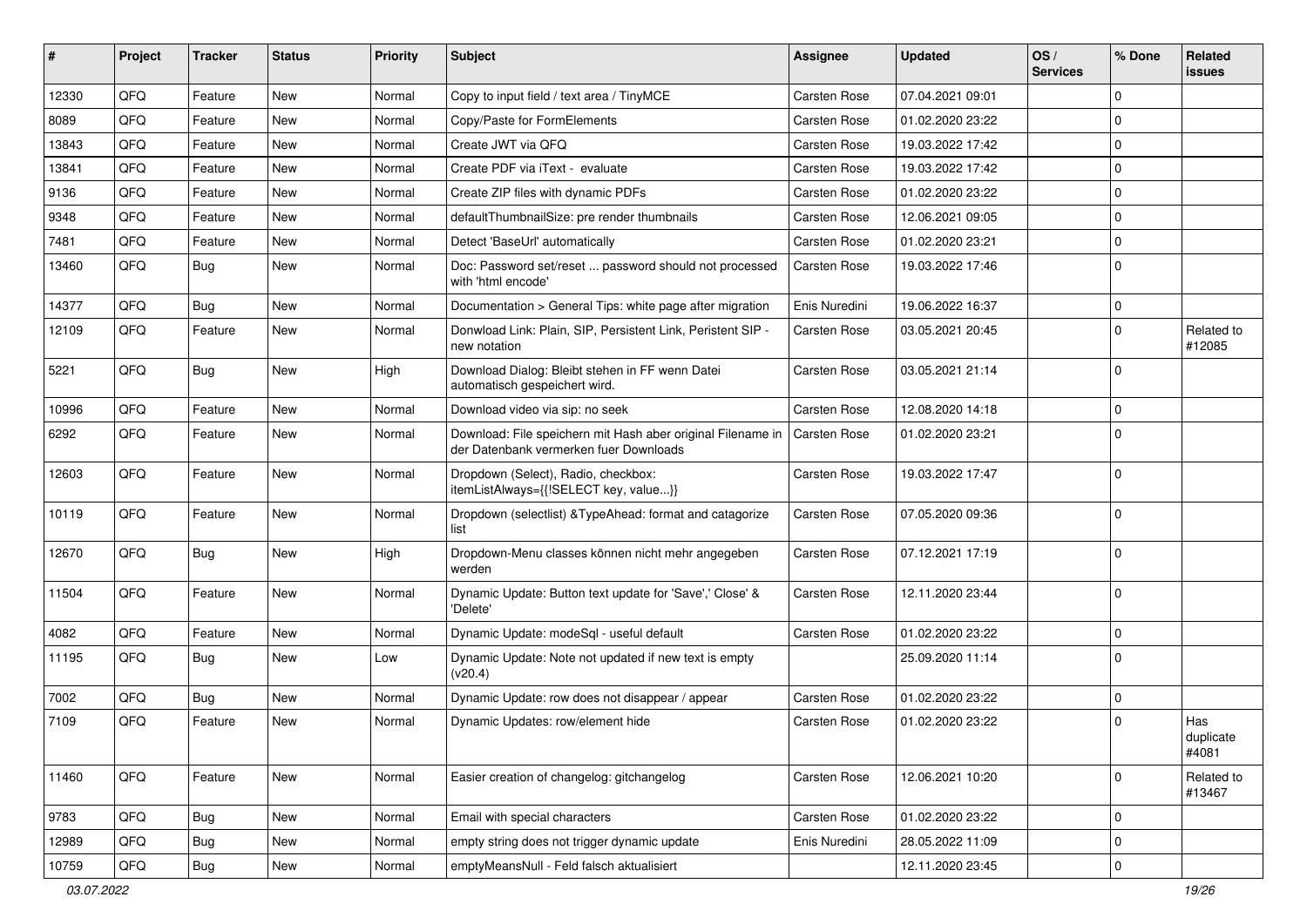| ∦     | Project | <b>Tracker</b> | <b>Status</b> | <b>Priority</b> | <b>Subject</b>                                                                                                   | <b>Assignee</b>     | <b>Updated</b>   | OS/<br><b>Services</b> | % Done       | Related<br>issues                                |
|-------|---------|----------------|---------------|-----------------|------------------------------------------------------------------------------------------------------------------|---------------------|------------------|------------------------|--------------|--------------------------------------------------|
| 3864  | QFQ     | Feature        | <b>New</b>    | Normal          | Encrypt / decrypt field                                                                                          | Enis Nuredini       | 30.06.2022 16:29 |                        | $\mathbf{0}$ |                                                  |
| 13689 | QFQ     | Bug            | <b>New</b>    | Normal          | Enter auf Eingabefeld mit ungültigem Wert führt zu blurry<br>Seite                                               | Enis Nuredini       | 28.05.2022 10:53 |                        | $\mathbf 0$  | Related to<br>#14245, Has<br>duplicate<br>#11891 |
| 12066 | QFQ     | Bug            | <b>New</b>    | High            | enterAsSubmit: Forward wird nicht ausgeführt                                                                     | Enis Nuredini       | 29.05.2022 09:23 |                        | 0            |                                                  |
| 9013  | QFQ     | Bug            | New           | Normal          | Error in Twig template not handled                                                                               | <b>Carsten Rose</b> | 20.10.2021 13:43 |                        | $\mathbf 0$  |                                                  |
| 6677  | QFQ     | Bug            | <b>New</b>    | Normal          | Error message FE Action Element: no/wrong FE reference<br>who cause the problem.                                 | <b>Carsten Rose</b> | 01.02.2020 23:21 |                        | $\mathbf 0$  |                                                  |
| 7547  | QFQ     | Bug            | New           | Normal          | Error Message in afterSave: wrong parameter column<br>reported                                                   | <b>Carsten Rose</b> | 01.02.2020 23:22 |                        | $\mathbf 0$  |                                                  |
| 6912  | QFQ     | <b>Bug</b>     | <b>New</b>    | Normal          | error Message Var 'deadline' already set in SIP - in Form<br>with FE.value={{deadline:R:::{{deadlinePeriod:Y}}}} | Carsten Rose        | 01.02.2020 23:21 |                        | $\mathbf 0$  |                                                  |
| 9127  | QFQ     | Bug            | <b>New</b>    | Normal          | Error Message: change 'roll over' color - text not readable                                                      | <b>Carsten Rose</b> | 01.02.2020 23:22 |                        | 0            |                                                  |
| 9128  | QFQ     | Feature        | New           | Normal          | Error Message: not replaced variables- a) replace back to<br>$\langle \{ \}$ , b) underline                      | Carsten Rose        | 01.02.2020 23:22 |                        | $\mathbf 0$  | Related to<br>#9129                              |
| 10874 | QFQ     | Feature        | <b>New</b>    | Normal          | Erstellen eines Foreign Keys in der Tabelle "FormElement"                                                        |                     | 13.07.2020 10:11 |                        | $\mathbf{0}$ |                                                  |
| 10324 | QFQ     | Bug            | New           | Normal          | Excel Export mit Template funktioniert nur, wenn Template<br>vor uid kommt                                       |                     | 30.03.2020 11:20 |                        | $\mathbf 0$  | Related to<br>#10257                             |
| 10976 | QFQ     | Feature        | <b>New</b>    | Normal          | Excel Export Verbesserungen                                                                                      | <b>Carsten Rose</b> | 06.08.2020 10:56 |                        | 0            |                                                  |
| 12024 | QFQ     | Feature        | <b>New</b>    | Normal          | Excel Export: text columns by default decode<br>htmlspeciachar()                                                 | Carsten Rose        | 17.02.2021 23:55 |                        | $\mathbf 0$  | Related to<br>#12022                             |
| 6594  | QFQ     | Feature        | New           | Normal          | Excel: on download, check if there is a valid sip                                                                | <b>Carsten Rose</b> | 01.02.2020 23:21 |                        | 0            |                                                  |
| 14185 | QFQ     | Feature        | <b>New</b>    | Normal          | External/Autocron.php - better suitable directory                                                                | Support: System     | 28.05.2022 11:03 |                        | $\mathbf 0$  |                                                  |
| 8719  | QFQ     | Feature        | <b>New</b>    | Normal          | extraButtonLock: add support for 0/1                                                                             | <b>Carsten Rose</b> | 01.02.2020 23:22 |                        | 0            |                                                  |
| 9352  | QFQ     | Feature        | <b>New</b>    | Normal          | FE 'Native' fire slaveld, sqlAfter, sqlIns                                                                       | <b>Carsten Rose</b> | 01.02.2020 23:22 |                        | $\mathbf 0$  |                                                  |
| 7812  | QFQ     | Feature        | <b>New</b>    | Normal          | FE 'Subrecord' - new option 'subrecordShowFilter',<br>'subrecordPaging'                                          | Carsten Rose        | 01.02.2020 23:22 |                        | $\mathbf 0$  |                                                  |
| 9531  | QFQ     | Bug            | New           | High            | FE File: Dynamic Update / modeSql / required detected<br>even it not set                                         | <b>Carsten Rose</b> | 11.06.2021 20:32 |                        | $\mathbf 0$  | Related to<br>#12398                             |
| 12040 | QFQ     | Bug            | <b>New</b>    | Normal          | FE Mode 'hidden' für zwei FEs auf einer Zeile                                                                    | <b>Carsten Rose</b> | 18.02.2021 10:13 |                        | 0            |                                                  |
| 3547  | QFQ     | <b>Bug</b>     | New           | Normal          | FE of type 'note' causes writing of empty fields.                                                                | Carsten Rose        | 01.02.2020 23:21 |                        | 0            |                                                  |
| 5559  | QFQ     | Bug            | New           | Normal          | FE.type = Upload: 'accept' might contain variables                                                               | Carsten Rose        | 11.05.2020 21:23 |                        | $\pmb{0}$    |                                                  |
| 8049  | QFQ     | <b>Bug</b>     | New           | Normal          | FE.type=note, column 'value': text moves some pixel to top<br>after save                                         | Carsten Rose        | 01.02.2020 23:22 |                        | 0            |                                                  |
| 9317  | QFQ     | <b>Bug</b>     | New           | Normal          | FE.type=note: with dynamic show/hidden an empty label<br>causes trouble                                          | Carsten Rose        | 01.02.2020 23:22 |                        | $\mathbf 0$  |                                                  |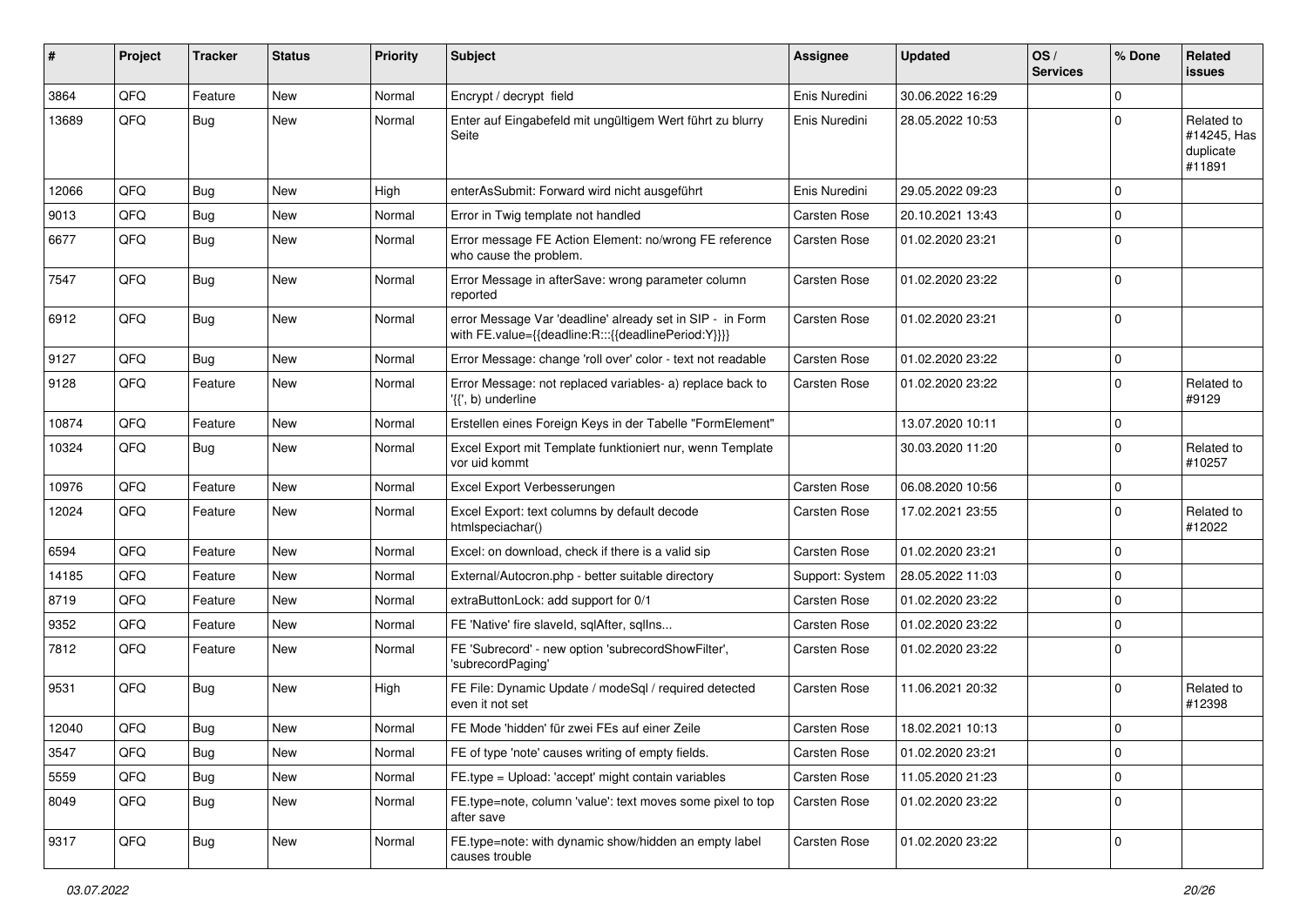| #     | Project | <b>Tracker</b> | <b>Status</b> | <b>Priority</b> | Subject                                                                                                                                             | <b>Assignee</b>     | <b>Updated</b>   | OS/<br><b>Services</b> | % Done      | Related<br>issues                            |
|-------|---------|----------------|---------------|-----------------|-----------------------------------------------------------------------------------------------------------------------------------------------------|---------------------|------------------|------------------------|-------------|----------------------------------------------|
| 7899  | QFQ     | Bug            | New           | High            | Fe.type=password / retype / required: always complain<br>about missing value                                                                        | <b>Carsten Rose</b> | 03.05.2021 21:14 |                        | $\Omega$    |                                              |
| 10082 | QFQ     | <b>Bug</b>     | <b>New</b>    | Normal          | FE.type=SELECT - 'sanatize' Class                                                                                                                   | <b>Carsten Rose</b> | 07.05.2020 09:36 |                        | $\Omega$    | Related to<br>#10081                         |
| 12162 | QFQ     | Feature        | New           | Normal          | FE.type=sendmail: personalized mailing (several mails) via<br>template                                                                              | <b>Carsten Rose</b> | 03.05.2021 20:45 |                        | $\Omega$    |                                              |
| 9347  | QFQ     | Bug            | New           | High            | FE.type=upload with dynamic show/hidden: required not<br>detected                                                                                   | <b>Carsten Rose</b> | 12.06.2021 10:40 |                        | $\Omega$    | Related to<br>#5305,<br>Related to<br>#12398 |
| 9533  | QFQ     | <b>Bug</b>     | <b>New</b>    | Normal          | FE.type=upload: Check in 'beforeSave' if upload is given                                                                                            | <b>Carsten Rose</b> | 01.02.2020 23:22 |                        | $\Omega$    | Related to<br>#11523                         |
| 7512  | QFQ     | Bug            | <b>New</b>    | Normal          | FE: inputType=number >> 'pattern' is not respected                                                                                                  | <b>Carsten Rose</b> | 01.02.2020 23:22 |                        | $\mathbf 0$ |                                              |
| 7920  | QFQ     | Feature        | <b>New</b>    | Normal          | FE: Syntax Highlight, Zeinlenumbruch                                                                                                                | Carsten Rose        | 01.02.2020 10:03 |                        | $\mathbf 0$ |                                              |
| 10937 | QFQ     | <b>Bug</b>     | New           | Normal          | Fehler mit abhängigen Select- Feldern beim Positionieren                                                                                            | <b>Carsten Rose</b> | 12.11.2020 23:45 |                        | $\mathbf 0$ |                                              |
| 4413  | QFQ     | Feature        | New           | Normal          | fieldset: show/hidden, modeSql, dynamicUpdate                                                                                                       | <b>Carsten Rose</b> | 09.02.2022 15:19 |                        | 0           |                                              |
| 6462  | QFQ     | Bug            | <b>New</b>    | Normal          | File Upload: Nutzlose Fehlermeldung wenn Datei zu gross                                                                                             | <b>Carsten Rose</b> | 01.02.2020 23:21 |                        | $\mathbf 0$ | Related to<br>#6139                          |
| 13716 | QFQ     | Bug            | <b>New</b>    | High            | Firefox ask to store username/password                                                                                                              | Enis Nuredini       | 30.05.2022 09:31 |                        | $\Omega$    | Related to<br>#13827                         |
| 8336  | QFQ     | Feature        | New           | Normal          | Form > modified > Close New: a) Optional disable popup, b)<br>custom text, c) mode on save: close stay                                              | <b>Carsten Rose</b> | 01.02.2020 23:22 |                        | $\Omega$    | Related to<br>#8335                          |
| 10763 | QFQ     | Feature        | <b>New</b>    | Normal          | form accessed and submitted despite logout?                                                                                                         |                     | 16.06.2020 11:43 |                        | $\Omega$    |                                              |
| 11716 | QFQ     | Feature        | <b>New</b>    | Normal          | Form an beliebiger Stelle im Report anzeigen                                                                                                        |                     | 09.12.2020 09:47 |                        | 0           |                                              |
| 9602  | QFQ     | Feature        | New           | Normal          | Form definition as JSON                                                                                                                             | <b>Carsten Rose</b> | 01.02.2020 23:21 |                        | $\Omega$    | Related to<br>#9600                          |
| 4756  | QFQ     | Bug            | <b>New</b>    | Normal          | Form dirty even nothing changes                                                                                                                     | Carsten Rose        | 11.12.2019 16:16 |                        | $\Omega$    |                                              |
| 14322 | QFQ     | Bug            | <b>New</b>    | Normal          | Form Load: by default no scroll (save & close should be<br>visible)                                                                                 | Enis Nuredini       | 15.06.2022 14:12 |                        | $\Omega$    | Related to<br>#14321,<br>Related to<br>#6232 |
| 14245 | QFQ     | Bug            | New           | Normal          | Form Save Btn bleibt disabled wenn Datumsfeld über<br>Datepicker geändert                                                                           | Enis Nuredini       | 27.05.2022 13:45 |                        | $\Omega$    | Related to<br>#13689                         |
| 12581 | QFQ     | <b>Bug</b>     | New           | Normal          | Form.forward=close: Record 'new' in new browser tab ><br>save (& close) >> Form is not reloaded with new created<br>record id and stays in mode=new | Carsten Rose        | 19.03.2022 17:48 |                        | $\Omega$    |                                              |
| 9773  | QFQ     | <b>Bug</b>     | <b>New</b>    | Normal          | form.parameter.formModeGlobal=requiredOff                                                                                                           | <b>Carsten Rose</b> | 01.02.2020 15:56 |                        | $\mathbf 0$ |                                              |
| 6289  | QFQ     | Feature        | New           | Normal          | Form: Log                                                                                                                                           | Carsten Rose        | 01.02.2020 23:21 |                        | $\mathbf 0$ |                                              |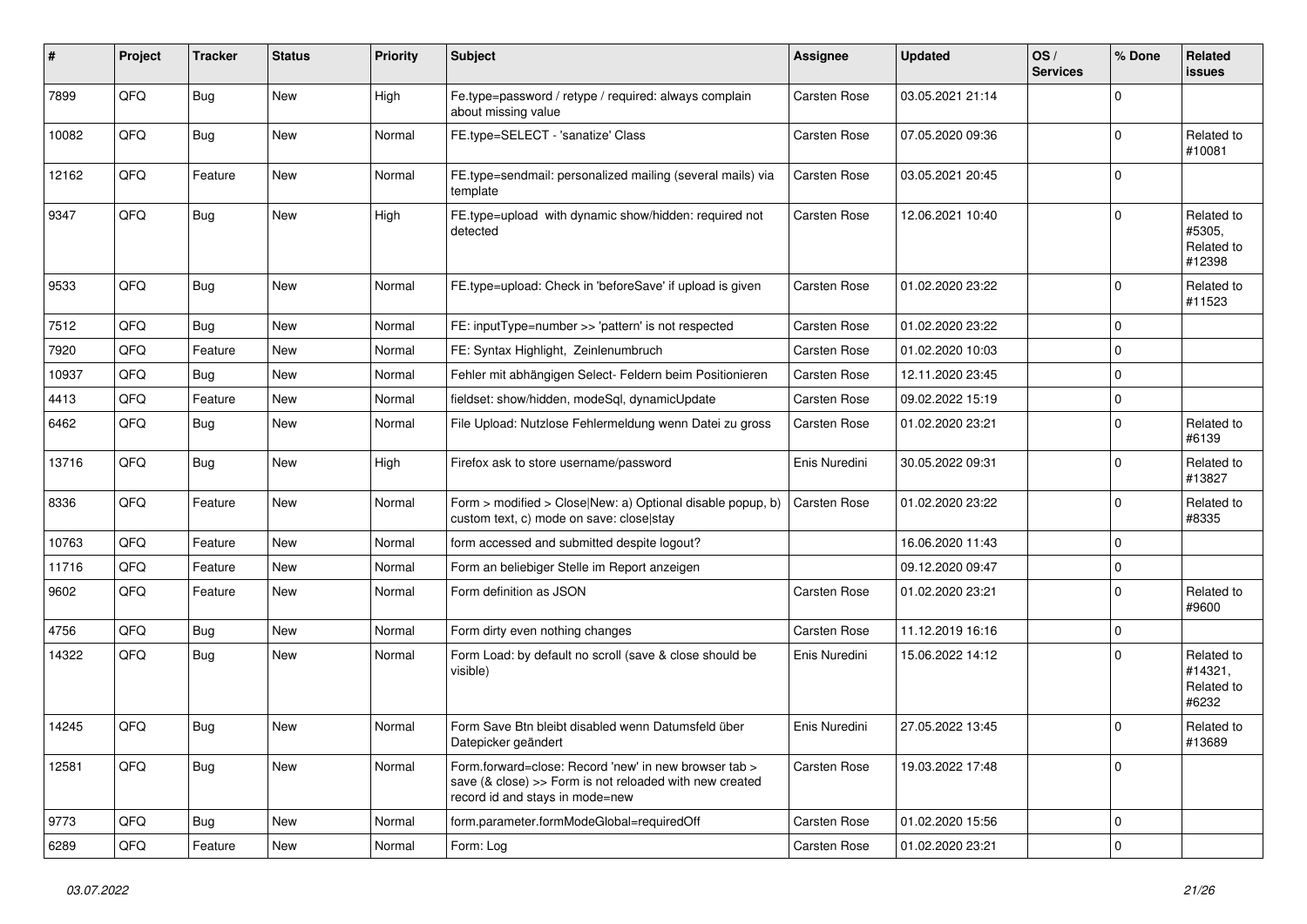| $\vert$ # | Project    | <b>Tracker</b> | <b>Status</b> | <b>Priority</b> | <b>Subject</b>                                                               | <b>Assignee</b>     | <b>Updated</b>   | OS/<br><b>Services</b> | % Done      | Related<br><b>issues</b>                                              |
|-----------|------------|----------------|---------------|-----------------|------------------------------------------------------------------------------|---------------------|------------------|------------------------|-------------|-----------------------------------------------------------------------|
| 12156     | QFQ        | Feature        | <b>New</b>    | Normal          | Form: Optional disable 'leave page'                                          |                     | 03.05.2021 20:45 |                        | 0           |                                                                       |
| 12468     | QFQ        | <b>Bug</b>     | <b>New</b>    | Urgent          | Form: update Form.title after save                                           | <b>Carsten Rose</b> | 03.05.2021 21:12 |                        | $\Omega$    |                                                                       |
| 9537      | QFQ        | Feature        | <b>New</b>    | Normal          | FormEditor: Edit fieldset in FrontEnd                                        | Carsten Rose        | 01.02.2020 23:22 |                        | $\Omega$    |                                                                       |
| 8083      | QFQ        | Bug            | <b>New</b>    | High            | FormEditor: primary table list does not respect<br>'indexDb={{indexData:Y}}' | Carsten Rose        | 03.05.2021 21:14 |                        | $\mathbf 0$ | Has<br>duplicate<br>#6678                                             |
| 14395     | QFQ        | Support        | <b>New</b>    | Normal          | FormEditor: Virtual table columns                                            | Enis Nuredini       | 21.06.2022 16:09 |                        | $\mathbf 0$ |                                                                       |
| 7890      | QFQ        | <b>Bug</b>     | <b>New</b>    | Normal          | FormElement 'required': extraButtonInfo not aligned                          | Carsten Rose        | 11.06.2021 21:17 |                        | $\Omega$    | Related to<br>#11517                                                  |
| 10322     | QFQ        | <b>Bug</b>     | <b>New</b>    | Normal          | FormElement / Radio: missing column 'enum' >> FE not<br>reported             | Carsten Rose        | 07.05.2020 09:37 |                        | $\Omega$    |                                                                       |
| 6602      | QFQ        | Feature        | <b>New</b>    | Normal          | Formlet: in Report auf Mausklick ein mini-form oeffnen                       | Carsten Rose        | 11.12.2019 16:16 |                        | $\mathbf 0$ |                                                                       |
| 6609      | QFQ        | Feature        | <b>New</b>    | Normal          | Formlet: JSON API erweitern                                                  | Carsten Rose        | 01.02.2020 23:21 |                        | 50          |                                                                       |
| 8891      | QFO        | <b>Bug</b>     | <b>New</b>    | High            | formSubmitLog: do not log passwords                                          | Enis Nuredini       | 25.03.2022 09:06 |                        | 0           |                                                                       |
| 11702     | QFQ        | Feature        | <b>New</b>    | Normal          | HTML Special Char makes no sense for 'allbut' if '&' is<br>forbidden         | Carsten Rose        | 07.12.2021 16:35 |                        | $\Omega$    | Related to<br>#5112,<br>Related to<br>#14320                          |
| 12480     | QFQ        | Feature        | <b>New</b>    | Normal          | If QFQ upgrade is running, block further request                             | <b>Carsten Rose</b> | 03.05.2021 20:45 |                        | $\mathbf 0$ |                                                                       |
| 8217      | QFQ        | Feature        | <b>New</b>    | Normal          | if-elseif-else construct                                                     | Carsten Rose        | 16.03.2021 18:41 |                        | 0           | Related to<br>#10716                                                  |
| 7660      | QFQ        | Feature        | New           | Normal          | IMAP: import mails to DB, move / delete mails                                | Carsten Rose        | 01.02.2020 09:52 |                        | 0           |                                                                       |
| 12513     | QFQ        | Bug            | <b>New</b>    | High            | Implement server side check of maxlength                                     | <b>Carsten Rose</b> | 07.12.2021 17:19 |                        | $\Omega$    |                                                                       |
| 14091     | QFQ        | Bug            | New           | Normal          | inconsistent template path for twig                                          | Carsten Rose        | 19.04.2022 18:36 |                        | $\Omega$    |                                                                       |
| 14305     | QFQ        | Bug            | <b>New</b>    | Normal          | Inline Report editing does not create history entries                        | Carsten Rose        | 10.06.2022 11:55 |                        | 0           |                                                                       |
| 10593     | QFQ        | Feature        | <b>New</b>    | Normal          | label2: text behind input element                                            | Carsten Rose        | 16.05.2020 10:57 |                        | $\mathbf 0$ |                                                                       |
| 8702      | <b>QFQ</b> | Feature        | <b>New</b>    | Normal          | Load Record which is locked: missing user info                               | Carsten Rose        | 11.12.2019 16:16 |                        | $\Omega$    | Related to<br>#9789                                                   |
| 12490     | QFQ        | Feature        | <b>New</b>    | Normal          | Loading Plugins in QFQ - see what tinymce does. (lazy<br>loading)            | Benjamin Baer       | 08.06.2022 10:37 |                        | $\Omega$    | Related to<br>#12611,<br>Related to<br>#10013,<br>Related to<br>#7732 |
| 9777      | QFQ        | Feature        | <b>New</b>    | Normal          | Logging QFQ Variables                                                        | Carsten Rose        | 16.12.2019 17:17 |                        | $\Omega$    |                                                                       |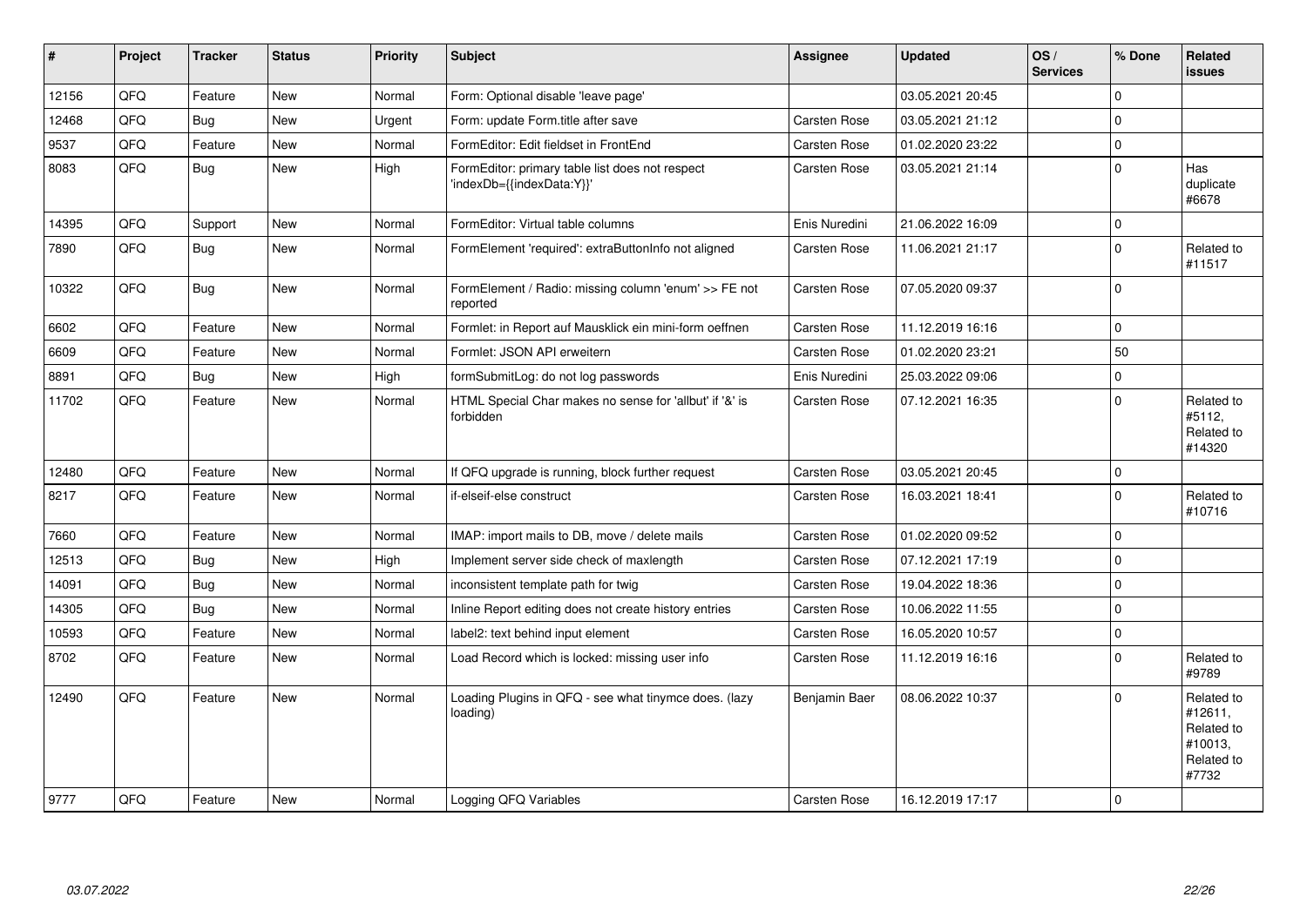| ∦     | Project | <b>Tracker</b> | <b>Status</b> | Priority | <b>Subject</b>                                                                           | <b>Assignee</b>     | <b>Updated</b>   | OS/<br><b>Services</b> | % Done   | Related<br><b>issues</b>                                             |
|-------|---------|----------------|---------------|----------|------------------------------------------------------------------------------------------|---------------------|------------------|------------------------|----------|----------------------------------------------------------------------|
| 2361  | QFQ     | Feature        | <b>New</b>    | Normal   | Logging wer/wann/wo welches Formular aufgerufen hat                                      | <b>Carsten Rose</b> | 11.12.2019 16:15 |                        | $\Omega$ | Related to<br>#4432,<br>Related to<br>#7480                          |
| 3504  | QFQ     | Feature        | <b>New</b>    | Normal   | Logging: welche Action FEs werden wann wie ausgefuehrt                                   | <b>Carsten Rose</b> | 01.02.2020 23:21 |                        | $\Omega$ | Related to<br>#5458,<br>Related to<br>#4092                          |
| 11747 | QFQ     | Feature        | <b>New</b>    | Normal   | Maintenance Page with Redirect                                                           | <b>Carsten Rose</b> | 03.05.2021 20:47 |                        | U        | Related to<br>#11741                                                 |
| 9208  | QFQ     | Feature        | <b>New</b>    | Normal   | Manage 'recent' records                                                                  | <b>Carsten Rose</b> | 01.02.2020 23:22 |                        | $\Omega$ |                                                                      |
| 10014 | QFQ     | Feature        | <b>New</b>    | Normal   | Manual.rst: describe behaviour and process order of<br>fillStoreVar, slaveId, sqlBefore, | Carsten Rose        | 01.02.2020 22:31 |                        | $\Omega$ |                                                                      |
| 12039 | QFQ     | Feature        | <b>New</b>    | Normal   | Missing htmlSpecialChar() in pre processing on form submit                               |                     | 18.02.2021 00:09 |                        | 0        | Related to<br>#14320                                                 |
| 11523 | QFQ     | Feature        | <b>New</b>    | Normal   | Mit dynamic Update erkennen, ob Upload gemacht wurde                                     | <b>Carsten Rose</b> | 13.11.2020 15:07 |                        | $\Omega$ | Related to<br>#9533                                                  |
| 6765  | QFQ     | Feature        | <b>New</b>    | Normal   | Moeglichkeit via QFQ eigene Logs zu schreiben                                            | <b>Carsten Rose</b> | 01.02.2020 23:21 |                        | $\Omega$ |                                                                      |
| 5459  | QFQ     | Bug            | <b>New</b>    | Hiah     | Multi DB: spread system tables between 'QFQ' and<br>Data'-DB                             | <b>Carsten Rose</b> | 03.05.2021 21:14 |                        | $\Omega$ | Related to<br>#4720                                                  |
| 9706  | QFQ     | Feature        | <b>New</b>    | Normal   | Multi File Upload (hidden template group)                                                | Carsten Rose        | 01.02.2020 23:22 |                        | $\Omega$ | Related to<br>#7521,<br>Related to<br>#5562,<br>Related to<br>#13330 |
| 10508 | QFQ     | Bug            | <b>New</b>    | High     | Multi Form broken on Multi DB Instance                                                   | <b>Carsten Rose</b> | 03.05.2021 21:12 |                        | $\Omega$ |                                                                      |
| 13331 | QFQ     | Bug            | <b>New</b>    | Normal   | Multi Form: Clear Icon misplaced                                                         | <b>Carsten Rose</b> | 19.03.2022 17:47 |                        | $\Omega$ |                                                                      |
| 13332 | QFQ     | Bug            | <b>New</b>    | Normal   | Multi Form: Required Felder werden visuell nicht markiert.                               | Carsten Rose        | 19.03.2022 17:47 |                        | $\Omega$ |                                                                      |
| 11516 | QFQ     | Feature        | <b>New</b>    | Normal   | Multi Page Form (Previous/Next Buttons)                                                  | Carsten Rose        | 16.03.2021 17:52 |                        | $\Omega$ |                                                                      |
| 10714 | QFQ     | Feature        | New           | Normal   | multi Table Form                                                                         | Carsten Rose        | 16.03.2021 18:44 |                        | $\Omega$ |                                                                      |
| 11695 | QFQ     | <b>Bug</b>     | <b>New</b>    | Normal   | MultiForm required FE Error                                                              | Carsten Rose        | 04.12.2020 13:34 |                        | $\Omega$ |                                                                      |
| 11667 | QFQ     | Bug            | <b>New</b>    | Normal   | MySQL mariadb-server-10.3: Incorrect datetime value                                      | Carsten Rose        | 03.05.2021 20:48 |                        | $\Omega$ |                                                                      |
| 12023 | QFQ     | Feature        | <b>New</b>    | Normal   | MySQL Stored Precdure: QDECODESPECIALCHAR()                                              | Carsten Rose        | 16.02.2021 11:16 |                        | $\Omega$ | Related to<br>#12022                                                 |
| 6437  | QFQ     | Feature        | New           | Normal   | Neuer Mode Button bei FormElementen                                                      | <b>Carsten Rose</b> | 01.02.2020 23:21 |                        | 0        | Related to<br>#9668,<br>Blocked by<br>#9678                          |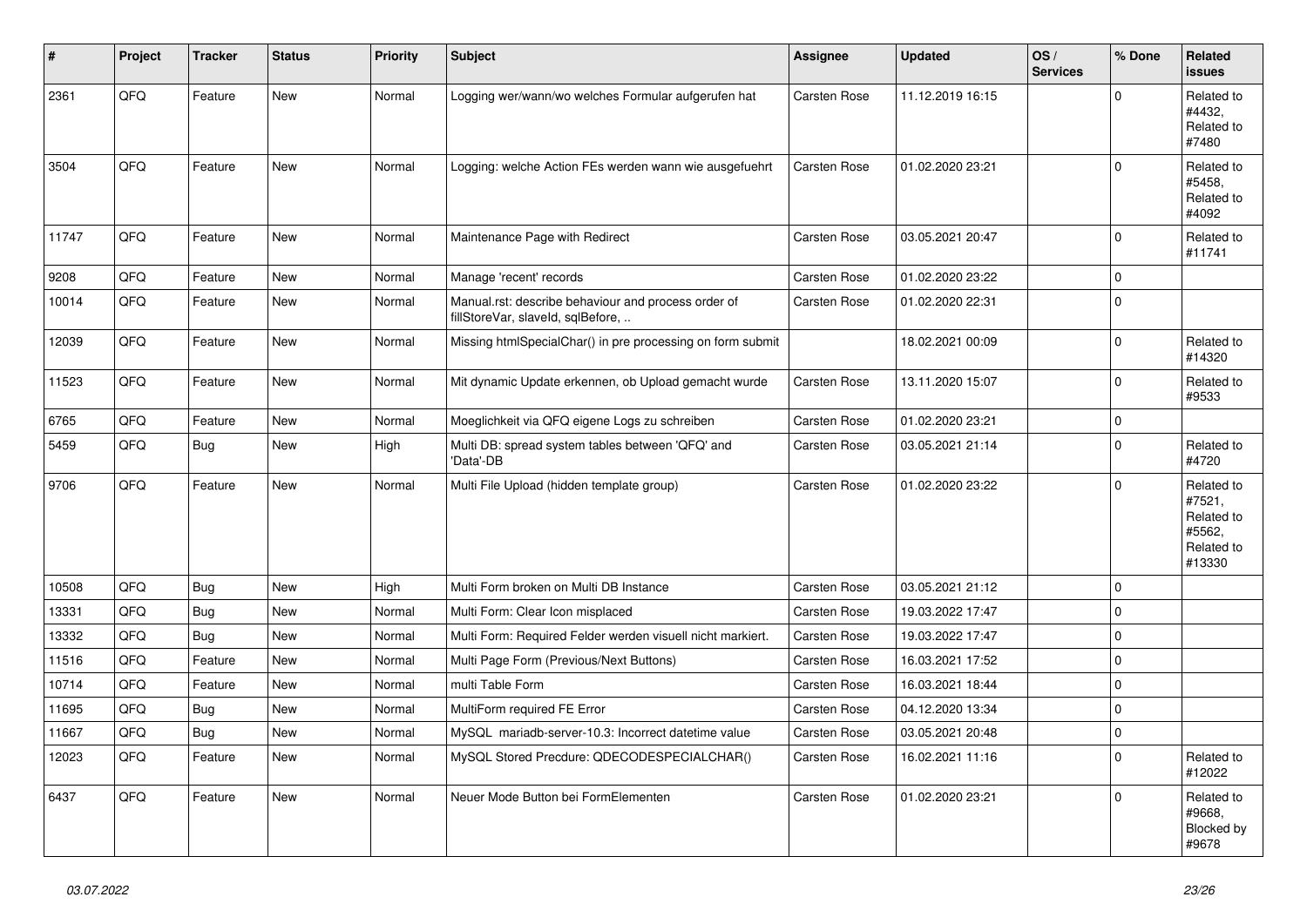| #     | Project | <b>Tracker</b> | <b>Status</b> | <b>Priority</b> | <b>Subject</b>                                                                                                                        | <b>Assignee</b>        | <b>Updated</b>   | OS/<br><b>Services</b> | % Done      | Related<br><b>issues</b>                    |
|-------|---------|----------------|---------------|-----------------|---------------------------------------------------------------------------------------------------------------------------------------|------------------------|------------------|------------------------|-------------|---------------------------------------------|
| 5782  | QFQ     | Feature        | New           | Normal          | NextCloud API                                                                                                                         | <b>Carsten Rose</b>    | 01.02.2020 10:02 |                        | $\Omega$    |                                             |
| 12133 | QFQ     | Bug            | <b>New</b>    | Normal          | NPM, phpSpreadSheet aktualisieren                                                                                                     | Carsten Rose           | 15.03.2021 09:04 |                        | 0           |                                             |
| 14090 | QFQ     | Feature        | <b>New</b>    | Normal          | Nützliche _script funktionen                                                                                                          | <b>Carsten Rose</b>    | 28.05.2022 11:03 |                        | $\mathbf 0$ |                                             |
| 7685  | QFQ     | Bug            | New           | Normal          | Open FormElement from QFQ error message and save<br>modified record: error about missing {{formId:F}}                                 | Carsten Rose           | 01.02.2020 23:22 |                        | 0           |                                             |
| 7650  | QFQ     | Bug            | <b>New</b>    | High            | Optional do not show 'required' sign on FormElement                                                                                   | <b>Carsten Rose</b>    | 03.05.2021 21:14 |                        | 0           |                                             |
| 7681  | QFQ     | Feature        | New           | Normal          | Optional switch off 'check for modified record'                                                                                       | <b>Carsten Rose</b>    | 01.02.2020 23:21 |                        | $\Omega$    |                                             |
| 10384 | QFQ     | Feature        | <b>New</b>    | Normal          | Parameter Exchange QFQ Instances                                                                                                      |                        | 07.05.2020 09:38 |                        | $\mathbf 0$ |                                             |
| 5715  | QFQ     | Feature        | New           | High            | PDF Caching                                                                                                                           | <b>Carsten Rose</b>    | 03.05.2021 21:14 |                        | $\Omega$    | Related to<br>#5851,<br>Related to<br>#6357 |
| 6261  | QFQ     | Feature        | <b>New</b>    | Normal          | Persistent SIP                                                                                                                        | <b>Carsten Rose</b>    | 12.06.2021 09:07 |                        | 0           | Related to<br>#10819                        |
| 10819 | QFQ     | Feature        | <b>New</b>    | Normal          | Persistent SIP - second try                                                                                                           | <b>Carsten Rose</b>    | 29.06.2020 23:02 |                        | $\Omega$    | Related to<br>#6261                         |
| 8668  | QFQ     | Bug            | New           | High            | Pill disabled: dyamic mode 'hidden' not respected - FE is still<br>required                                                           | <b>Carsten Rose</b>    | 03.05.2021 21:14 |                        | $\Omega$    |                                             |
| 12556 | QFQ     | Feature        | <b>New</b>    | Normal          | Pills Title: colored = static or dynamic on allrequiredgiven                                                                          | Benjamin Baer          | 19.03.2022 17:49 |                        | 0           |                                             |
| 11668 | QFQ     | <b>Bug</b>     | New           | Normal          | Play function.sql - problem with mysql                                                                                                | <b>Carsten Rose</b>    | 03.05.2021 20:48 |                        | 0           |                                             |
| 10080 | QFQ     | Feature        | New           | Normal          | Popup on 'save' / 'close': configure dialog (answer<br>yes/no/cancle/)                                                                | Carsten Rose           | 28.03.2021 20:52 |                        | 0           | Is duplicate<br>of #12262                   |
| 4023  | QFQ     | Feature        | New           | Normal          | prepared statements - FE action: salveld, sqlInsert,<br>sqlUpdate, sqlDelete, sqlBefore, sqlAfter                                     | <b>Carsten Rose</b>    | 11.12.2019 16:15 |                        | 0           |                                             |
| 10658 | QFQ     | <b>Bug</b>     | New           | Normal          | processReadOnly broken                                                                                                                | <b>Carsten Rose</b>    | 27.05.2020 17:55 |                        | $\mathbf 0$ |                                             |
| 14376 | QFQ     | Feature        | New           | Normal          | QFQ Bootstrap: if missing, create stored procedures                                                                                   | Enis Nuredini          | 19.06.2022 16:37 |                        | $\mathbf 0$ |                                             |
| 13592 | QFQ     | <b>Bug</b>     | New           | Normal          | QFQ Build Queue: das vergeben von Tags klappt nicht. Es<br>werden keine Releases gebaut.                                              | Carsten Rose           | 19.03.2022 17:45 |                        | $\Omega$    |                                             |
| 12465 | QFQ     | Feature        | New           | Normal          | QFQ Function: use in FE to fill StoreRecord                                                                                           | <b>Carsten Rose</b>    | 05.05.2021 21:58 |                        | 0           |                                             |
| 13609 | QFQ     | Feature        | New           | Normal          | QFQ Introduction: Seite aufloesen                                                                                                     | Philipp<br>Gröbelbauer | 28.05.2022 11:02 |                        | $\mathbf 0$ |                                             |
| 7524  | QFQ     | <b>Bug</b>     | New           | Normal          | QFQ throws a 'General Error' if 'fileadmin/protected/log/' is<br>not writeable                                                        | <b>Carsten Rose</b>    | 01.02.2020 23:22 |                        | $\mathbf 0$ |                                             |
| 9927  | QFQ     | Feature        | New           | Normal          | QFQ Update: a) Update nur machen wenn BE User<br>eingeloggt ist., b) Bei Fehler genaue Meldung welcher<br>Updateschritt Probleme hat. | Carsten Rose           | 22.01.2020 12:59 |                        | $\mathbf 0$ |                                             |
| 13528 | QFQ     | Bug            | New           | Normal          | qfq.io > releases: es wird kein neues Release angelegt                                                                                | Benjamin Baer          | 19.03.2022 17:46 |                        | $\mathbf 0$ |                                             |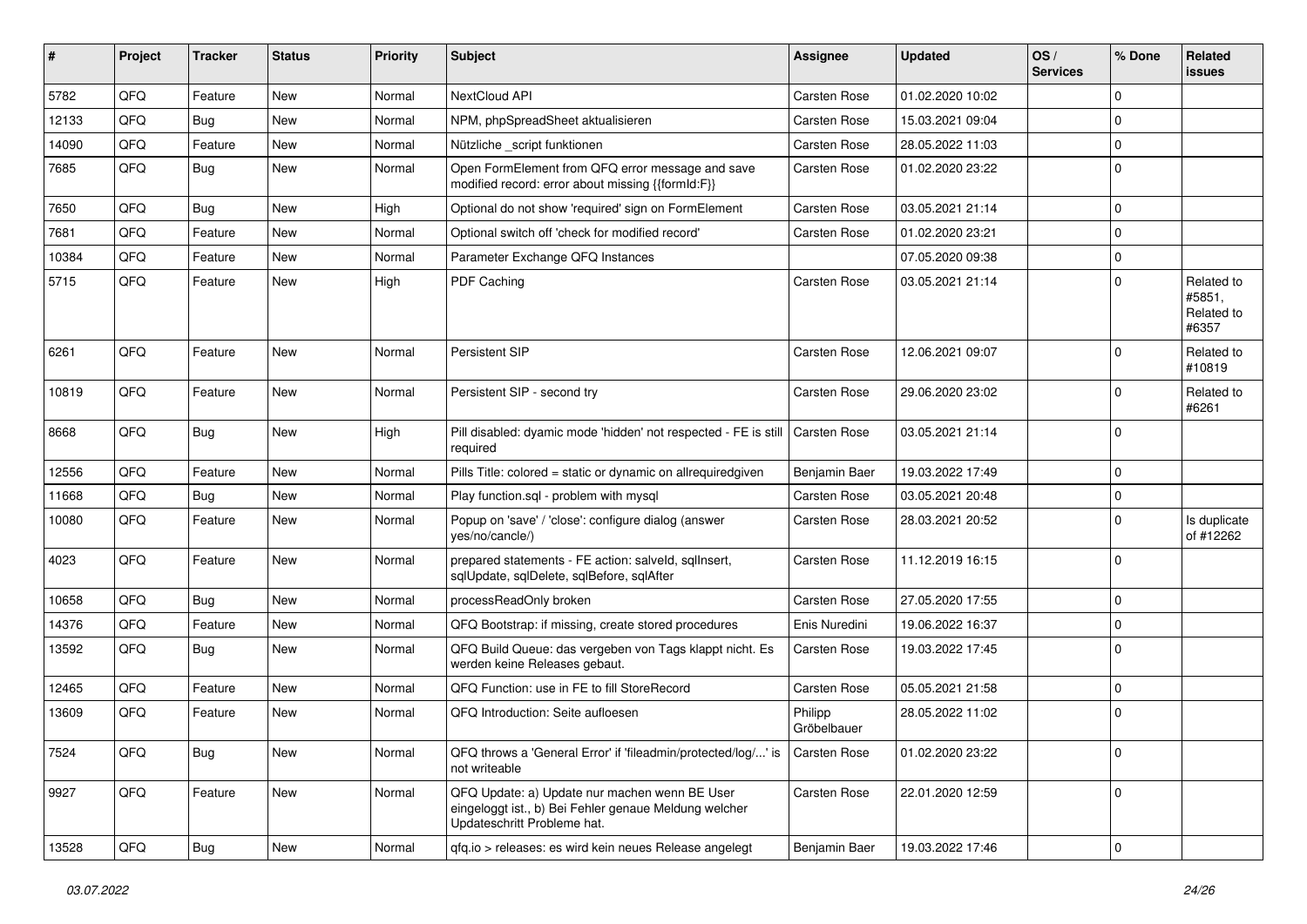| #     | Project | <b>Tracker</b> | <b>Status</b> | <b>Priority</b> | <b>Subject</b>                                                                                     | <b>Assignee</b>     | <b>Updated</b>   | OS/<br><b>Services</b> | % Done      | Related<br><b>issues</b>                                               |
|-------|---------|----------------|---------------|-----------------|----------------------------------------------------------------------------------------------------|---------------------|------------------|------------------------|-------------|------------------------------------------------------------------------|
| 14187 | QFQ     | Feature        | <b>New</b>    | High            | qfq.log: show current URL                                                                          | <b>Carsten Rose</b> | 28.05.2022 11:02 |                        | O           | Related to<br>#13933,<br>Related to<br>#12532,<br>Related to<br>#11893 |
| 13757 | QFQ     | Feature        | New           | High            | QR / Bar-Code Plugin                                                                               | Enis Nuredini       | 19.03.2022 17:43 |                        | 0           |                                                                        |
| 7520  | QFQ     | Feature        | New           | Normal          | QR Code:  AS _qr ( AS _link)                                                                       | Carsten Rose        | 01.02.2020 23:22 |                        | 0           |                                                                        |
| 6483  | QFQ     | <b>Bug</b>     | New           | Normal          | R Store funktioniert nicht bei 'Report Notation' im FE                                             | Carsten Rose        | 01.02.2020 23:21 |                        | 0           |                                                                        |
| 7924  | QFQ     | Feature        | <b>New</b>    | Normal          | Radio/Checkbox with Tooltip                                                                        | Carsten Rose        | 01.02.2020 23:22 |                        | $\mathbf 0$ |                                                                        |
| 11239 | QFQ     | Bug            | New           | Normal          | Radiobutton (plain): horizontales Rendern abhängig vom<br>Datentyp in der Datenbank                | Carsten Rose        | 30.09.2020 18:37 |                        | $\Omega$    |                                                                        |
| 11237 | QFQ     | Bug            | New           | High            | Radiobutton / parameter.buttonClass= btn-default - kein dirty   Benjamin Baer<br>Trigger           |                     | 03.05.2021 21:12 |                        | $\Omega$    | Related to<br>#10766                                                   |
| 10766 | QFQ     | Bug            | New           | High            | Radiobutton / parameter.buttonClass=btn-default: dynamic<br>update                                 |                     | 03.05.2021 21:12 |                        | $\Omega$    | Related to<br>#11237                                                   |
| 7513  | QFQ     | <b>Bug</b>     | New           | Normal          | Radios not correct aligned                                                                         | Carsten Rose        | 01.02.2020 23:22 |                        | 0           |                                                                        |
| 7795  | QFQ     | Bug            | New           | Normal          | Readonly Form: Typeahead-Felder                                                                    | Carsten Rose        | 01.02.2020 23:22 |                        | 0           | Related to<br>#10640                                                   |
| 7280  | QFQ     | Feature        | <b>New</b>    | Normal          | recently used table                                                                                | Carsten Rose        | 01.02.2020 23:21 |                        | $\mathbf 0$ |                                                                        |
| 7480  | QFQ     | Feature        | <b>New</b>    | Normal          | Record History (Undo / Redo)                                                                       | Carsten Rose        | 11.12.2019 16:16 |                        | 0           | Related to<br>#2361                                                    |
| 7099  | QFQ     | Feature        | New           | Normal          | Redesign FormEditor                                                                                | <b>Carsten Rose</b> | 01.02.2020 23:21 |                        | 0           |                                                                        |
| 13700 | QFQ     | Feature        | New           | Normal          | Redesign qfq.io Seite                                                                              | Carsten Rose        | 19.03.2022 17:43 |                        | 0           |                                                                        |
| 8975  | QFQ     | Feature        | New           | Normal          | Report Notation: 2.0                                                                               | Carsten Rose        | 01.02.2020 23:22 |                        | $\Omega$    | Related to<br>#8963                                                    |
| 9983  | QFQ     | Feature        | New           | Normal          | Report Notation: new keyword 'range'                                                               | <b>Carsten Rose</b> | 01.02.2020 15:55 |                        | 0           |                                                                        |
| 7261  | QFQ     | <b>Bug</b>     | New           | Normal          | Report pathFilename for user without path, only the filename                                       | <b>Carsten Rose</b> | 01.02.2020 23:21 |                        | 0           |                                                                        |
| 6723  | QFQ     | Feature        | New           | Normal          | Report QFQ Installation and Version                                                                | <b>Carsten Rose</b> | 12.06.2021 09:07 |                        | 0           |                                                                        |
| 10463 | QFQ     | Feature        | New           | Normal          | Report_link: expliztes setzen von HTML Tags (Bedarf fuer<br>'data-selenium' & 'id')                | Enis Nuredini       | 23.03.2022 09:23 |                        | $\Omega$    | Related to<br>#7648                                                    |
| 11534 | QFQ     | Feature        | New           | Normal          | Report: Action on selected rows - Table batchprocessing<br>feature                                 |                     | 18.11.2020 08:15 |                        | 0           |                                                                        |
| 9811  | QFQ     | Feature        | <b>New</b>    | Normal          | Report: tag every n'th row                                                                         | Carsten Rose        | 01.02.2020 23:22 |                        | $\mathbf 0$ |                                                                        |
| 5345  | QFQ     | Feature        | New           | Normal          | Report: UPDATE / INSERT / DELETE statements should<br>trigger subqueries, depending on the result. | Carsten Rose        | 27.05.2020 16:11 |                        | $\mathbf 0$ |                                                                        |
| 9855  | QFQ     | Bug            | New           | Normal          | Required Check                                                                                     |                     | 01.02.2020 15:56 |                        | $\mathbf 0$ |                                                                        |